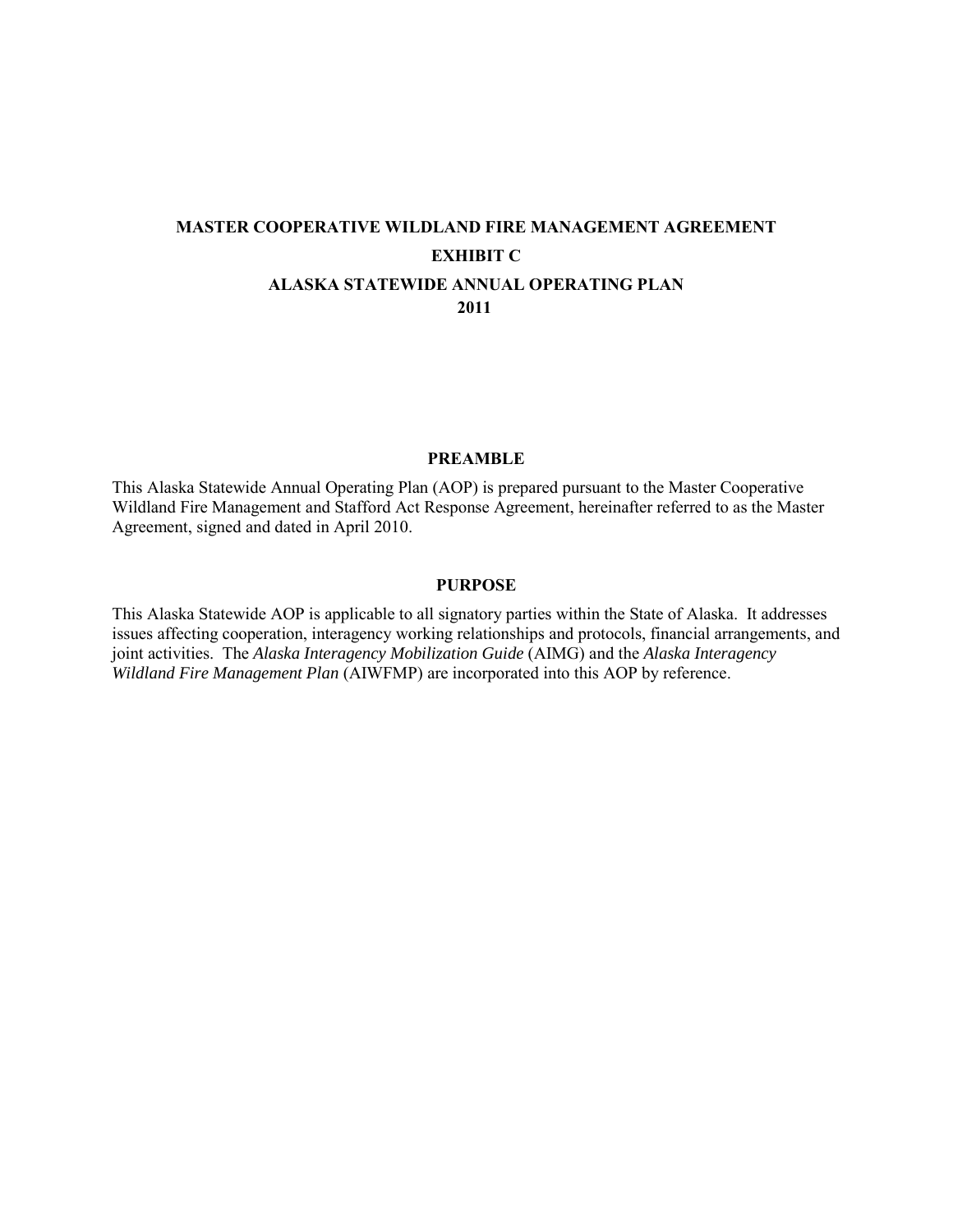### **ACRONYMS**

| <b>AFS</b>    | Bureau of Land Management, Alaska Fire Service         |
|---------------|--------------------------------------------------------|
| <b>AICC</b>   | Alaska Interagency Coordination Center                 |
| <b>AIMG</b>   | Alaska Interagency Mobilization Guide                  |
| <b>AIWFMP</b> | Alaska Interagency Wildland Fire Management Plan       |
| <b>AMAC</b>   | Alaska Multi-Agency Coordination Group                 |
| <b>AMD</b>    | <b>Aviation Management Directorate</b>                 |
| <b>AOP</b>    | <b>Annual Operating Plan</b>                           |
| AS            | Alaska Statute                                         |
| <b>AWFCG</b>  | Alaska Wildland Fire Coordinating Group                |
| <b>BIA</b>    | DOI, Bureau of Indian Affairs                          |
| <b>BLM</b>    | DOI, Bureau of Land Management                         |
| <b>DCIA</b>   | Debt Collection Improvement Act of 1996                |
| <b>DEC</b>    | Alaska Department of Environmental Conservation        |
| <b>DHS</b>    | United States Department of Homeland Security          |
| DM            | DOI, Department Manual                                 |
| <b>DNR</b>    | State of Alaska, Department of Natural Resources       |
| <b>DOA</b>    | United States Department of Agriculture                |
| <b>DOI</b>    | United States Department of the Interior               |
| <b>EFF</b>    | <b>Emergency Fire Fighter</b>                          |
| <b>EERA</b>   | <b>Emergency Equipment Rental Agreement</b>            |
| <b>FEMA</b>   | DHS, Federal Emergency Management Agency               |
| <b>FMAGP</b>  | Fire Management Assistance Grant Program               |
| <b>FMO</b>    | Fire Management Officer                                |
| <b>FOIA</b>   | Freedom of Information Act                             |
| <b>FWS</b>    | DOI, Fish and Wildlife Service                         |
| <b>GIS</b>    | Geographic Information System                          |
| <b>IBMH</b>   | <b>Incident Business Management Handbook</b>           |
| <b>IMT</b>    | <b>Incident Management Team</b>                        |
| <b>KSD</b>    | Known Sites Database                                   |
| <b>JIC</b>    | Joint Information Center                               |
| MAC           | <b>Multi-Agency Coordination Group</b>                 |
| <b>MOU</b>    | Memorandum of Understanding                            |
| <b>NIMS</b>   | National Incident Management System                    |
| <b>NIIMS</b>  | National Interagency Incident Management System        |
| <b>NPS</b>    | DOI, National Park Service                             |
| <b>NRF</b>    | National Response Framework                            |
| <b>NWCG</b>   | National Wildfire Coordinating Group                   |
| <b>RAWS</b>   | <b>Remote Area Weather Station</b>                     |
| <b>ROSS</b>   | Resource Ordering and Status System                    |
| SLC           | <b>State Logistics Center</b>                          |
| <b>UFMP</b>   | Administrative Unit Fire Management Plan               |
| <b>USFS</b>   | United States Department of Agriculture Forest Service |
| <b>WFDSS</b>  | Wildland Fire Decision Support System                  |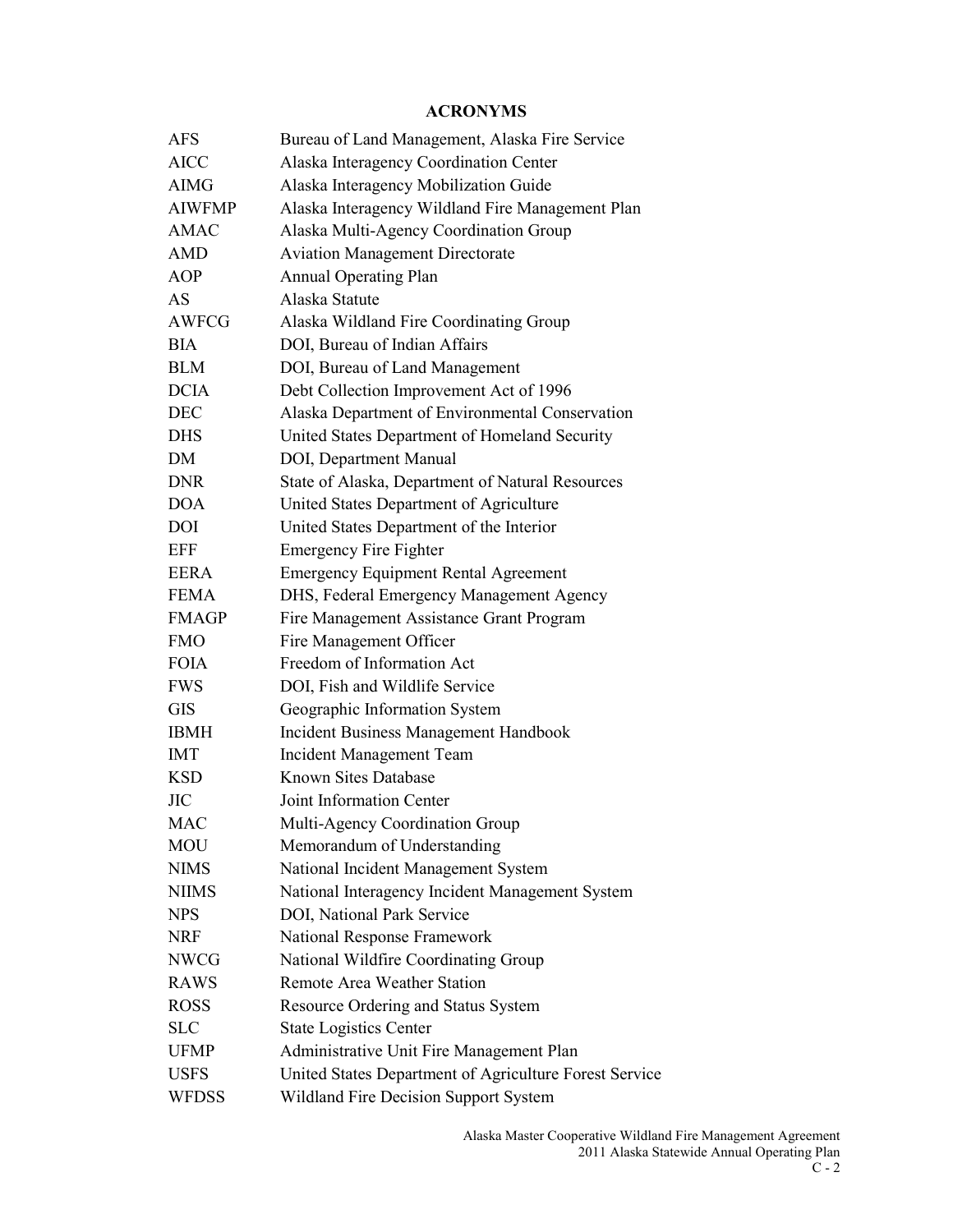# **TABLE OF CONTENTS**

| PREAMBLE<br>1                          |                                                                                                                                                                                                                                                                                                                                     |                                                                                                                                                                                                                  |  |  |
|----------------------------------------|-------------------------------------------------------------------------------------------------------------------------------------------------------------------------------------------------------------------------------------------------------------------------------------------------------------------------------------|------------------------------------------------------------------------------------------------------------------------------------------------------------------------------------------------------------------|--|--|
| PURPOSE<br>$\mathbf{1}$                |                                                                                                                                                                                                                                                                                                                                     |                                                                                                                                                                                                                  |  |  |
| ACRONYMS                               |                                                                                                                                                                                                                                                                                                                                     | $\overline{2}$                                                                                                                                                                                                   |  |  |
|                                        |                                                                                                                                                                                                                                                                                                                                     |                                                                                                                                                                                                                  |  |  |
| <b>RECITALS</b>                        |                                                                                                                                                                                                                                                                                                                                     |                                                                                                                                                                                                                  |  |  |
| 1.<br>2.<br>3.<br>4.<br>5.<br>6.<br>7. | Intermingled or Adjacent Lands<br>Parties to this Agreement<br><b>Coordinated Efforts</b><br><b>State Resource Availability</b><br>Federal Resource Availability<br><b>Stafford Act Responses</b><br>Expectations<br>a. All Parties<br>b. Jurisdictional Agencies<br>Figure A: Agencies and Jurisdictions<br>c. Protecting Agencies | Refer to Master Agreement<br>Refer to Master Agreement<br>Refer to Master Agreement<br>Refer to Master Agreement<br>Refer to Master Agreement<br>Refer to Master Agreement<br>7<br>$\tau$<br>$8\,$<br>$8\,$<br>9 |  |  |
|                                        | <b>INTERAGENCY COOPERATION</b>                                                                                                                                                                                                                                                                                                      |                                                                                                                                                                                                                  |  |  |
| 8.                                     | <b>Coordinating Groups</b>                                                                                                                                                                                                                                                                                                          | 11                                                                                                                                                                                                               |  |  |
|                                        | Alaska Interagency Wildland Fire Management Plan<br>a.                                                                                                                                                                                                                                                                              | 11                                                                                                                                                                                                               |  |  |
|                                        | 9. National Incident Management System                                                                                                                                                                                                                                                                                              | Refer to Master Agreement                                                                                                                                                                                        |  |  |
|                                        | 10. Annual Operating Plans                                                                                                                                                                                                                                                                                                          | 11                                                                                                                                                                                                               |  |  |
|                                        | 11. Interagency Fire Dispatch Centers                                                                                                                                                                                                                                                                                               | 11                                                                                                                                                                                                               |  |  |
|                                        | Figure B: Interagency Fire Dispatch Centers                                                                                                                                                                                                                                                                                         | 12                                                                                                                                                                                                               |  |  |
|                                        | Staffing<br>a.                                                                                                                                                                                                                                                                                                                      | 11                                                                                                                                                                                                               |  |  |
|                                        | b. Resource Orders                                                                                                                                                                                                                                                                                                                  | 11                                                                                                                                                                                                               |  |  |
|                                        | 12. Alaska Interagency Coordination Center                                                                                                                                                                                                                                                                                          | 12                                                                                                                                                                                                               |  |  |
|                                        | Figure C: AICC Staffing and Funding                                                                                                                                                                                                                                                                                                 | 13                                                                                                                                                                                                               |  |  |
|                                        | a. Alaska Interagency Mobilization Guide                                                                                                                                                                                                                                                                                            | 13                                                                                                                                                                                                               |  |  |
|                                        | b. AICC Website                                                                                                                                                                                                                                                                                                                     | 13                                                                                                                                                                                                               |  |  |
|                                        | Internal Movement of Jurisdictional Agency Resources<br>$\mathbf{c}$ .                                                                                                                                                                                                                                                              | 13                                                                                                                                                                                                               |  |  |
|                                        | 13. Interagency Resources                                                                                                                                                                                                                                                                                                           | 14                                                                                                                                                                                                               |  |  |
|                                        | Availability<br>a.                                                                                                                                                                                                                                                                                                                  | 14                                                                                                                                                                                                               |  |  |
|                                        | Daily Statewide Strategy Meeting<br>b.                                                                                                                                                                                                                                                                                              | 14                                                                                                                                                                                                               |  |  |
|                                        | <b>Statewide Shared Tactical Resources</b><br>$\mathbf{c}$ .                                                                                                                                                                                                                                                                        | 14                                                                                                                                                                                                               |  |  |
|                                        | Mutual Support<br>d.                                                                                                                                                                                                                                                                                                                | 14                                                                                                                                                                                                               |  |  |
|                                        | <b>Extended Staffing Request</b><br>e.                                                                                                                                                                                                                                                                                              | 15                                                                                                                                                                                                               |  |  |
|                                        | f.<br><b>Supplemental Resource Requests</b>                                                                                                                                                                                                                                                                                         | 15                                                                                                                                                                                                               |  |  |
|                                        | <b>Severity Funding</b><br>g.                                                                                                                                                                                                                                                                                                       | 15                                                                                                                                                                                                               |  |  |
|                                        | Fire Medic Program<br>h.                                                                                                                                                                                                                                                                                                            | 15                                                                                                                                                                                                               |  |  |
|                                        | Type 2 Crew Mobilization<br>1.                                                                                                                                                                                                                                                                                                      | 16                                                                                                                                                                                                               |  |  |
|                                        | Interagency or Agency Crews<br>j.                                                                                                                                                                                                                                                                                                   | 16                                                                                                                                                                                                               |  |  |
|                                        | National Guard<br>k.                                                                                                                                                                                                                                                                                                                | 16                                                                                                                                                                                                               |  |  |
|                                        | <b>Non-DNR State Of Alaska Resources</b><br>1.                                                                                                                                                                                                                                                                                      | 16                                                                                                                                                                                                               |  |  |
|                                        | m. Alaska Orientation Briefing                                                                                                                                                                                                                                                                                                      | 16                                                                                                                                                                                                               |  |  |
|                                        | 14. Standards                                                                                                                                                                                                                                                                                                                       | 16                                                                                                                                                                                                               |  |  |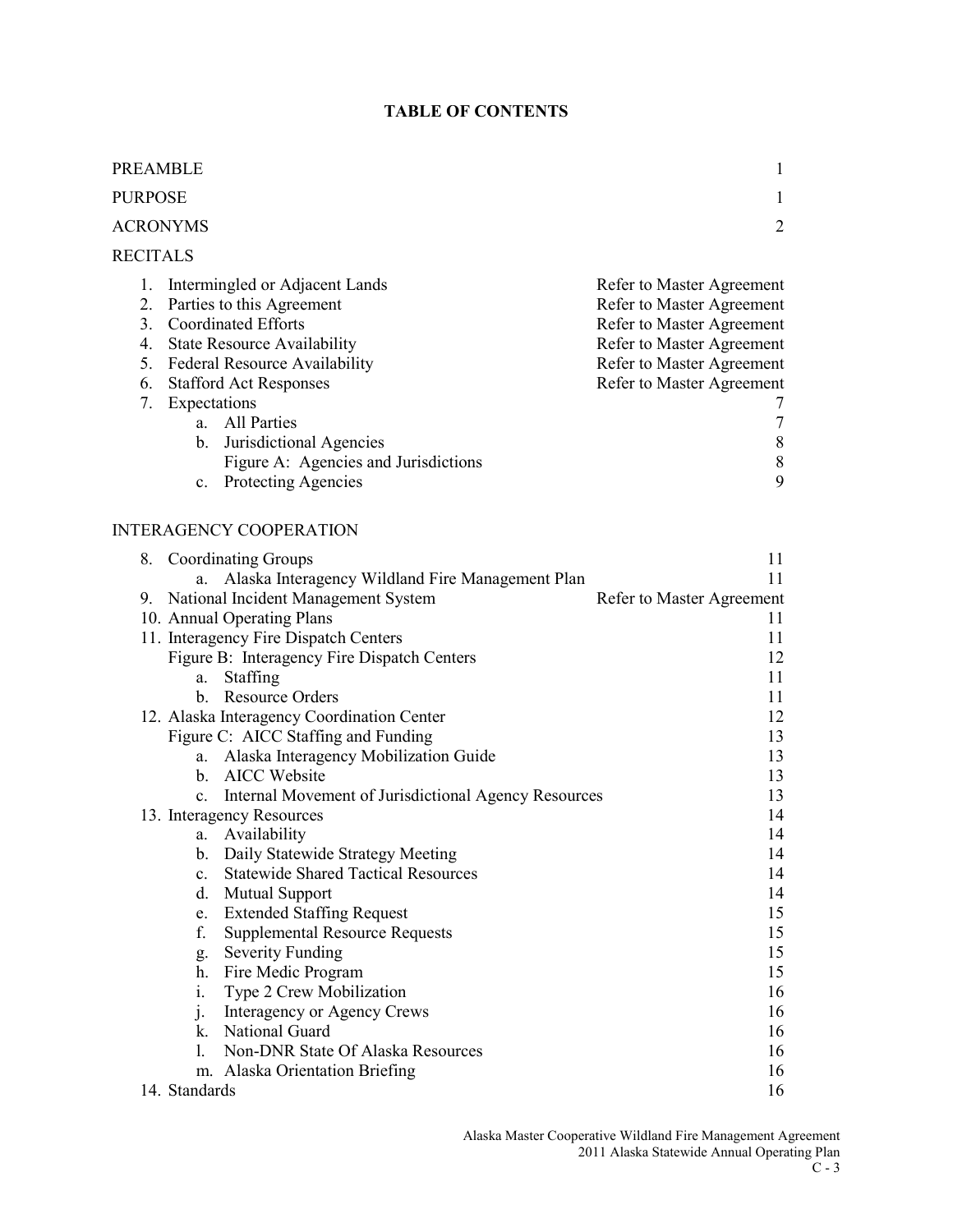### PREPAREDNESS

| 15. Protection Planning                           | 17 |
|---------------------------------------------------|----|
| Figure D: Due Dates and Protection Planning Tasks | 17 |
| 16. Protection Areas and Boundaries               | 17 |
| 17. Fire Protection and Suppression               | 18 |
| 18. Joint Projects and Project Assistance         | 18 |
| 19. Fire Prevention                               | 18 |
| 20. Public Use Restrictions                       | 18 |
| 21. Burning Permits                               | 18 |
| 22. Prescribed Fire and Fuel Management           | 19 |
| 23. Smoke Management                              | 19 |

## **OPERATIONS**

| 24. Fire Notifications                                                     |    |  |
|----------------------------------------------------------------------------|----|--|
| 25. Closest Forces Concept                                                 |    |  |
| DNR Delta Area Authority for Donnelly And Fort Greely Training Areas<br>a. | 21 |  |
| DNR Matsu Authority for Fort Richardson<br>$b_{-}$                         | 21 |  |
| 26. Independent Actions                                                    | 21 |  |
| 27. Protection Area Boundary Line Fires                                    | 21 |  |
| 28. Escaped Prescribed Fires                                               | 21 |  |
| 29. Response to Wildfire                                                   | 21 |  |
| Initial Response<br>a.                                                     | 22 |  |
| <b>Decision Process</b><br>$\mathbf{b}$ .                                  | 22 |  |
| Wildland Fire Decision Support System Approval Requirements<br>$c_{\cdot}$ | 22 |  |
| Fires with Federal Emergency Management Agency Reimbursable Expenses<br>d. | 23 |  |
| Surveillance and Monitoring<br>e.                                          | 23 |  |
| Fires with Resource Benefit Objectives<br>f.                               | 23 |  |
| Post Fire Activities<br>g.                                                 | 23 |  |
| 30. Delegations of Authority, Briefings and Evaluations<br>23              |    |  |
| 31. Priorities<br>24                                                       |    |  |
| 32. Preservation of Evidence<br>24                                         |    |  |
| 24<br>33. Stafford Act Responses                                           |    |  |

# USE AND REIMBURSEMENT OF INTERAGENCY FIRE RESOURCES

|                             | 34. Appropriated Fund Limitation               | Refer to Master Agreement |
|-----------------------------|------------------------------------------------|---------------------------|
| 35. Duration of Assignments |                                                | 24                        |
|                             | 36. Fire Suppression and Cost Share Agreements | 24                        |
|                             | a. AFS, DNR and USFS Incident Billing Criteria | 25                        |
|                             | b. Fires that Merge                            | 25                        |
| $c_{\cdot}$                 | AFS, DNR and USFS Complexes Billing Criteria   | 25                        |
| <sub>d</sub>                | Audits                                         | 25                        |
|                             | 37. Incident / Fire Business Management        | 26                        |
| a                           | Handbooks                                      | 26                        |
|                             | b. Incident Business Oversight                 | 26                        |
|                             | c. Emergency Equipment Rental Agreements       | 26                        |
| d.                          | Property Loss or Damage                        | 26                        |
|                             | 38. Equipment and Supplies                     | 27                        |
|                             | a. Warehouse Catalog                           | 27                        |
| $\mathbf{b}$ .              | Incident Support                               | 27                        |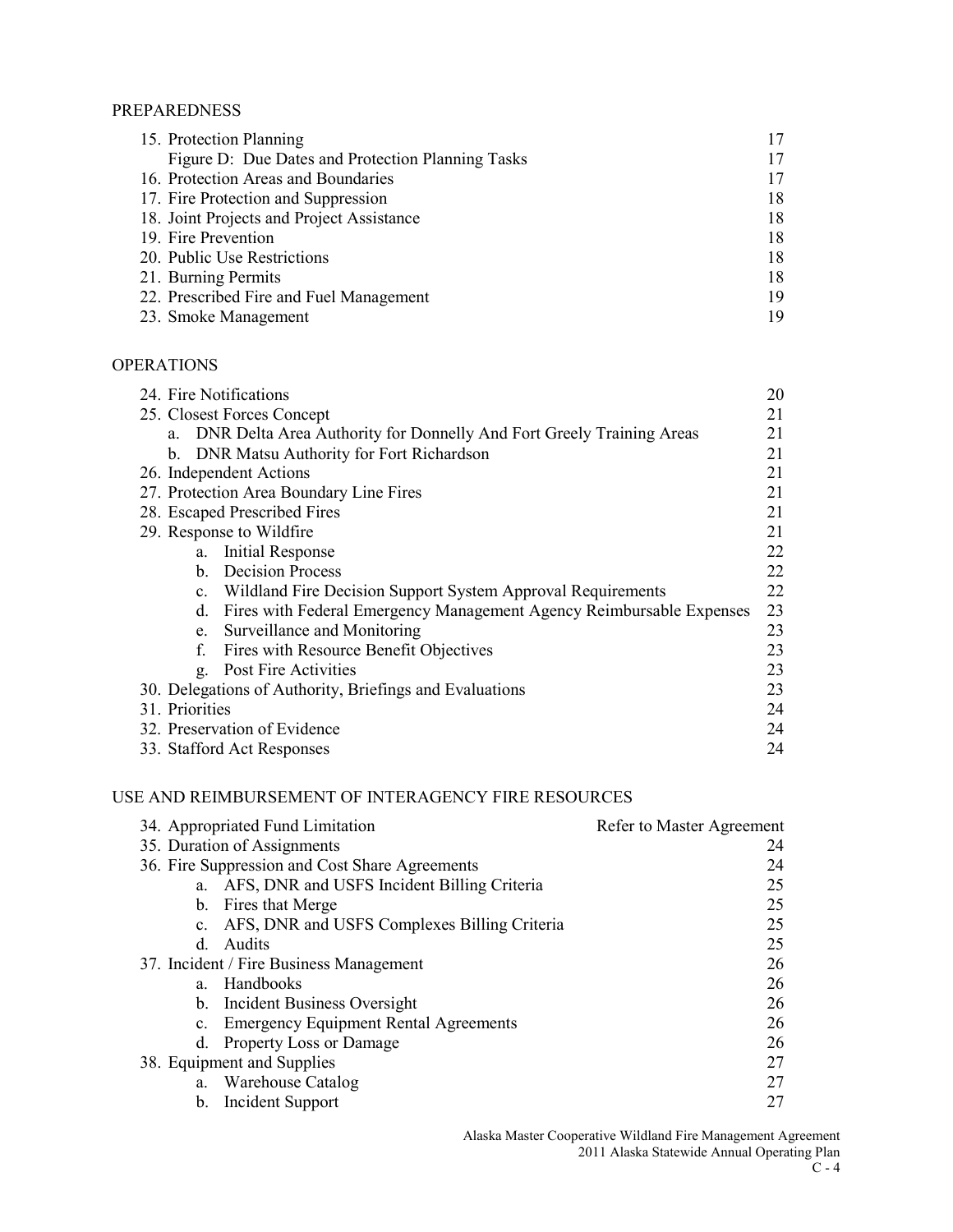| $\mathbf{c}$ . | <b>Property Loss or Damage</b>                                        | 27 |
|----------------|-----------------------------------------------------------------------|----|
| d.             | Fresh Food Boxes                                                      | 28 |
| e.             | <b>Interagency Cache Planning</b>                                     | 28 |
| 39. Licensing  | Refer to Master Agreement                                             |    |
| 40. Training   |                                                                       | 28 |
|                | a. Emergency Fire Fighter Training                                    | 28 |
|                | b. Field Deliverable Courses                                          | 28 |
|                | 41. Technology Systems                                                | 28 |
|                | a. BLM Network Access                                                 | 28 |
|                | <b>AFS Access Guidelines</b><br>1)                                    | 29 |
|                | 2)<br><b>Special Provisions</b>                                       | 29 |
| b.             | GIS and Information Technology Applications                           | 29 |
| $\mathbf{c}$ . | Teletype                                                              | 29 |
| d.             | Communications                                                        | 30 |
|                | Radio Frequency Sharing<br>1)                                         | 30 |
|                | Radio Site Maintenance<br>2)                                          | 30 |
|                | 42. Fire Weather Systems                                              | 30 |
| a.             | Fire Weather Annual Operating Plan                                    | 30 |
| $\mathbf{b}$ . | <b>Incident Meteorological Services</b>                               | 30 |
| $\mathbf{c}$ . | Automatic Lightening Detection Network                                | 31 |
| d.             | <b>Remote Automated Weather Stations</b>                              | 31 |
|                | 43. Aviation Operations                                               | 31 |
| a.             | <b>Aviation Site Management</b>                                       | 31 |
|                | b. Certification                                                      | 31 |
| $\mathbf{c}$ . | Standards                                                             | 31 |
| d.             | Sanitizing Water Drafting or Scooping Aircraft and Helicopter Buckets | 32 |
| e.             | <b>Canadian Resources</b>                                             | 32 |
| f.             | <b>Airtanker Bases</b>                                                | 32 |
|                | <b>Primary Bases</b><br>1)                                            | 32 |
|                | <b>Secondary Bases</b><br>2)                                          | 33 |
| g.             | Fort Wainwright Aircraft Operations                                   | 33 |
|                | 1)<br><b>AFS</b>                                                      | 33 |
|                | 2)<br><b>DNR</b>                                                      | 33 |
| h.             | Fire Scene Organization and Communications                            | 34 |
| 1.             | <b>Non-Tactical Aviation Resources</b>                                | 34 |
|                | Arial Mapping Services                                                | 34 |
| k.             | Documentation                                                         | 34 |
| 1.             | Reimbursable Costs                                                    | 34 |
|                | 44. Billing Procedures                                                | 35 |
| a.             | In-State Fires with Federal Emergency Management Agency               | 35 |
|                | Reimbursable Expenses                                                 | 35 |
| b.             | Joint Projects and Project Assistance (Fuels)                         | 35 |
| $\mathbf{c}$ . | Meals and Lodging for Resource Ordered and Subsisted Personnel        | 35 |
| d.             | <b>Annual Fixed Costs</b>                                             | 36 |
| e.             | Suppression and Non-Specific Suppression Support                      | 36 |
| f.             | <b>Stafford Act Responses</b>                                         | 36 |
| g.             | Forms for Documentation                                               | 36 |
| h.             | Administrative Overhead Rate                                          | 36 |
| i.             | <b>Billing Process and Addresses</b>                                  | 36 |
| j.             | Alaska Fire Service and Department of Natural Resources Billing       | 37 |
|                | Figure E1: AFS-DNR Billing Due Dates and Tasks                        | 37 |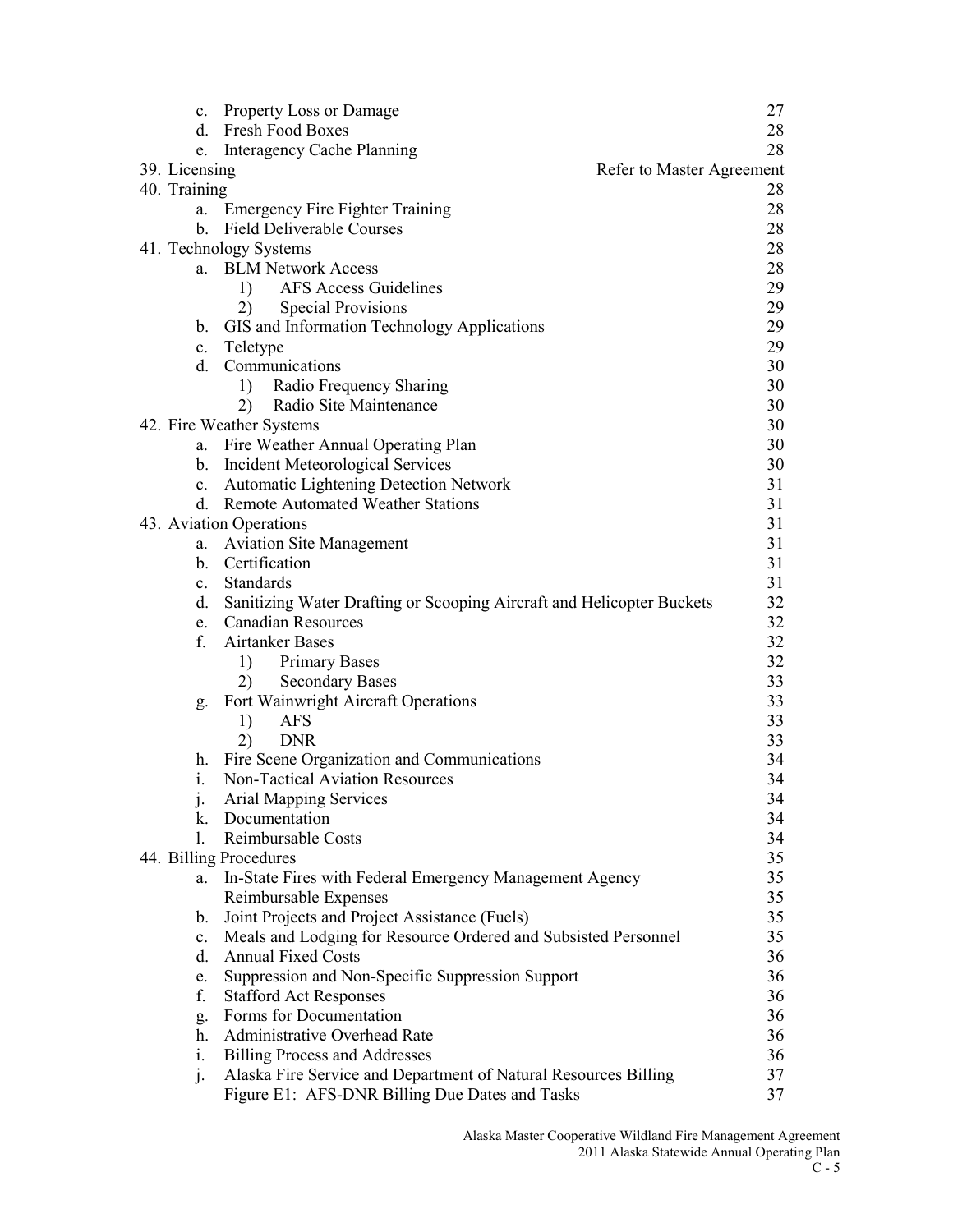| Bureau of Indian Affairs, Fish & Wildlife Service and National Park Service<br>K. |                           |
|-----------------------------------------------------------------------------------|---------------------------|
| <b>Cost Recovery Process</b>                                                      | 38                        |
| Department of Natural Resources and U.S. Forest Service Billing                   | 38                        |
| Figure E2: DNR-USFS Billing Due Dates and Tasks                                   | 38                        |
| 45. Trespass Cost Recovery                                                        | 38                        |
| 46. Purchaser, Contractor, Operator, Permittee, Etc., Fires                       | Refer to Master Agreement |
| 47. Stafford Act Use and Reimbursement                                            |                           |

#### GENERAL PROVISIONS

|                   | 48. Fire Information                                               | 39                        |
|-------------------|--------------------------------------------------------------------|---------------------------|
| a.                | AICC and National Interagency Coordination Center Situation Report | 39                        |
| $\mathbf{b}$ .    | Protecting Agency Role and Staffing                                | 40                        |
| C <sub>1</sub>    | Jurisdictional Agency Role                                         | 40                        |
|                   | 49. Miscellaneous Assistance                                       | 41                        |
|                   | a. AFS Facilities on Fort Wainwright                               | 41                        |
|                   | b. McGrath Facilities                                              | 41                        |
|                   | c. Kenai Interagency Dispatch Center                               | 41                        |
| d.                | Meals and Lodging (Reimbursable)                                   | 41                        |
|                   | 50. Personnel Policy                                               | 41                        |
|                   | 51. Mutual Sharing of Information                                  | 42                        |
| a.                | <b>Alaska Fire Information Websites</b>                            | 42                        |
|                   | b. GIS Protocols                                                   | 42                        |
|                   | 1) Fire Perimeter                                                  | 42                        |
|                   | 2) Known Sites Database                                            | 42                        |
| $c_{-}$           | Final Fire Reports                                                 | 43                        |
| d.                | <b>WFDSS Points of Contact</b>                                     | 43                        |
|                   | 52. Accident Investigations                                        | 43                        |
| 53. Waiver        |                                                                    | Refer to Master Agreement |
| 54. Modifications |                                                                    | 43                        |
|                   | 55. Annual Review                                                  | 43                        |
|                   | 56. Duration of Agreement                                          | 44                        |
|                   | 57. Previous Agreements Superseded                                 | 44                        |
|                   | 58. Authorized Representatives                                     | 44                        |

## SIGNATURES 44

| 911F |
|------|
|      |
|      |

| Figure A: Agencies and Jurisdictions              | 8               |
|---------------------------------------------------|-----------------|
| Figure B: Interagency Fire Dispatch Centers       | 12 <sup>°</sup> |
| Figure C: AICC Staffing and Funding               | 13              |
| Figure D: Due Dates and Protection Planning Tasks | 17              |
| Figure E1: AFS-DNR Billing Due Dates and Tasks    | 37              |
| Figure E2: USFS-DNR Billing Due Dates and Tasks   | 38              |

# Attachments

| 1. Alaska Fire Service Annual Fixed Costs               | 46  |
|---------------------------------------------------------|-----|
| 2. Synopsis: Suppression and Non-Specific Support Items | -48 |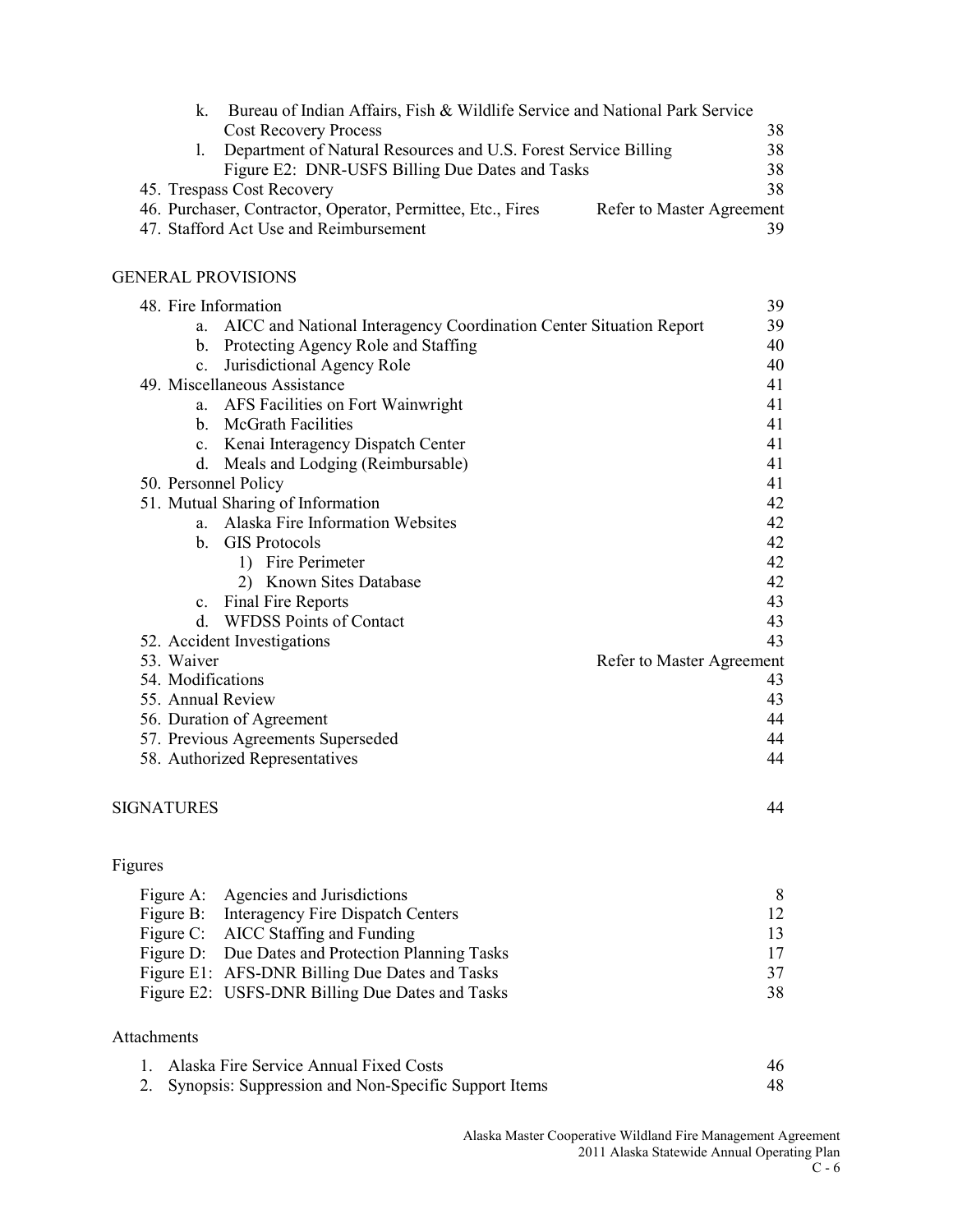### **RECITALS**

### 1-6: Refer to Master Agreement.

7. Expectations

The roles of the Parties to this agreement will be delineated to facilitate wildland fire management activities to protect the public, firefighters, and identified sites from wildland fire and to provide an opportunity for Jurisdictional Agencies to accomplish fire-related land-use and resource management objectives in a cost-efficient manner, consistent with the policies of the United States Department of the Interior (DOI), the United States Department of Agriculture (DOA) and the Alaska Department of Natural Resources (DNR).

### a. All Parties

Because of their common interests, the Parties agree to the following:

- 1) The protection of human life is the single, overriding fire management priority. Setting priorities among protecting human communities and community infrastructure, other property and improvements, and natural and cultural resources will be done based on the values to be protected, human health and safety, and the costs of protection.
- 2) The Parties will ensure their capability to provide safe, cost-effective fire management programs in support of land and resource management plans through appropriate planning, staffing, training, equipment and management oversight.
- 3) The Parties will cooperate with each other, interested parties and the public to prevent unauthorized ignition of wildland fires.
- 4) All Parties will use compatible planning processes, training and qualification requirements, operational procedures, management option designations and public education programs for all fire management activities.
- 5) Each will maintain a membership in the Alaska Wildland Fire Coordinating Group (AWFCG). It is the responsibility of each member to participate in the decision-making process and ensure their respective agencies are made aware of decisions that will affect them.
- 6) Agency administrators will ensure that their employees are trained, certified and made available to participate in the wildland fire program locally, regionally, and nationally as the situation demands. Employees with operational, administrative, or other skills will support the wildland fire program.
- 7) As requested and based on availability of resources, any Party may provide assistance to another for planning and implementing prescribed fires and other fuel treatment projects.
- 8) All Parties will provide qualified personnel to participate in workgroup, committees and training.
- 9) All Parties will support wildland fire research, identify needs and priorities, provide personnel and logistical support, and assist with technology transfer and implementation of research results.
- 10) All Parties shall comply with statutes, laws, Executive orders, and policies relating to nondiscrimination. These include, but are not limited to Sections 119 ad 504 of the Rehabilitation Act of 1973 as amended, which prohibits discrimination on the basis of race, color, religion, sex, age, national origin, marital status, familial status, sexual orientation, participation in any public assistance program, or disability. Pursuant to 41CFR Ch. 60-1.4 all parties recognize that they are obliged to abide by and include the equal opportunity clause contained in the Federal Executive Order 11246, Section 202, in each of its government contracts, should there be contracts as a result of this agreement.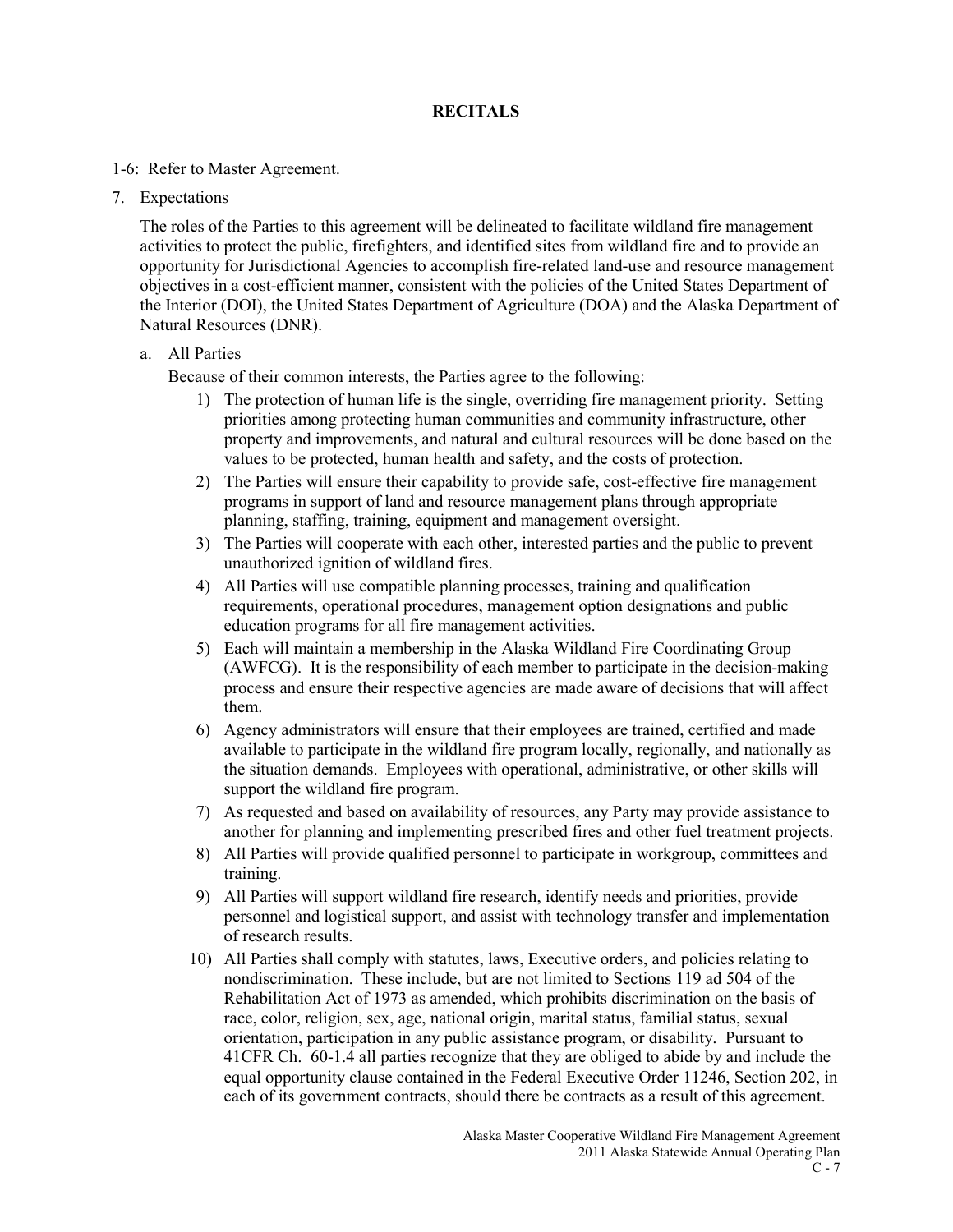#### b. Jurisdictional Agencies

Jurisdictional Agencies are responsible for all planning documents i.e. land use, resource and fire management plans, for a unit's wildland fire and fuels management program. Figure A lists the agencies and their jurisdictions. If a Jurisdictional Agency administrator or Fire Management Officer (FMO) is dissatisfied with the services provided by the Protecting Agency or if there is an issue or concern irresolvable at the local level, that information should immediately be elevated to the regional fire management staff to adjudicate and discuss with the Alaska Fire Service (AFS) Manager, the DNR Chief of Fire and Aviation or Forest Service Fire and Fuels Group Leader. Lessons learned from this process should be included in the Interagency Fall Fire Review agenda.

| <b>Agency</b>                                                                                                                                                    | <b>Jurisdictions</b>                                                                                                                                                                                                                                                                                                                                 |
|------------------------------------------------------------------------------------------------------------------------------------------------------------------|------------------------------------------------------------------------------------------------------------------------------------------------------------------------------------------------------------------------------------------------------------------------------------------------------------------------------------------------------|
| Alaska Department of Natural Resources                                                                                                                           | City, Borough and Municipalities<br>Private fee simple lands<br>State Parks, Forests, Mental Health, and<br>other state lands<br>State Critical Habitat Areas, Range Areas,<br>Refuges and Sanctuaries (joint w/Alaska<br>Department of Fish & Game)<br>Lands "Tentatively Approved" for<br>conveyance to the State<br>DNR-issued permits and leases |
| Alaska Native Corporations as established by<br>the Alaska Native Claims Settlement Act<br>(AFS acts the Agency Administrator<br>Representative, when necessary) | Regional or village corporate lands:<br>patented or under an "Interim Conveyance"<br>to a corporation                                                                                                                                                                                                                                                |
| <b>Bureau of Indian Affairs</b>                                                                                                                                  | Native Allotments (patented or certificated)                                                                                                                                                                                                                                                                                                         |
| <b>Bureau of Land Management</b>                                                                                                                                 | <b>Native Allotment Applications</b><br><b>National Conservation Area</b><br>National Petroleum Reserve-Alaska<br><b>National Recreation Area</b><br>National system of public lands as defined in<br>Federal Land and Management Policy Act<br>BLM-issued permits and leases<br>Selected lands (Alaska Native or State)                             |
| <b>National Park Service</b>                                                                                                                                     | <b>National Parks and Preserves</b><br>National Monuments in Mainland AK<br>NPS-issued permits and leases                                                                                                                                                                                                                                            |
| U.S. Army Alaska in conjunction with the<br><b>Bureau of Land Management</b>                                                                                     | <b>Military Training Areas</b><br>(BLM-managed lands withdrawn for military<br>purposes). The AFS Military FMO works<br>with US Army and BLM to determine<br>Jurisdictional Agency for fires on these<br>lands.                                                                                                                                      |
| U.S. Fish and Wildlife Service                                                                                                                                   | <b>National Wildlife Refuges</b><br>FWS-issued permits and leases                                                                                                                                                                                                                                                                                    |
| <b>U.S. Forest Service</b>                                                                                                                                       | <b>National Forests</b><br>National Monuments in Southeast AK<br><b>USFS-issued permits and leases</b>                                                                                                                                                                                                                                               |

### **Figure A: Agencies and Jurisdictions**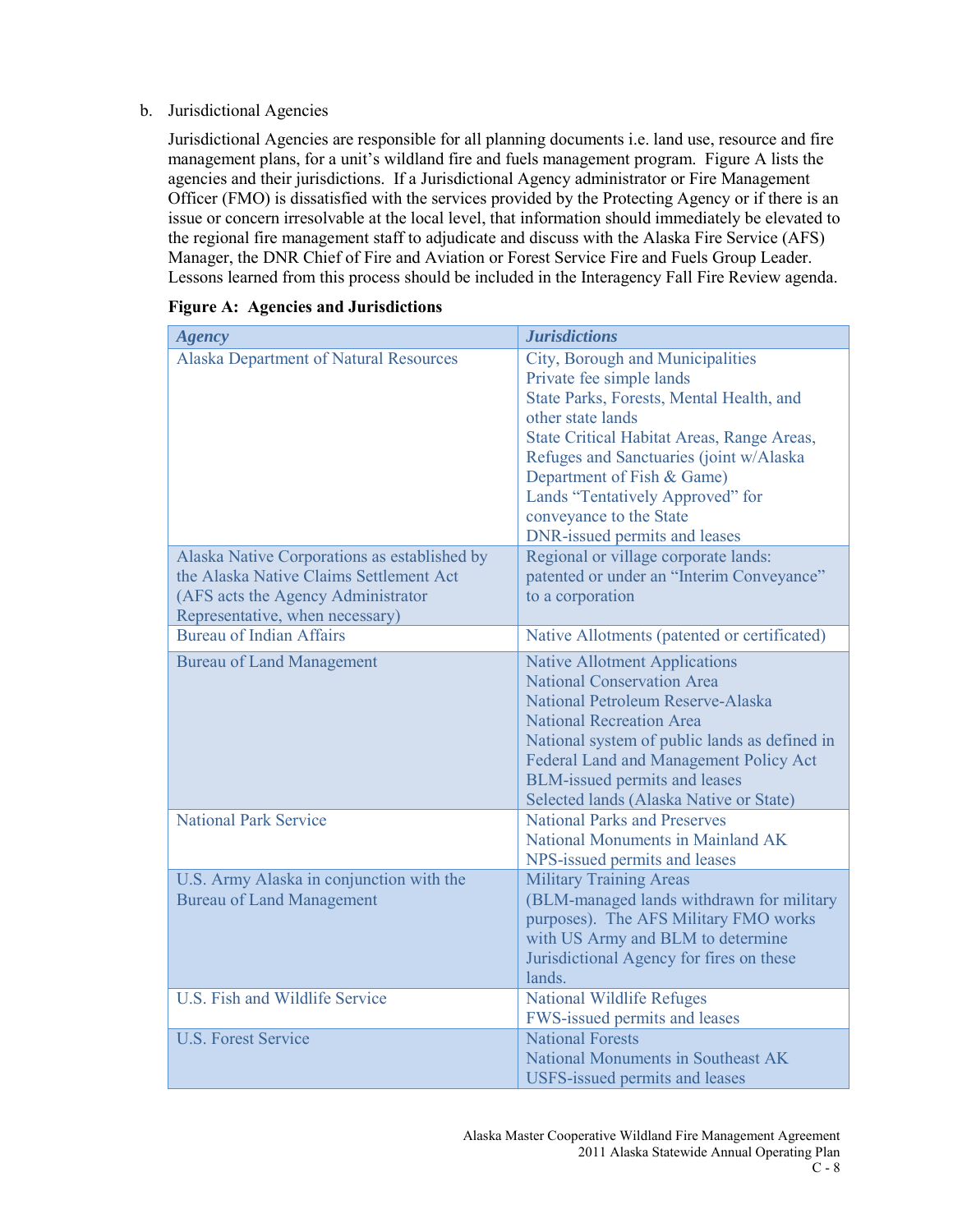Jurisdictional Agency administrators are responsible to:

- 1) Ensure management actions taken by the Protecting Agency are compliant with unit plans and Jurisdictional Agency policy.
- 2) Set the strategic fire direction pre-season as defined in the AIWFMP; ensure management option designations are appropriate and reviewed annually; and identify general restrictions and constraints on their administrative unit. Management option change procedures are addressed in the AIWFMP.
- 3) Identify resources and sites which require site-specific protection in accordance with the AIWFMP.
- 4) Approve non-standard responses as defined in AIWFMP and record in an approved decision document.
- 5) Work collaboratively with Protecting Agency and other affected Jurisdictional Agencies and provide strategic incident objectives and constraints to ensure land and resource management objectives are met and documented during the decision support process. For incidents on federal lands or Alaska Native village and regional corporation lands, use of Wildland Fire Decision Support System (WFDSS) is required.
- 6) Approve the incident's decision document and complete periodic assessments, when required.
- 7) Develop and jointly sign a Delegation of Authority to implement the decision document when incident complexity is Type 3 and above.
- 8) Assign, as the incident complexity warrants, an Agency Representative and/or Resource Advisor.
	- a. BIA service contactor providers serve as Resource Advisors for Native Allotments.
- 9) Participate in Incident Management Team (IMT) briefings to discuss local issues, personnel and facilities and establish a formal recognition of agency roles.
- 10) Collaborate with Protecting Agencies and IMTs regarding media releases concerning resource conditions, policies and management objectives for their agency.
- 11) Participate in IMT closeouts and contribute to the written evaluation of their performance in the implementation of the direction contained in the Delegation of Authority.
- 12) Investigate and pursue all legal actions that are deemed necessary for human-caused fires.
- 13) Provide written standards that address wildfire suppression activity damage repair.
- 14) Determine the need for, develop and manage Emergency Stabilization and Burned Area Restoration activities.
- 15) Manage fire prevention and education programs.
- 16) Coordinate and manage fire closure/restriction programs for agency lands.
- c. Protecting Agencies

Protecting Agencies maintain and operate the wildland fire suppression organization in Alaska with the primary intention of providing cost-effective suppression services and minimizing unnecessary duplication of suppression systems. Suppression services include all management actions intended to protect identified values from a fire, extinguish a fire, or alter a fire's direction of spread. Management actions for the protection of identified values include, but are not limited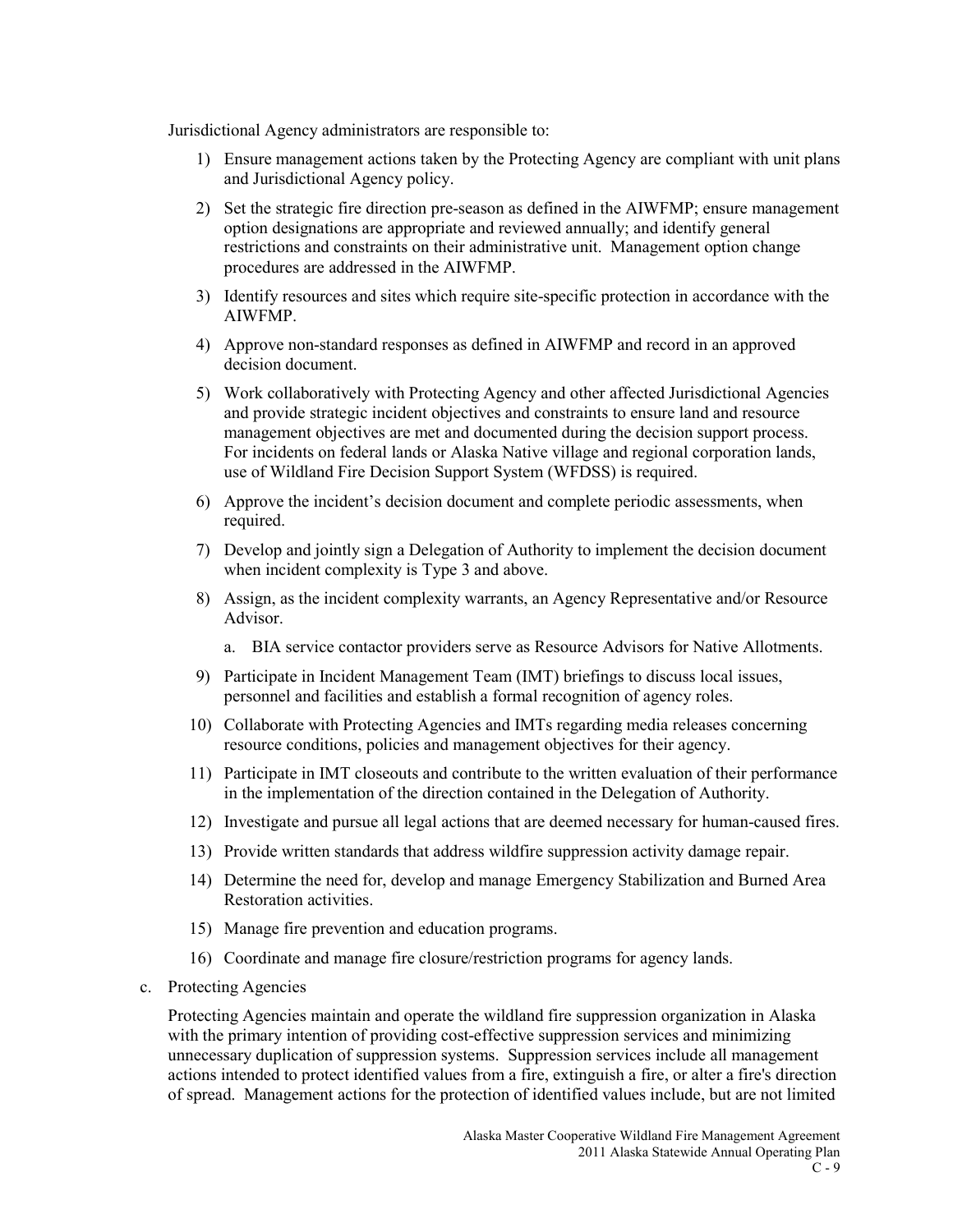to, surveillance, mapping, and site actions. If a Protecting Agency has an issue or concern with the Jurisdictional Agency that is irresolvable at the local level, that situation should immediately be elevated to the AFS Manager, the DNR Chief of Fire and Aviation, or Forest Service Fire and Fuels Group Leader to discuss and adjudicate with the regional fire management staff. Lessons learned from this process should be included in the Interagency Fall Fire Review agenda.

The Protecting Agencies are the DNR, and the Bureau of Land Management-AFS and USFS. The Protecting Agencies will:

- 1) Provide the operational control for suppression services in support of the Jurisdictional Agency's mission.
- 2) Provide fire detection coverage based on levels of lightning activity and human use or at Jurisdictional Agency's request.
- 3) Determine and document the incident location, management option and cause.
- 4) Implement the initial response based on management option designation and notify the appropriate Jurisdictional Agency of any fire detected on or threatening that agency's lands in accordance with the AIWFMP.
- 5) Complete Incident Complexity Analyses and may complete an Organizational Needs Assessments to assist in the selection process of the appropriate management organization for complex incidents.
- 6) Assign Incident Commander for initial and extended responses.
- 7) Develop and jointly sign a Delegation of Authority to implement the decision document when incident complexity Type 3 and above.
- 8) Provide supervision and support including oversight, direction and logistical support for all wildfires.
- 9) Assign a Protecting Agency liaison to out-of-State Type 1 and 2 IMTs.
- 10) Conduct initial IMT briefings with the affected Jurisdictional Agencies.
- 11) Conduct IMT closeouts and consolidate IMT evaluations completed by the Protecting Agency and affected Jurisdictional Agencies.
- 12) Complete wildfire suppression activities damage repair.
- 13) Fulfill interagency reporting requirement as directed in the AIMG and provide Jurisdictional Agencies with final fire reports.
- 14) For fires occurring in Full and Critical Management Option areas that escape initial attack and all fires 100 acres or greater, submit fire perimeter data timely for ongoing incidents and final fire perimeter files with the final fire report for display on the AICC website and inclusion in the Geographic Information System (GIS) Fire History file using GIS protocols.
- 15) Provide fire surveillance updates including latest perimeter maps for ongoing fires as negotiated with the Jurisdictional Agencies.
- 16) Provide wildland fire management related training to Jurisdictional and other Protecting Agency employees including emergency fire fighters based on needs and available training space.
- 17) Collaborate with Jurisdictional Agencies and IMTs on media releases that provide fire statistics and on-going suppression/management actions on fires. Questions regarding Jurisdictional Agency policy or actions will be referred to that agency.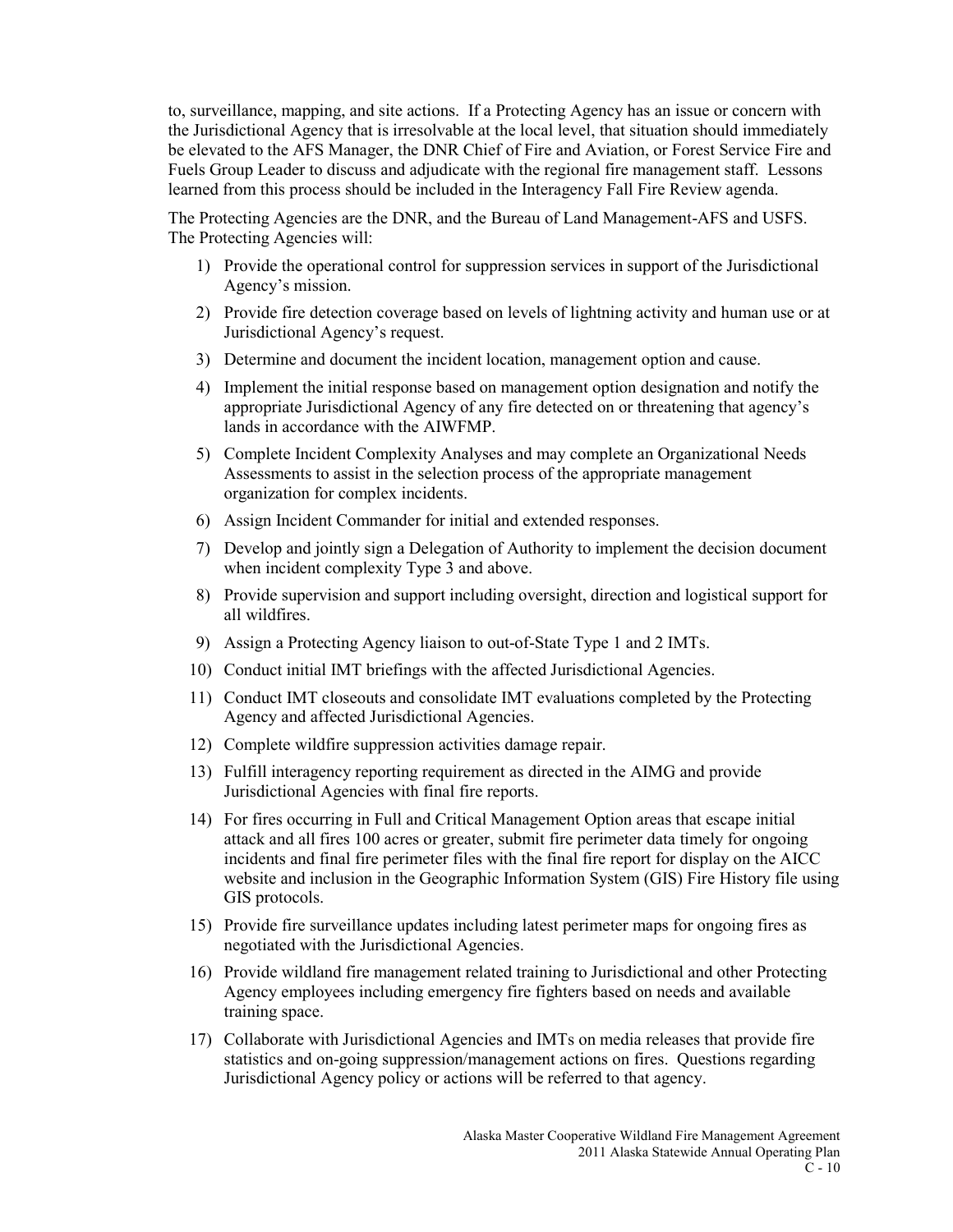### **INTERAGENCY COOPERATION**

- 8. Coordinating Groups
	- a. Alaska Interagency Wildland Fire Management Plan

The AWFCG is responsible to review and update, as warranted, the AIWFMP. That plan and its appendices are available at [http://fire.ak.blm.gov/.](http://fire.ak.blm.gov/) The AIWFMP is a component of this Statewide AOP.

The purpose of AIWFMP is to promote a cooperative, consistent, cost-effective, interagency approach to wildland fire management and it is the interagency reference for wildfire operational information. It specifies direction for the response to a wildfire that is based on the management option designation and provides guidelines to Jurisdictional and Protection Agencies for decision support direction as the complexity of a wildfire increases.

- 9. National Incident Management System: Refer to Master Agreement.
- 10. Annual Operating Plans

Zone/Area/Forest/local Jurisdictional Units AOPs will be incorporated as attachments to this AOP when completed and as appropriate. The format for all AOPs should be similar to this Statewide AOP and address local operating procedures. AOPs should be submitted annually by March 1 to your agency representative listed below in Clause 58; USFS AOPs should be submitted to the Region 10 Fire and Fuels Group Leader.

11. Interagency Fire Dispatch Centers

The Interagency Fire Dispatch Centers by Protecting Agency are listed below in Figure B.

a. Staffing

The Interagency Fire Dispatch Centers are staffed prior to May 1 and after August 15 as determined by the Protecting Agency. Between May 1 and August 15, most centers operate from 08:00 to 18:00 hours, 7 days per week. Galena and Southwest Area are exceptions to the aforementioned dates. Center hours are extended as needed. All Interagency Fire Dispatch Centers will have an after-hours contact protocol.

The Interagency Fire Dispatch Centers are staffed, funded and supported by the Protecting Agencies responsible for the Zone, Area or Forest in which they are located (See Figure B below). The Kenai Interagency Dispatch Center functions as both a DNR and USFS center and is funded by both agencies.

b. Resource Orders

AFS dispatch works under a two-tier system. Orders flow from the AFS Zones to Alaska Interagency Coordination Center (AICC). DNR works under a three tier system; resource orders are placed from the Areas to the State Logistics Center (SLC); if SLC is unable to fill the resource request, the resource order is placed by SLC to AICC. For the Tongass National Forest, USFS resource requests are placed with Sitka dispatch to AICC and for the Chugach, orders are placed with the Kenai Interagency Dispatch Center to AICC. Reference the AIMG for more specific information.

Resource orders placed by or placed to Jurisdictional Agencies will be processed through their local Protecting Agency fire dispatch center with the exception of regional office orders which are processed by AICC. For costs to be considered for reimbursement, Jurisdictional Agency resources use must be documented on a Resource Order.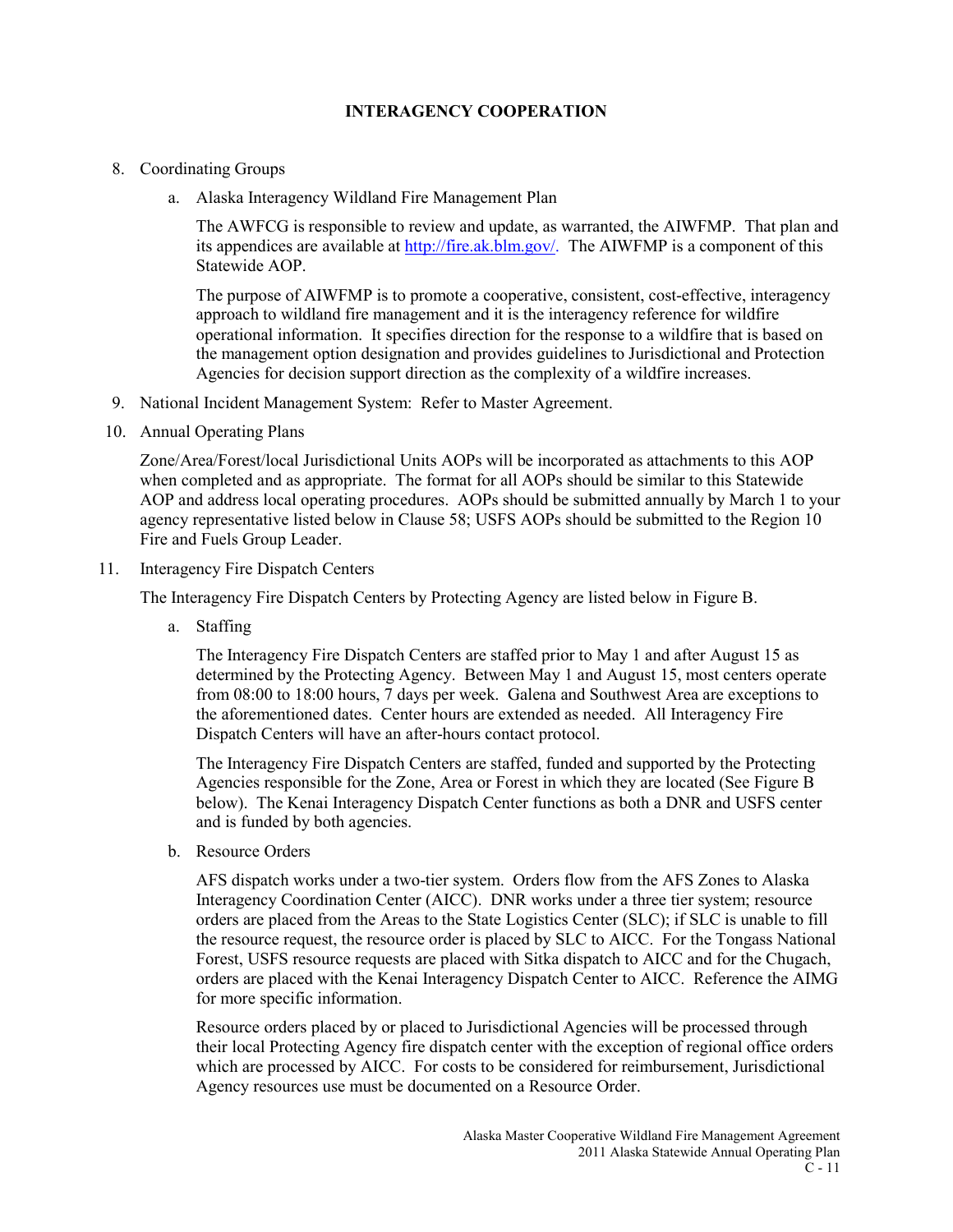## **Figure B: Interagency Fire Dispatch Centers**

| <b>Interagency Fire Dispatch Centers</b>                                                     |                                             |                                                                                                                                                                                                                                                                                                                                                                                                                                                                                                                                                                        |                 |                             |                 |
|----------------------------------------------------------------------------------------------|---------------------------------------------|------------------------------------------------------------------------------------------------------------------------------------------------------------------------------------------------------------------------------------------------------------------------------------------------------------------------------------------------------------------------------------------------------------------------------------------------------------------------------------------------------------------------------------------------------------------------|-----------------|-----------------------------|-----------------|
| <b>DNR Protection Area*</b>                                                                  |                                             | <b>AFS Protection Area***</b>                                                                                                                                                                                                                                                                                                                                                                                                                                                                                                                                          |                 | <b>USFS Protection Area</b> |                 |
| <b>Area</b>                                                                                  | <b>Location</b>                             | Zone                                                                                                                                                                                                                                                                                                                                                                                                                                                                                                                                                                   | <b>Location</b> | <b>Forest</b>               | <b>Location</b> |
| <b>State Logistic Center</b>                                                                 | Fairbanks                                   | Galena Zone                                                                                                                                                                                                                                                                                                                                                                                                                                                                                                                                                            | Galena          | Chugach<br>Nat'l Forest**   | Soldotna        |
| Northern Region Areas<br>Delta Area<br>Fairbanks Area<br>Tok Area<br>Valdez/Copper River     | Delta<br>Fairbanks<br>Tok<br><b>Tazlina</b> | <b>Upper Yukon</b><br>/Tanana/ Military<br>Zone                                                                                                                                                                                                                                                                                                                                                                                                                                                                                                                        | Fairbanks       | Tongass Nat'l<br>Forest     | <b>Sitka</b>    |
| <b>Coastal Region Areas</b><br>Anchorage/Matsu Area<br>Kenai/Kodiak Area**<br>Southwest Area | Palmer<br>Soldotna<br>McGrath               | *DNR Protection Area includes the Southeast Area in Haines; the<br>DNR resource staff provides fire suppression services and<br>reporting, as needed; there is no fire Interagency Fire Dispatch<br>Center within the Southeast Area.<br>**Kenai/Kodiak Area and Chugach National Forest maintain the<br>Kenai Interagency Fire Dispatch Center in Soldotna.<br>***Southern Zone located in Anchorage is also under the<br>management of AFS; the Southern Zone dispatch center supports<br>the BLM resource staff and does not function as a fire dispatch<br>center. |                 |                             |                 |

### 12. Alaska Interagency Coordination Center

The AICC serves as the focal point for statewide tactical resource coordination, logistics support, and predictive services for all state and federal agencies involved in wildland fire management and suppression in Alaska. AICC is located at the AFS facilities in Fairbanks; AFS provides office space and furniture; office equipment and supplies; utilities; and telecommunications, computers, network access and support. AFS bills costs associated with these items to DNR in the Annual Fixed Costs Bill for Collection.

Positions are staffed and funded by the employing agency as shown in Figure C. In addition to those positions and at the request of AICC or an individual agency, the DNR Strategic Planner may function as a coordinator for WFDSS fire behavior analyses during the 2011 fire season.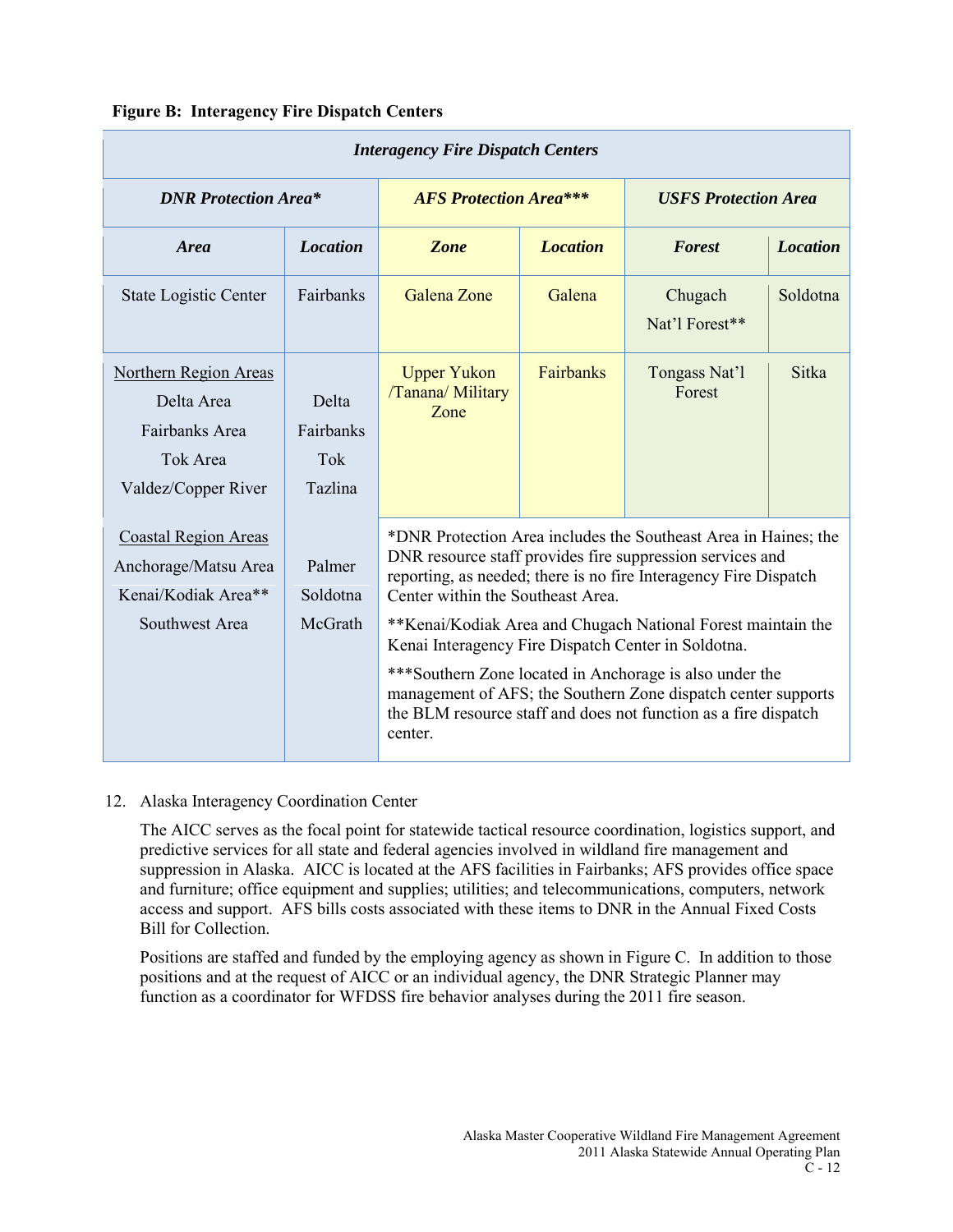| <b>Position</b>                       | Agency      | <b>Position</b>                                | Agency     |  |
|---------------------------------------|-------------|------------------------------------------------|------------|--|
| Center Manager                        | <b>AFS</b>  |                                                |            |  |
| Logistics Coordinators (3)            | <b>AFS</b>  | Logistics Dispatchers (6)                      | <b>AFS</b> |  |
|                                       | <b>DNR</b>  | Overhead (1)<br>$\bullet$                      |            |  |
|                                       | <b>USFS</b> | Aircraft $(2)$<br>$\bullet$                    |            |  |
|                                       |             | Equipment $(1)$<br>$\bullet$                   |            |  |
| Intelligence Coordinator              | <b>DNR</b>  | Intelligence Dispatchers (1)                   | <b>AFS</b> |  |
| Fire Weather Meteorologist            | <b>NPS</b>  |                                                |            |  |
| <b>Tactical Resources Coordinator</b> | <b>AFS</b>  | <b>Tactical Resources</b><br>Dispatchers $(3)$ | <b>AFS</b> |  |

## **Figure C: AICC Staffing and Funding (Revised March 14, 2011)**

### a. Alaska Interagency Mobilization Guide

The AIMG is published annually and is the reference guide for interagency mobilization. It identifies policy and agreements that establish the standard procedures that guide the operations of multi-agency logistical support activities. The guide is an extension of agency manuals, handbooks, directives, and instructional memorandums relating to logistical support. It is intended to promote uniformity of logistical support communications, facilitate interagency dispatch coordination, and ensure that the most timely and cost-effective support services are provided. This guide is designed to accommodate amendments and will be recognized as currently applicable until amended. The AIMG is a component of this Statewide AOP by reference and is available at<http://fire.ak.blm.gov/>

#### b. AICC Website

The AICC website at<http://fire.ak.blm.gov/> is a comprehensive source of fire-related information including, but not limited to, the Alaska Preparedness Levels, the Daily Situation Report, current and historic fire perimeter maps, media releases, planned prescribed fires, historical fire data, current weather forecasts, weather station readings, Canadian Forest Fire Danger Rating System indices, predictive services products, incident management teams, crew use and the EFF Type 2 Crew Rotation List.

c. Internal Movement of Jurisdictional Agency Resources

Internal Jurisdictional Agency mobilization of agency resources within Alaska and to/from the Lower 48 is at the discretion and cost of that agency. These internal movements may be accomplished without the use or notification of AICC. However, placing these resources on a Resource Order and statusing those in the Resource Ordering and Status System (ROSS) is recommended to facilitate tracking their use and availability while in Alaska. If agency resources are charging to a fire code, use of ROSS and coordination with the Protecting Agency FMO is required with the exception of personnel on their home unit and acting within the scope of their authority.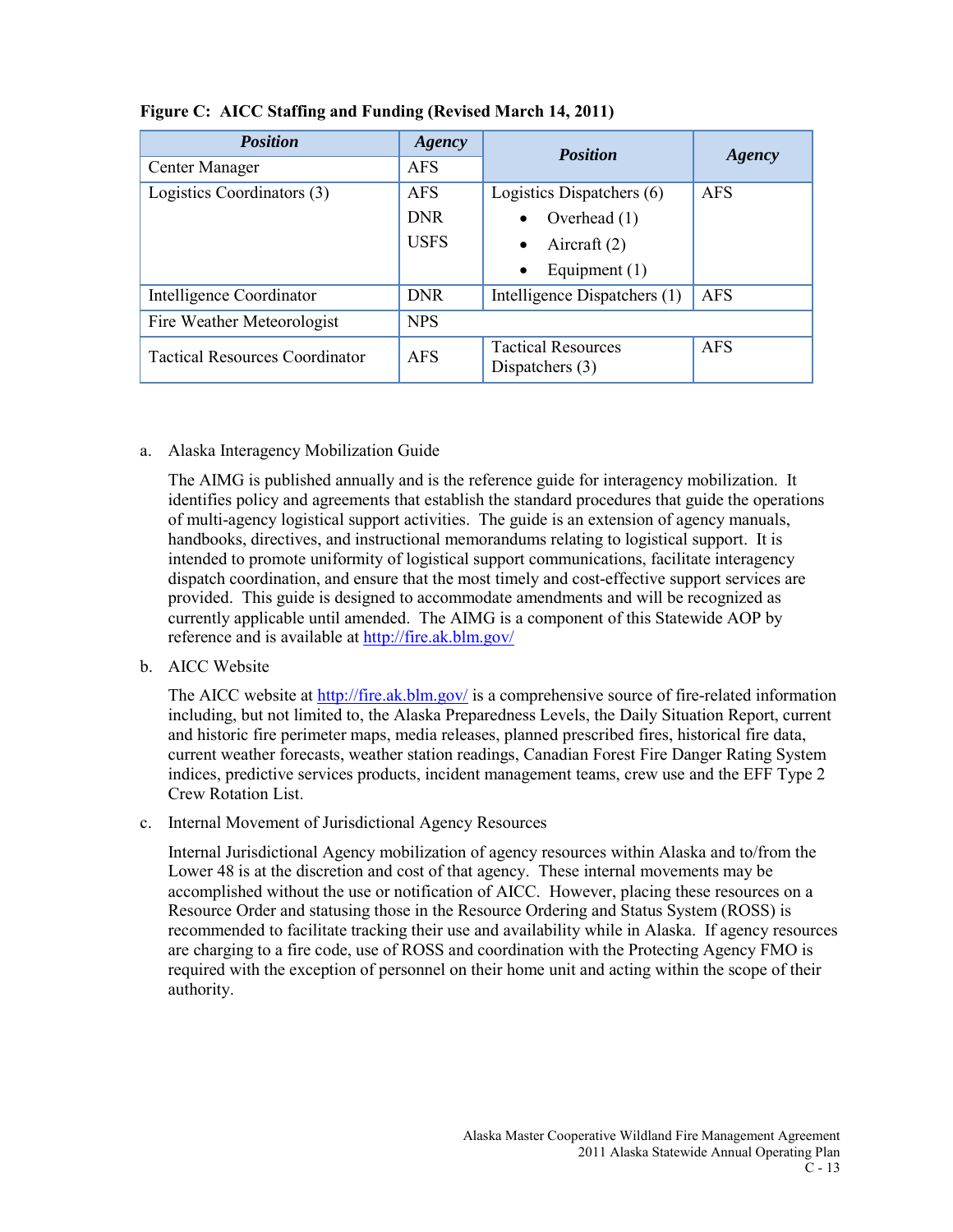#### 13. Interagency Resources

Reference the AIMG for types, procedures and protocols. All agencies' assigned personnel will function under the receiving agency's health, safety, and air operations procedural policies unless the sending agency's policies are more stringent, in which case the more stringent policies will be followed. When safety issues, concerns, or questions develop, agency subject matter experts will be contacted for resolution.

a. Availability

During the fire season, as necessary, each Jurisdictional and Protecting Agency will determine what resources are available for initial response and/or incident assignments, notify the local Protecting Agency Fire Management Officer (FMO), and status in ROSS. This information will be provided by the Protecting Agency FMOs to their representatives for the Daily Statewide Strategy Meeting. Area/Zone/Forest resource availability will be managed within the local Area/Zone/Forest.

b. Daily Statewide Strategy Meeting

During the daily DNR conference call and the AFS Tactical Meeting, each Protecting Agency will decide which resources will be made available for standby, pre-positioning, or commitment to an incident. The AICC USFS Logistic Coordinator will be the focal point for USFS resources. During the Daily Statewide Strategy Meeting (routinely attended by the DNR Fire Operations Forester, the AFS Chief, Division of Fire Operations, and the AICC Manager, and available to jurisdictional representatives on an as needed basis), the final distribution of resources, using input from that morning's DNR Conference Call and the AFS Tactical Meeting, will be made. The status of the statewide shared tactical resources will be conveyed to Interagency Fire Dispatch Centers via the teletype. Considerations include:

- Use of all available in-state resources
- Ordering of additional resources from the Lower 48
- Alaska and National Preparedness Levels
- Severity funding requests both agency-specific and interagency

Once the distribution of resources has been established, the priority for dispatch of these statewide tactical resources will be based on protection priorities as established in the AIWFMP. AICC may override decisions made at the Statewide Strategy Meeting when responding to immediate critical needs.

c. Statewide Shared Tactical Resources

Statewide shared tactical resources include the smokejumpers, aerial supervision modules, air attack, lead planes and airtankers. The protocols for requesting and use of these resources are in the AIMG.

Requests for extended and weekend staffing will be processed by AICC and costs will be allocated to the agency making the request. These costs and the resulting support costs are included in the Bill for Collection for Suppression and Non-Specific Suppression Support.

d. Mutual Support

The Protecting Agencies may request tactical resources from each other for initial response without processing a Resource Order. OF-288 time sheets will be completed and signed before tactical and/or support resources are released. If this is not possible, teletype approval of hours worked is acceptable.

Jurisdictional Agency resources may respond based on a verbal request from the Protecting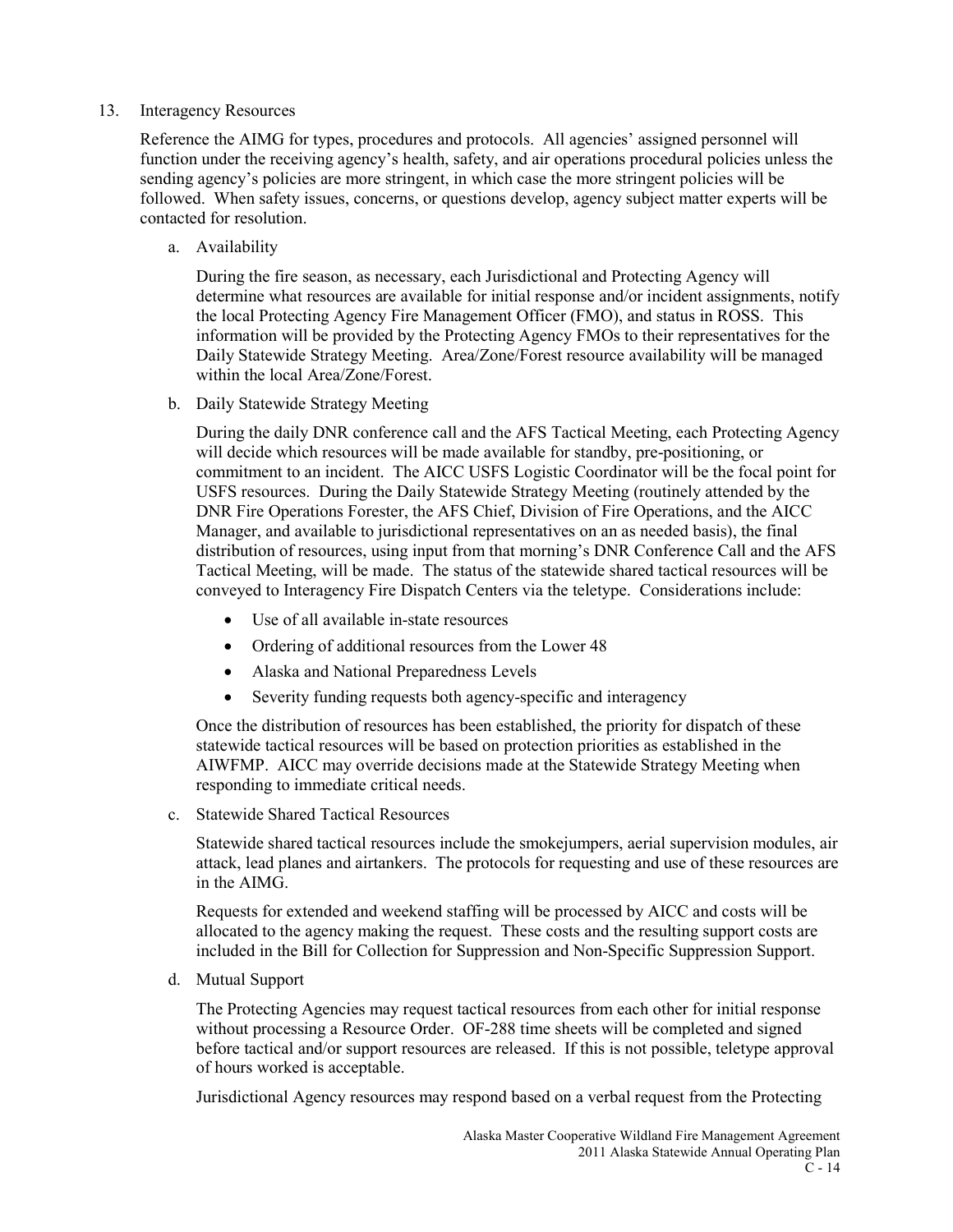Agency but follow up documentation on a Resource Order is required.

Any non-Stafford Act, non-fire response request requires a Reimbursable Agreement be in place prior to filling a request.

e. Extended Staffing Requests

All requests for extended staffing will be authorized and a charge/reimbursable code assigned by the Protecting Agency FMO. The use of local Jurisdictional or Protecting Agency resources will be documented at the local dispatch level to support overtime authorizations and billing procedures and be provided to the regional fire management offices. For cost recovery billing by the Jurisdictional Agency (see AOP Clauses 36 and 44k), a Resource Order is required for extended staffing by Jurisdictional Agency resources.

f. Supplemental Resource Requests

Cost incurred for supplemental resource request mobilizations and assignments will be apportioned as decided at the Daily Statewide Strategy Meeting or by the Alaska Multi-Agency Coordination Group (AMAC) and included in the Bill for Collection for Suppression and Non-Specific Suppression Support.

g. Severity Funding Requests

Information on severity funding is available at<http://www.nifc.gov/policies/severity.htm>

Severity funding may be used to: temporarily increase or extend seasonal firefighting staff and resources; provide for extended use of aircraft or additional aircraft and resources; pay for standby; and increased fire prevention activities.

h. Fire Medic Program

The Fire Medic Program is managed by an AFS Safety and Occupational Health Specialist and the DNR Division of Forestry Safety Officer. The physician sponsor is the Medical Director of the program. The AFS Safety and Occupational Health Specialist is the Fire Medic Coordinator.

The "Alaska Interagency Wildland Fire Medic Policy" and its Appendices include the Program's Standard Operating Guidelines and is available from the Fire Medic Coordinator.

DNR provides the administrative support to process all hiring, payroll, worker's compensation, travel and other miscellaneous expenses associated with EFF Medics.

AFS funds the Fire Medic Coordinator who is responsible for the program management and operations. This includes stocking and maintaining all Fire Medic Kits and providing the Medics with the kits, any necessary personal protective clothing and other warehouse items needed for their assignments.

The costs incurred for pre-season orientation training for Fire Medics is divided equally between AFS and DNR. Pre-season replacement of expired kit items and restocking during the fire season are charged to individual incidents, when possible. When replacement costs are not charged to incidents, they are divided equally between AFS and DNR. Fire Medic expenses incurred on incident assignments are charged to that incident. The reimbursable costs for the Fire Medic Program are included in the Suppression and Non-Specific Support Bill for Collection.

See the AIMG for ordering procedures.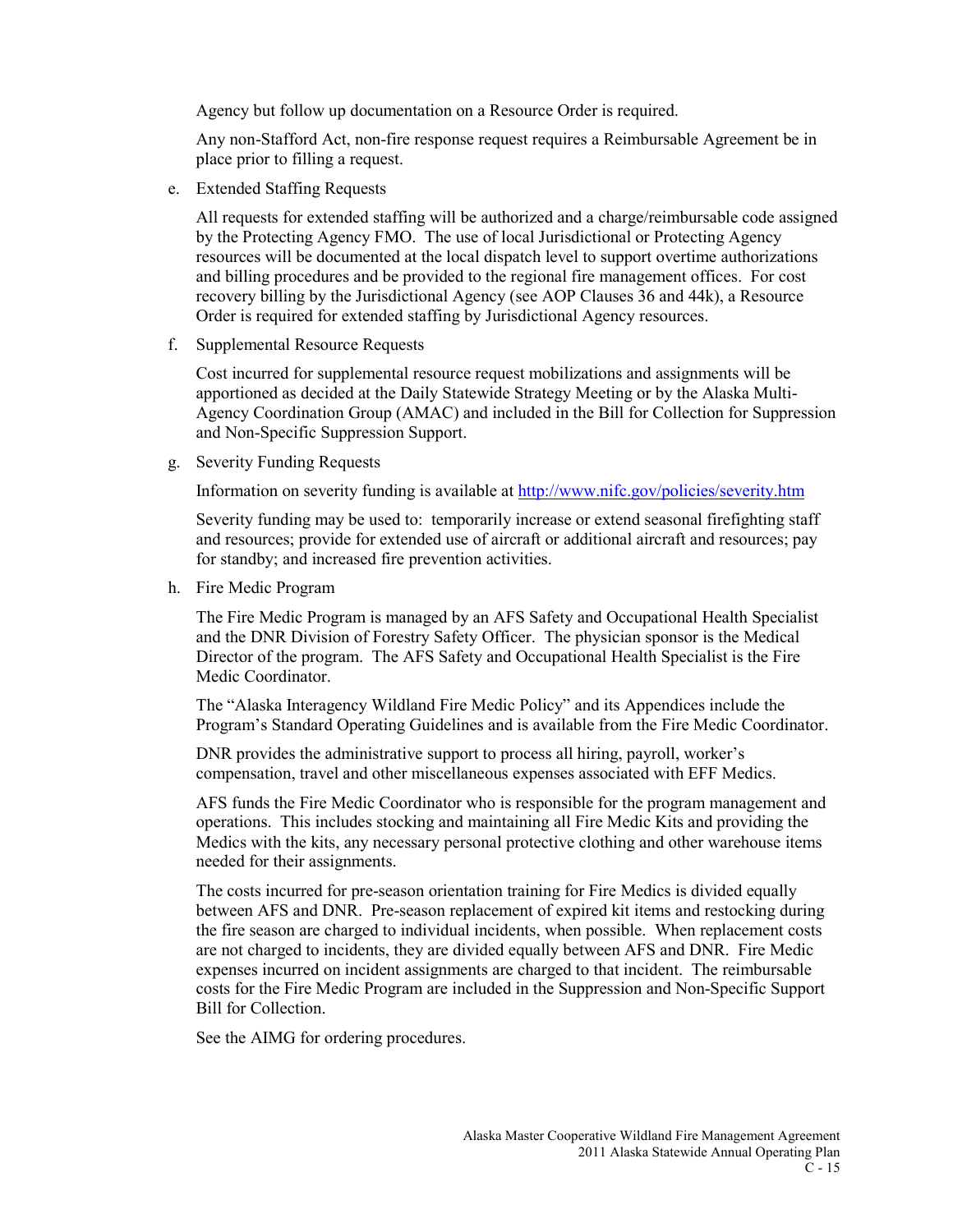i. Type 2 Crew Mobilization

Type 2 crews are managed as defined in the *Alaska Emergency Firefighter Type 2 Crew Management Guide. (*[http://fire.ak.blm.gov/logdisp/crews.php.](http://fire.ak.blm.gov/logdisp/crews.php))

Mobilization of EFF Type 2 crews to the Lower 48 is an Alaskan priority. Parties to this Agreement will provide their resources for assignments for Crew Representatives, Interagency Resource Representatives, and Crew Administrative Representative.

j. Interagency or Agency Crews

Interagency or agency crews will be used as available. Agency crews include the Type 2 IA crews. Reference AIMG for procedures.

k. National Guard

The DNR will establish contacts and necessary agreements for National Guard assistance. All requests for National Guard resources will be processed by SLC.

l. Non-DNR State of Alaska Resources

DNR will process requests for State of Alaska employees and ensure that Reimbursable Services Agreements are in place. Costs are reimbursable to DNR and included with the Suppression and Non-Specific Suppression Support billings.

m. Alaska Orientation Briefing

Lower 48 resources filling Resource Order requests for incident assignments in Alaska will have an Alaska Orientation Briefing package made available to them.

14. Standards

The hiring or employing agencies are responsible for ensuring that local government or volunteer fire department personnel utilized on wildland fires are trained and qualified to the National Wildland Fire Coordinating Group's *National Interagency Incident Management System Wildland Fire Qualification Guide (Publication 310-1)* [\(http://www.nwcg.gov/pms/docs/docs.htm\)](http://www.nwcg.gov/pms/docs/docs.htm) , the *USFS Fire and Aviation Management Qualifications Handbook 5109.17*

[\(http://www.fs.fed.us/im/directives/dughtml/fsm5000.html\)](http://www.fs.fed.us/im/directives/dughtml/fsm5000.html) and/or the *National Fire Protection Association Standards for Wildland Fire Fighter Professionals Qualifications* as identified in the NWCG crosswalk positions (http://www.nfpa.org/aboutthecodes/list of codes and standards.asp) standards. Each agency will provide coordination and payment of personnel and equipment, as needed, when local government or volunteer fire department resources are required within their respective Protection Areas. These costs are reimbursable. Personnel and equipment of these departments will be utilized only in their areas of specialized expertise and qualification.

Additional guidance is contained in the *Interagency Standards of Fire and Fire Aviation Operations* [\(http://www.nifc.gov/policies/reference\\_materials.htm.](http://www.nifc.gov/policies/reference_materials.htm)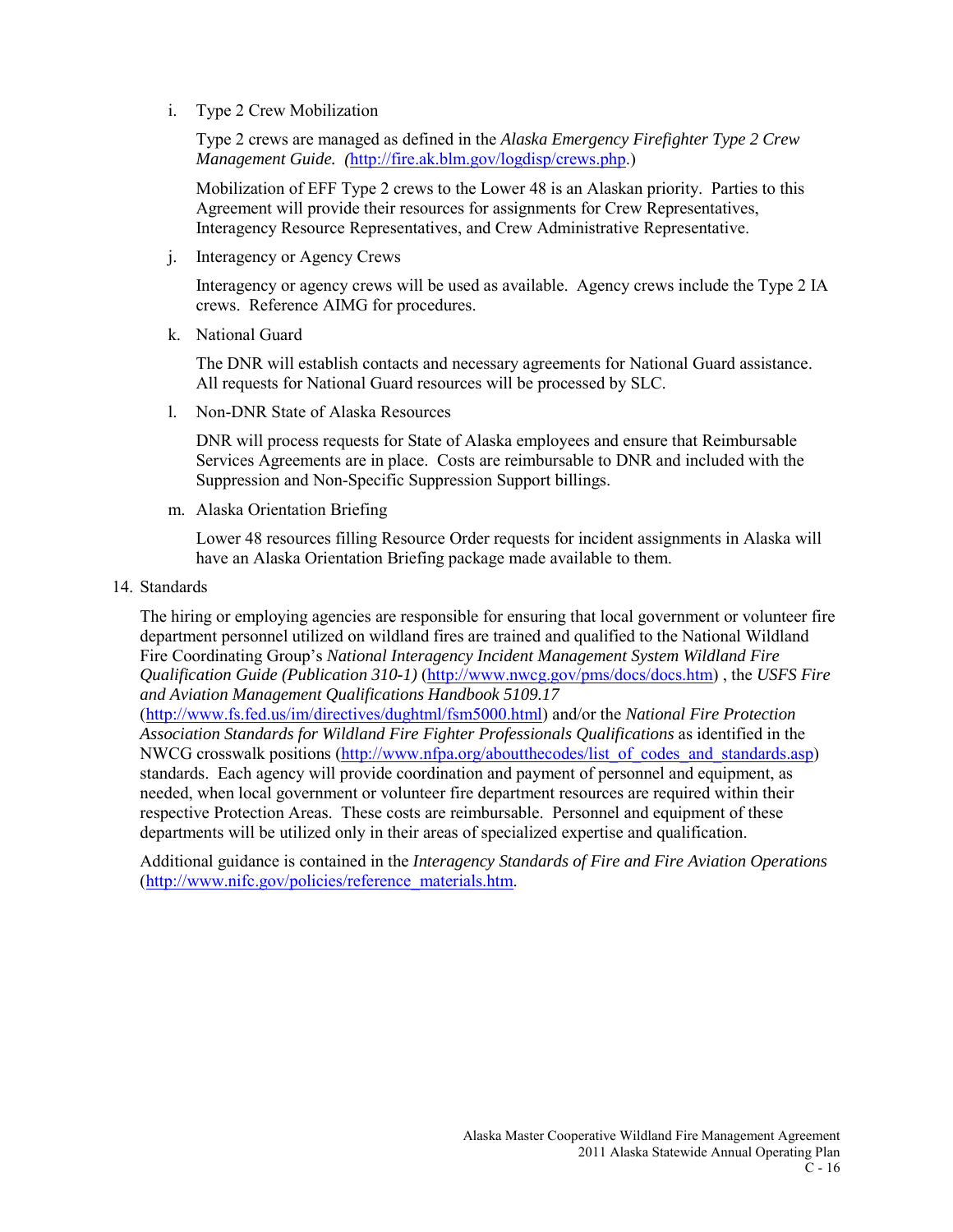### **PREPAREDNESS**

### 15. Protection Planning

The Jurisdictional Agencies are responsible for setting the strategic fire direction and completing or reviewing the other WFDSS pre-season entries for their unit.

|  | <b>Figure D: Due Dates and Protection Planning Tasks</b> |  |
|--|----------------------------------------------------------|--|
|  |                                                          |  |

| <b>Due Date</b>    | <b>Protection Planning Task</b>                                                 |  |
|--------------------|---------------------------------------------------------------------------------|--|
| January AWFCG      | AWFCG review and update of AIWFMP.<br>1)                                        |  |
| Meeting            | 2) AWFCG selects or affirms the Alaska Type 1 Incident Commander for            |  |
|                    | the upcoming fire season.                                                       |  |
| February 1         | Nominations for Type 1&2 IMT members are due to the applicant's AWFCG           |  |
|                    | Operations Committee Agency Representative. IMT nomination procedures           |  |
|                    | are located at http://fire.ak.blm.gov/ under Logistics and Dispatch.            |  |
| Month of February  | AWFCG Operations Committee and Incident Commanders (Type 1&2) select            |  |
|                    | IMT members, Trainees and Apprentices.                                          |  |
| March 1            | Deadline for submitting AIWFMP Management Option designation<br>1)              |  |
|                    | changes to AFS; procedures are located under Documents at                       |  |
|                    | http://fire.ak.blm.gov/administration/awfcg.php                                 |  |
|                    | Deadline for submission of site data, orthophotos, and fire perimeter<br>2)     |  |
|                    | updates to AFS to incorporate into the respective Geographic Information        |  |
|                    | System (GIS) files for the use during the upcoming fire season.                 |  |
|                    | Updated Federal and State of Alaska Geographic Area Supplements<br>3)           |  |
|                    | available with rates for Emergency Equipment Rental Agreements for              |  |
|                    | upcoming fire season.                                                           |  |
| March 15           | Master Agreement reviewed; Alaska Statewide AOP updated and signed<br>1)        |  |
|                    | by regional and statewide fire staffs.                                          |  |
|                    | Teletype hub at AFS is operational.<br>2)                                       |  |
| April – $1st$ week | Type 1&2 IMTs, Agency Administrators and Fire Management Officers               |  |
|                    | <b>Spring Meeting</b>                                                           |  |
| April 1            | Current year Management Option file available from AFS.                         |  |
| May 1              | DNR and AFS exchange information on their fueling services and vendors          |  |
|                    | available for aircraft operations.                                              |  |
| May $15$           | Area/Zone/Forest AOPs completed, reviewed and signed, as needed.<br>1)          |  |
|                    | DNR provides the list of aircraft that will routinely operate on AFS ramp<br>2) |  |
|                    | on Ft. Wainwright to AFS Aviation.                                              |  |
| May 20             | Lightning Detection Network operational.                                        |  |
| October            | <b>Interagency Fall Fire Review</b><br>1)                                       |  |
| $2nd$ week         | Type $1&2$ Incident Commander nominations are due to the Operations<br>2)       |  |
|                    | Committee.                                                                      |  |
| October 10         | Final fire reports due to BIA.                                                  |  |
| October 30         | Final fire reports due to all Jurisdictional Agencies.                          |  |

16. Protection Areas and Boundaries

Each Area/Zone/Forest maintains a map atlas at the 1:63,360 scale; Protecting Agencies are transitioning to an electronic format with the expectation that all files will be available electronically by 2014. The information available electronically is the Protection Area boundaries, the Jurisdictional Agency lands, and the management option designations.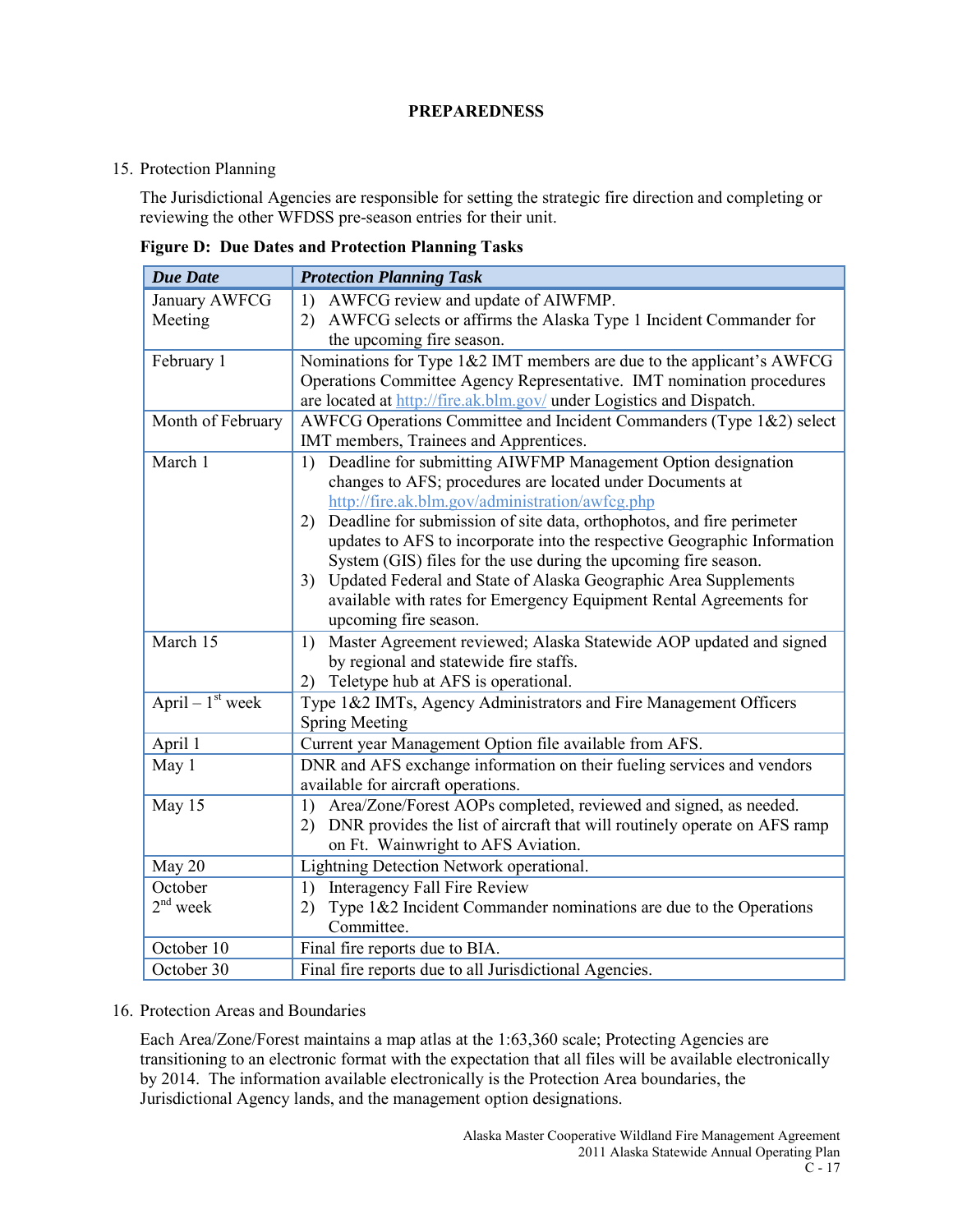Changes to the Protection Area boundaries may be made at the recommendation of the Jurisdictional or Protecting Agency staff. Documentation will include a description of the change, a map, and the justification for the change. The document will be signed by the Protecting Agency and Jurisdictional agency(s) FMO(s). This document will be submitted to the affected Protecting Agency managers and affected regional fire management staffs for final approval. The final approval and other documentation will be forwarded to the AICC to update their map atlas and coordinate the update of the electronic files. A copy of the documentation will be kept on file at AICC.

17. Fire Protection and Suppression

The Protecting Agencies will provide fire detection coverage based on levels of lightning activity and human use or at Jurisdictional Agency's request.

Upon discovery, the Protecting Agency is responsible to determine, verify and document the incident location, management option, and cause, and implement the initial response based on the management option designation as described in the AIWFMP. Notification procedures are addressed in the AIWFMP and Clause 25 of this AOP.

18. Joint Projects and Project Assistance

Joint plans will be completed in accordance with agency policies. Costs allocations will be agreed upon and documented in the project plan.

Project expenses are reimbursable; a project code will be assigned and used to track costs and expenses. For the DNR-AFS projects these costs are included in bill for collection for Suppression and Non-Specific Suppression Support.

For DNR, DOI agencies or USFS projects, a reimbursable agreement or a purchase request/order citing this agreement may also be appropriate.

Additional guidance for the federal agencies is contained in the *Interagency Standards of Fire and Fire Aviation Operations* [\(http://www.nifc.gov/policies/reference\\_materials.htm](http://www.nifc.gov/policies/reference_materials.htm)*)* under Federal Agencies Assistance in the Fuels Management Chapter.

19. Fire Prevention

Fire prevention programs are agency-specific; communication, collaboration and cooperation among the agencies are encouraged. Alaska prevention brochures including Alaska Firewise and other educational materials are available at [http://fire.ak.blm.gov/administration/awfcg.php.](http://fire.ak.blm.gov/administration/awfcg.php)

20. Public Use Restrictions

Fire restrictions and area closures will be coordinated by affected Jurisdictional Agencies and implemented under those agency's regulations. When the AMAC is active, fire restrictions and closures may be suggested by that group but will be implemented under each Jurisdictional Agency's regulations.

21. Burning Permits

With a few exceptions, DNR requires burn permits for debris burning during the fire season (April 1) to August 31). Information on DNR burn permits and permit regulations is located at [http://forestry.alaska.gov/fire/burnpermits.htm.](http://forestry.alaska.gov/fire/burnpermits.htm) Burn permits are subject to burn restrictions and suspensions. (This is distinct from public use restrictions identified above and applies only to those areas and activities that require a burn permit under DNR regulations.) State laws and regulations pertaining to burning practices apply statewide all year. [\(Alaska Statue 41.15.010-41.15-170](http://forestry.alaska.gov/pdfs/AS4115.pdf) and [11](http://forestry.alaska.gov/pdfs/11AAC95art6.pdf)  [AAC95 Article 6\)](http://forestry.alaska.gov/pdfs/11AAC95art6.pdf) Penalties may apply for unsafe burning. Permits are required for burning piles, mowed lawns and fields of grasses or brush. Federal agencies are exempt from the DNR permit requirements if project is covered under an agency approved Prescribed Fire Plan.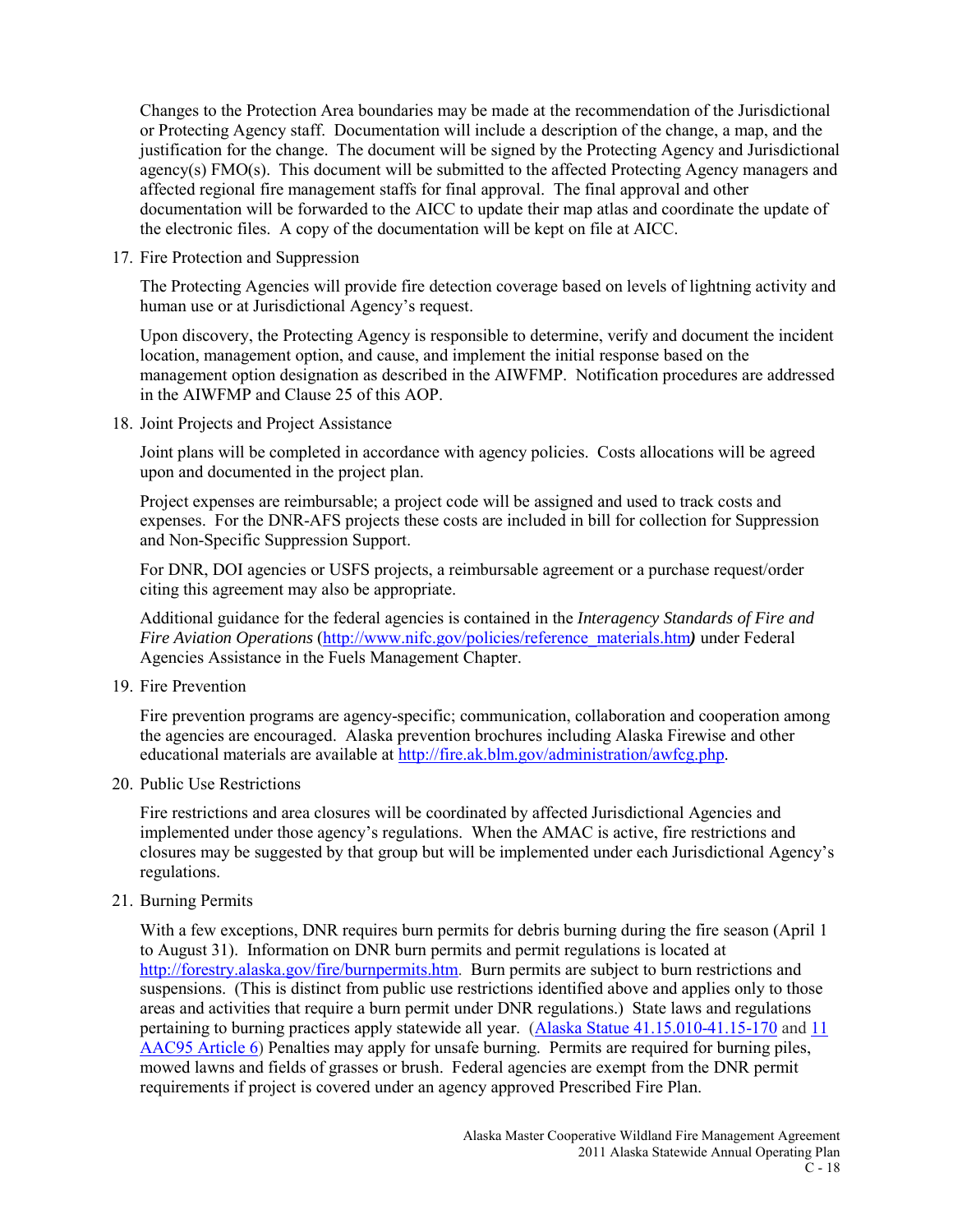Boroughs or municipalities may have more stringent requirements for burning within their boundaries.

All federal and state agencies and the general public are required to follow the Alaska Department of Environmental Conservation (DEC) permitting regulations for prescribed burning. An Open Burn Approval is issued by DEC if the intent is to burn, or clear and burn 40 acres or more during a year. Those regulations are available at [http://www.dec.state.ak.us/air/ap/docs/obrguide.pdf.](http://www.dec.state.ak.us/air/ap/docs/obrguide.pdf) The DEC Open Burn Approval Applications are available at <http://www.dec.state.ak.us/spar/perp/permits/pdf/ADECopenburn.pdf>

22. Prescribed Fire and Fuels Management

Prescribed fires are planned, conducted and reported based on individual agency policy. Minimum requirements for the Federal Agencies are in the *Interagency Prescribed Fire Planning and Implementation Procedures Guide* available at [http://www.nifc.gov/fire\\_policy/rx/rxfireguide.pdf.](http://www.nifc.gov/fire_policy/rx/rxfireguide.pdf) Ignition of prescribed fire is also subject to National and Alaska Preparedness Levels. (Reference AIMG for Alaska Preparedness Level information.)

During the fire season, it is the responsibility of the Jurisdictional Agency planning the burn to provide timely notification to and place orders with the Protecting Agency local Interagency Fire Dispatch Center and to adhere to the DEC open burn approval stipulations. The local Dispatch Center will be notified daily of location planned ignition time and planned acreage; a point and method of contact will be established; and the contingency forces identified including their location and point of contact. The Burn Boss is responsible to order and inform the contingency forces of any planned burning and ensure their availability. During the project, the Burn Boss will report each evening to the local Dispatch Center acres burned so that the information may be included in the AICC Situation Report.

Billing procedures and charge codes will be established prior to orders being placed and included in the project plan. Extended hours for the Interagency Fire Dispatch Center will be negotiated prior to ignition. Reimbursable costs may include required dispatch staffing beyond normal business hours, travel and transportation expenses, crew salaries, and other project expenses incurred by the Protecting Agency.

23. Smoke Management

Smoke assessments are the responsibility of both the Jurisdictional and Protecting Agencies. The need for air resource advisors is increasing and additional technical expertise for addressing air quality and health related issues may be available through the DEC.

The AWFCG-approved "Smoke Effects Mitigation and Public Health Protection Protocols" are available at [http://fire.ak.blm.gov/administration/awfcg.php.](http://fire.ak.blm.gov/administration/awfcg.php)

For current smoke information and forecast, regulations, advisories, and educational materials, refer to the DEC website [http://www.dec.state.ak.us/air/anpms/index.htm.](http://www.dec.state.ak.us/air/anpms/index.htm)

The *Alaska Enhanced Smoke Management Plan for Planned Fire* (ESMP) was developed by DEC in coordination with the AWFCG Air Quality Committee. The ESMP and its appendices are located at [http://fire.ak.blm.gov/administration/awfcg\\_committees.php.](http://fire.ak.blm.gov/administration/awfcg_committees.php) The ESMP outlines the process and identifies issues that need to be addressed by DEC and federal and state agencies or private landowners/corporations to help ensure that prescribed fire activities minimize smoke and air quality problems. The ESMP Appendices provide additional assistance for interagency sharing of information, the applicability and availability of current smoke management techniques, monitoring protocol, public education strategies, and emission reduction techniques.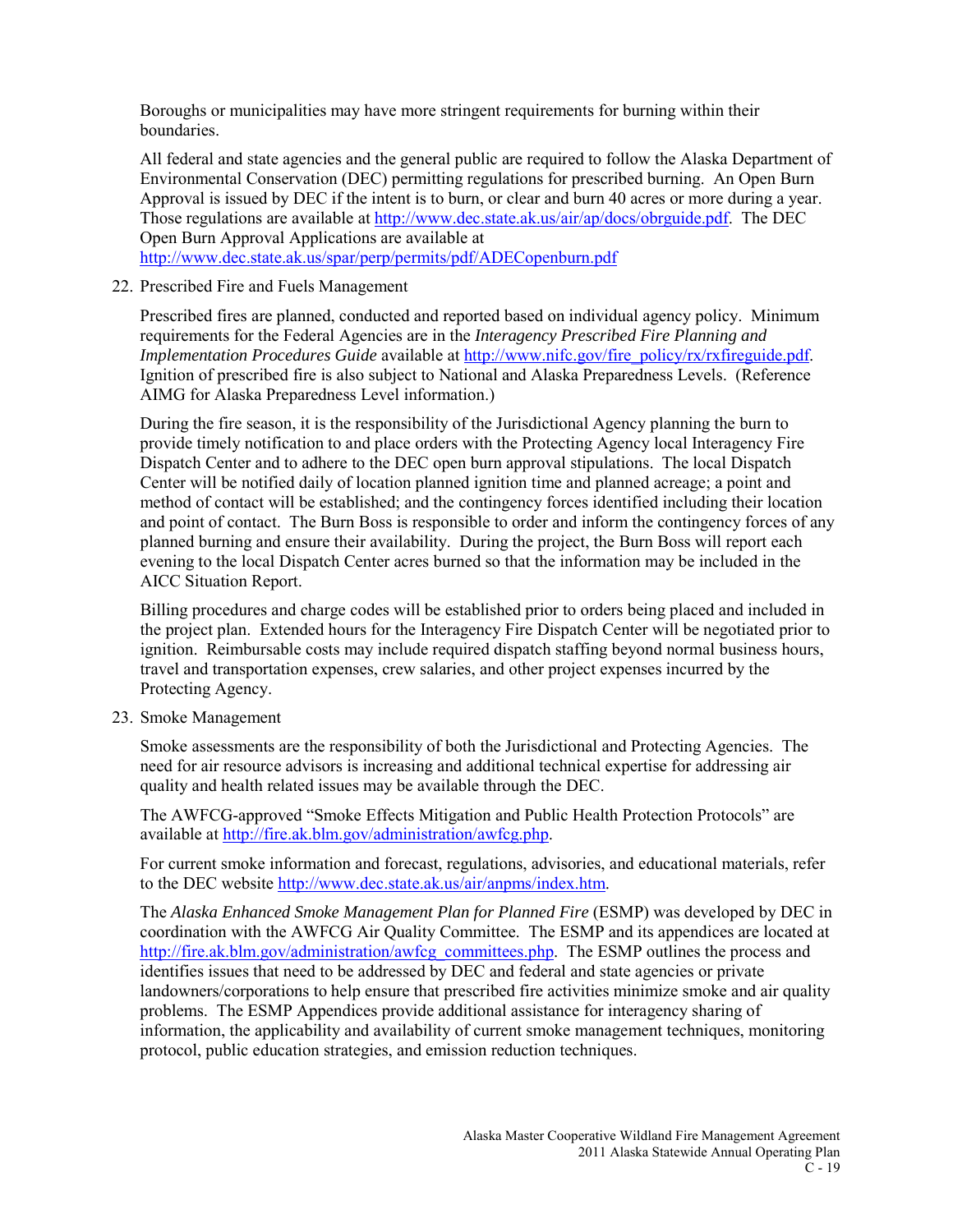### **OPERATIONS**

#### 24. Fire Notifications

The AIWFMP contains notification requirements the Protecting Agencies follow to inform the Jurisdictional Agencies of fire occurring on their lands. The Fire Notification Form was developed to assist in ensuring certain criteria for each incident was conveyed and is a useful mechanism to notify Jurisdictional Agencies. The use of the Form is optional, is recommended, and may best function to document notification of Alaska Native regional and village corporations, local governments, and other agencies/entities not normally associated with fire activity.

The federal agencies are mandated to use WFDSS to document fire occurrence on their lands and lands for which they have the responsibility to provide fire protection (Alaska Native regional and village corporation lands and Native Allotments). A phone call and a WFDSS entry suffice for notification. For incidents on state, private and municipal lands, a WFDSS entry and a phone call are also sufficient for notification. Nonetheless, some units have requested that the Fire Notification Form be utilized in addition to the WFDSS entry.

In addition to the Jurisdictional Agency notifications listed in the AIWFMP, the following notification protocols will be followed:

- When a fire occurs on an in-holdings (Native and State Selected lands, Native allotments, Native corporation lands, and private lands), within the boundaries of a National Park or wildlife refuge, the appropriate park or refuge fire staff will be notified.
- For fires occurring in the DNR Protection Area that affect Alaska Native, BLM, FWS or NPS lands, the AFS Military FMO or the Duty Officer will also be notified.
- For fires occurring or threatening Native allotments, the BIA Regional Fire Management Officer will be notified.
- For fires occurring in the AFS Protection Area on lands where the DNR is the Jurisdictional Agency (State, private and municipal lands), the DNR Fire Operations Forester is the Jurisdictional Agency representative to be notified by AFS.
- For fires occurring in USFS Protection Area where the DNR is the Jurisdictional Agency (State, private and municipal lands), the Jurisdictional Agency representative to be notified by the USFS are:
	- o For the Chugach National Forest, the DNR Coastal Region FMO.
	- o On the Tongass National Forest for incidents occurring from Cape Fanshaw south, the Southern Southeast Area Forester.
	- o In the Tongass National Forest for incidents occurring from Cape Fanshaw north, including ABC islands, the Northern Southeast Area Forester.
- For fires occurring on lands managed by the U.S. Army-Alaska, the Military Fire Chief, the Natural Resource Specialist and the Installation Range Manager at each location will be notified by the AFS Military Zone FMO.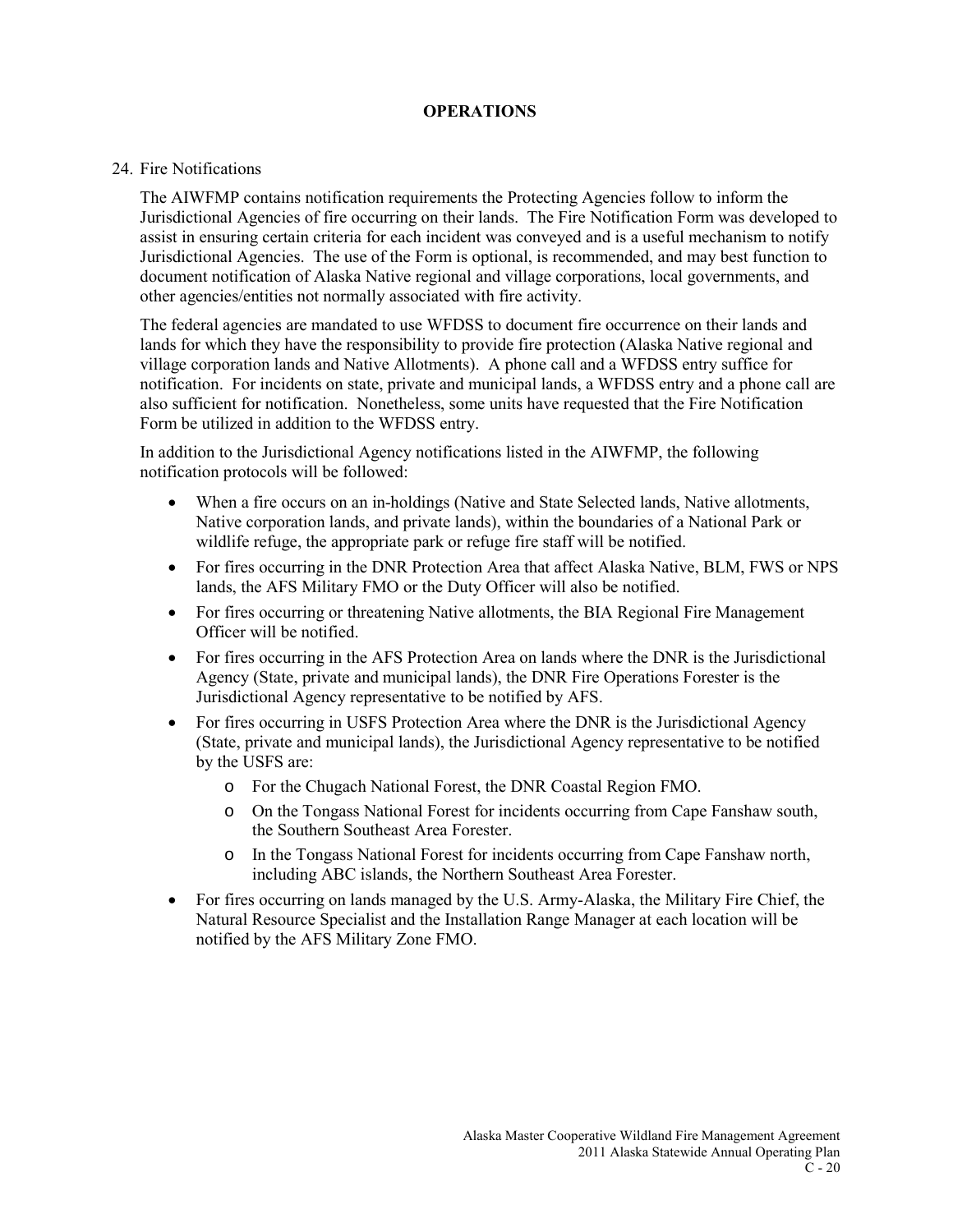#### 25. Closest Forces Concept

Reference Clause 24 and 26 in the Master Agreement and Clause 29 below.

The Protecting Agency FMO is responsible to dispatch closest available and appropriate forces for initial response.

a. DNR Delta Area Authority for Donnelly and Fort Greely Training Areas.

Fort Greely and Fort Wainwright lands are within the AFS Protection Area. The U.S. Army-Alaska Fire Chief may request initial response assistance directly from the DNR in Critical and Full Management Option areas. All requested suppression costs incurred by DNR are reimbursable by AFS unless covered by a local mutual aid agreement. The AFS Military FMO will be immediately notified of the request and response.

b. DNR Matsu Area Authority for Fort Richardson.

Fort Richardson lands are within the DNR Protection Area. The U.S. Army-Alaska Fire Chief may request initial response assistance directly from the DNR. All requested suppression costs incurred by DNR are reimbursable by AFS unless covered by a local mutual aid agreement. The AFS Military FMO will be notified of the request and response. Matsu FMO and AFS Military FMO will negotiate extended response operations.

26. Independent Action

The Protecting Agency retains operational control of the incident regardless of who is responding. The Party taking action will promptly notify the Protecting Agency to identify what other resources are en-route and ensure mitigation of safety issues. See Clause 29 below.

27. Protection Area Boundary Line Fires

See Master Agreement Clauses 16 and 27 and also reference the notification procedures in the AIWFMP and those listed in Clause 25 of this AOP.

28. Escaped Prescribed Fires

If a prescribed fire is declared a wildfire, the Protecting Agency FMO will assume operational control with the cooperation of Jurisdictional Agency and the Burn Boss. A wildfire number will be assigned and all wildfire management costs will be charged to that number. The same analysis and decision support documentation that applies to all wildfires is required. The acreage burned after the fire was declared a wildfire is reported as wildfire acreage in the final fire report. Reference Clause 29 below for the requirements for the decision process.

As dictated by individual agency policy, the Jurisdictional Agency administrator is responsible for conducting the appropriate level of investigation when a prescribed fire is declared a wildfire.

29. Response to a Wildfire

Operational control, as defined in Exhibit A Wildland Fire Glossary of Terms, of wildfire incidents is the responsibility of the Protecting Agency. The Protecting Agency FMO will assign an Incident Commander and provide supervision and support including oversight, direction and logistical support for wildfires. When the fire is not staffed, the Protecting Agency FMO will retain operational control. The Protecting Agency will be responsible for fulfilling daily interagency incident reporting requirements directed in the AIMG and will complete the final fire report which will be provided to the Jurisdictional Agencies. Jurisdictional Agencies are responsible for all fire reporting required by internal agency policy. When practicable, the Protecting Agency will provide digital photos (aerial preferred) of threatened Native allotments to BIA Regional FMO for decision support documentation.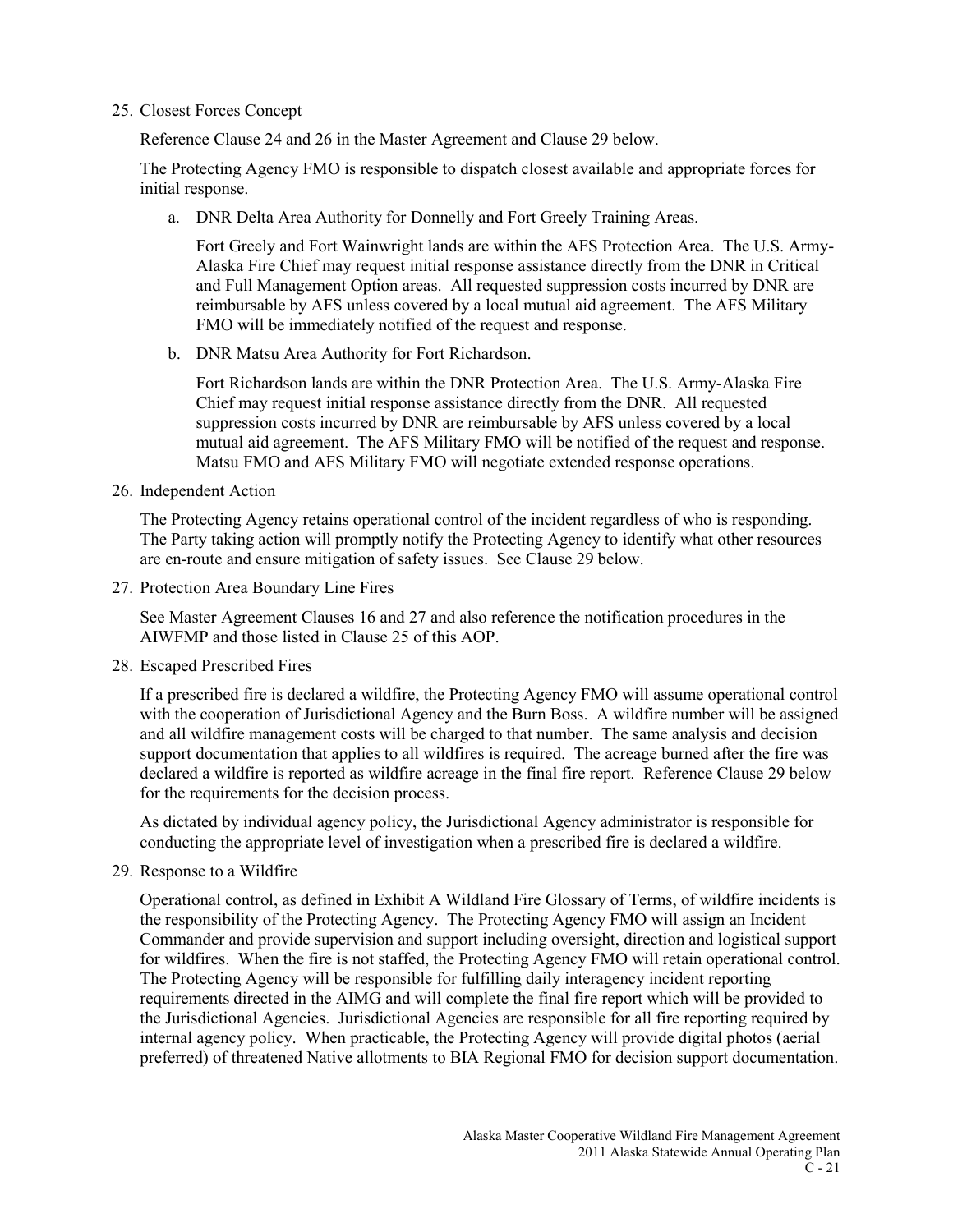When a Temporary Flight Restriction (TFR) is issued for an incident, the Jurisdictional Agency and adjacent Jurisdictional Agencies that may be impacted by the TFR should be notified.

a. Initial Response

The Protecting Agencies will initiate the initial response based on the management option designation and notify the appropriate Jurisdictional Agency of any fire detected on that agency's lands in accordance with the AIWFMP and Clause 25 of this AOP. A non-standard response may be used at the discretion of the Jurisdictional Agency or by the Protecting Agency when necessary. Procedures for non-standard responses are in the AIWFMP. For more information on Aviation Operations, Fire Scene Organization and Communications during initial response, refer to Clause 43.

b. Decision Process

Decisions for extended response, non-standard responses and escaped prescribed fires will be documented using WFDSS and will support the objectives listed in the AIWFMP and the Unit Fire Management Plans, when available. The Protecting Agencies will initiate the WFDSS process by entering the required information into the Incident Information tab within the WFDSS program. Protecting Agencies will transfer the "ownership" as defined within WFDSS to the appropriate Jurisdictional Agencies; both Jurisdictional and Protecting Agencies will work collaboratively to complete documentation as required. For all incidents:

- Public and firefighter safety issues will continue to be the primary consideration.
- Protecting Agency will complete a complexity analysis and may complete an Organizational Needs Analysis to determine the management level of the incident.
- The Protecting Agency will authorize and provide oversight for all incident resources regardless of the complexity level.
- The operational guidelines for special management considerations are contained in the AIWFMP and in Unit Fire Management Plans.
	- o No retardant will be used on federal lands without prior approval of the agency administrator unless there is an immediate threat to life.
	- o Each agency's structure and site protection policies will be reviewed and applied as directed by the Jurisdictional Agency and based on priorities, the overall statewide fire situation and resource availability.
- IMT in-briefings and close-outs will be conducted jointly with the Protecting Agency as the lead.
- c. Wildland Fire Decision Support System Approval Requirements

Protecting Agency will develop and implement incident tactics based on verbal approval from the Jurisdictional Agency FMO or agency administrator while WFDSS approvals are being finalized.

The agency administrator of the Jurisdictional Agency has the approval authority for a WFDSS decision; other Jurisdictional Agency approval levels will be at that agency's discretion and commensurate with agency's costs. For incidents on federal or Alaska Native corporation lands where the fiscal responsibility of AFS will be \$2 - \$5 million, the BLM State Director will comply with the direction in the *Interagency Standards for Fire and Fire Aviation Operations* [\(http://www.nifc.gov/policies/reference\\_materials.htm\)](http://www.nifc.gov/policies/reference_materials.htm) to approve the decision; for incidents where AFS' fiscal responsibility will be equal to or greater than \$5 million, the BLM Director will comply with that approval direction. On USFS incident, the District Ranger will approve WFDSS decisions; when USFS costs are \$2 to 10 million, the Forest Supervisor will also approve the decision; for incidents where USFS fiscal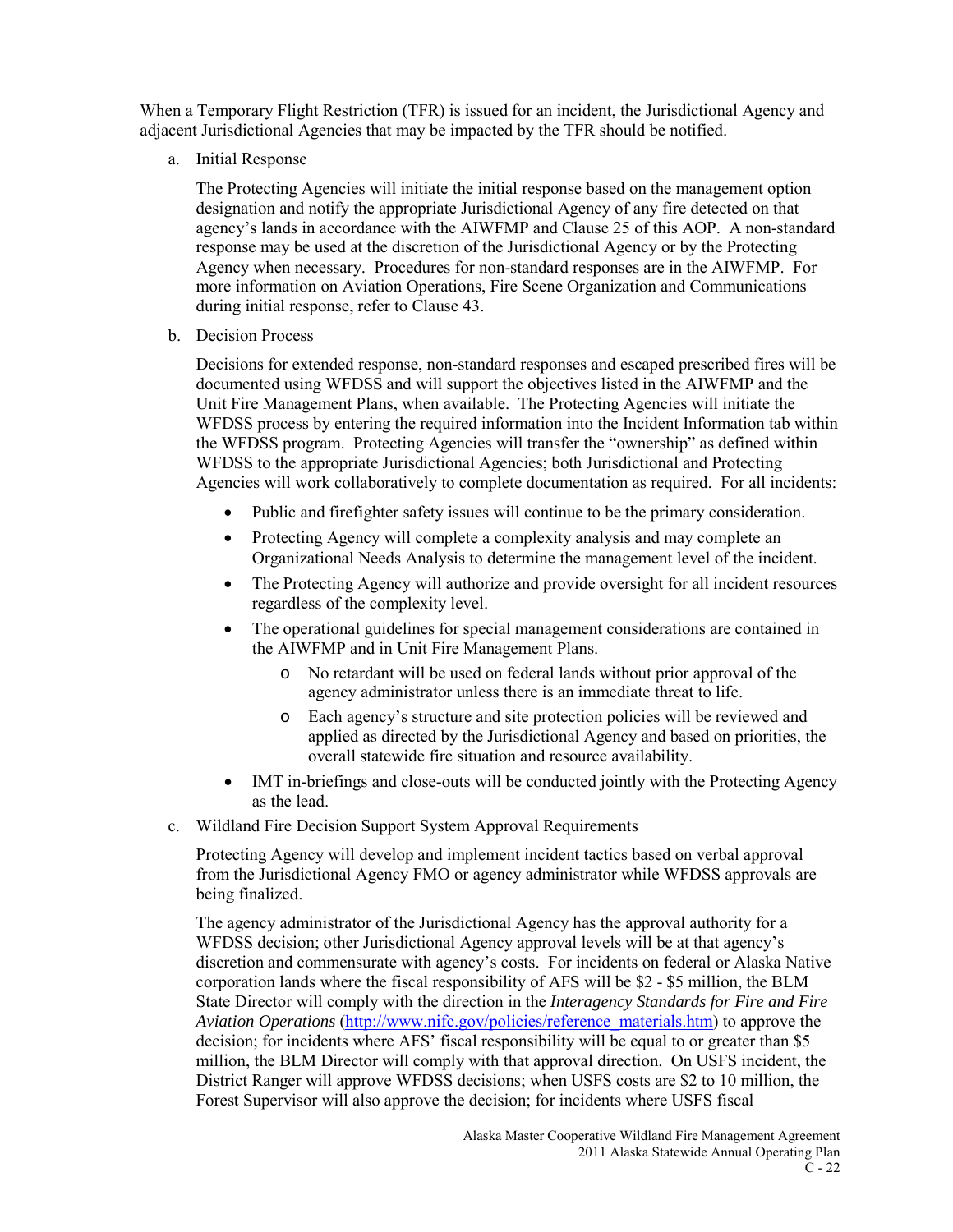responsibility will be equal to or greater than \$10 million, the Regional Forester will approve the decision; for USFS incidents where the costs are anticipated to be \$50 million or greater, the USFS Chief will approve the decision. Protecting Agencies will notify the Jurisdictional Agencies when costs are approaching the above thresholds.

*Note:* BIA Regional Fire Management Officer is the approval authority for incidents involving Native Allotments.

d. Fires with Federal Emergency Management Agency Reimbursable Expenses

If incident expenditures qualify for the Fire Management Assistance Grant Program (FMAGP) under Federal Emergency Management Agency (FEMA), a new incident number may be issued to track expenses during the FEMA qualifying period. This grant program is applicable to fires occurring on state and private lands regardless of Protecting Agency. Reference Clause 44 below for billing procedures and documentation requirements.

e. Surveillance and Monitoring

Periodic surveillance will continue for the duration of the fire to evaluate fire behavior and threats. Surveillance frequency will be coordinated between the Protecting Agency and the Jurisdictional Agency; both agencies will notify the Interagency Fire Dispatch Center prior to departure of a surveillance flight. A documented decision analysis and support process may be appropriate based on complexity or initiated at the discretion of the Jurisdictional Agency.

Monitoring for fire effects and research purposes is at the Jurisdictional Agency's discretion. The Jurisdictional Agency will coordinate with the Protecting Agency FMO and notify the Interagency Fire Dispatch Center prior to departure of a monitoring flight over on-going incidents.

Any flights, monitoring actions or visits to the fire, or within the vicinity of the fire, will be coordinated with the on-site Incident Commander or Protecting Area FMO.

f. Fires with Resource Benefit Objectives

The Jurisdictional Agency will follow internal agency requirement for reporting acreage attributed to accomplishing resource benefit objectives.

g. Post-fire Activities

Protecting Agencies are responsible for completing wildfire suppression activities damage repair per Jurisdictional Agency's written direction prior to demobilization.

Jurisdictional Agencies are responsible for post fire assessments and Emergency Stabilization and Burned Area Rehabilitation projects per agency policy and funding. For DOI agencies, additional information is found a[t http://www.fws.gov/fire/ifcc/Esr/home.htm](http://www.fws.gov/fire/ifcc/Esr/home.htm) and for USFS direction is located at [http://www.fs.fed.us/biology/watershed/burnareas/index.html.](http://www.fs.fed.us/biology/watershed/burnareas/index.html)

30. Delegations of Authority, Briefings and Evaluations

A Delegation of Authority, consistent with the Master Agreement and this AOP, will be jointly developed and signed by the affected Protecting and Jurisdictional Agency representatives. A written Delegation will be prepared when incident complexity is a Type 3 or above.

Protecting and Jurisdictional Agencies will participate in IMT in-briefings to provide information on local issues, personnel, facilities and identify key representatives. The Protecting Agencies will authorize and provide oversight for incident resources regardless of the complexity level and will assign a liaison to out-of-state IMT Type  $1 \& 2$ . The Jurisdictional Agencies may assign Resource Advisors and/or an Agency Administrator Representative.

Protecting and Jurisdictional Agencies will be timely notified and participate in IMT closeouts. Each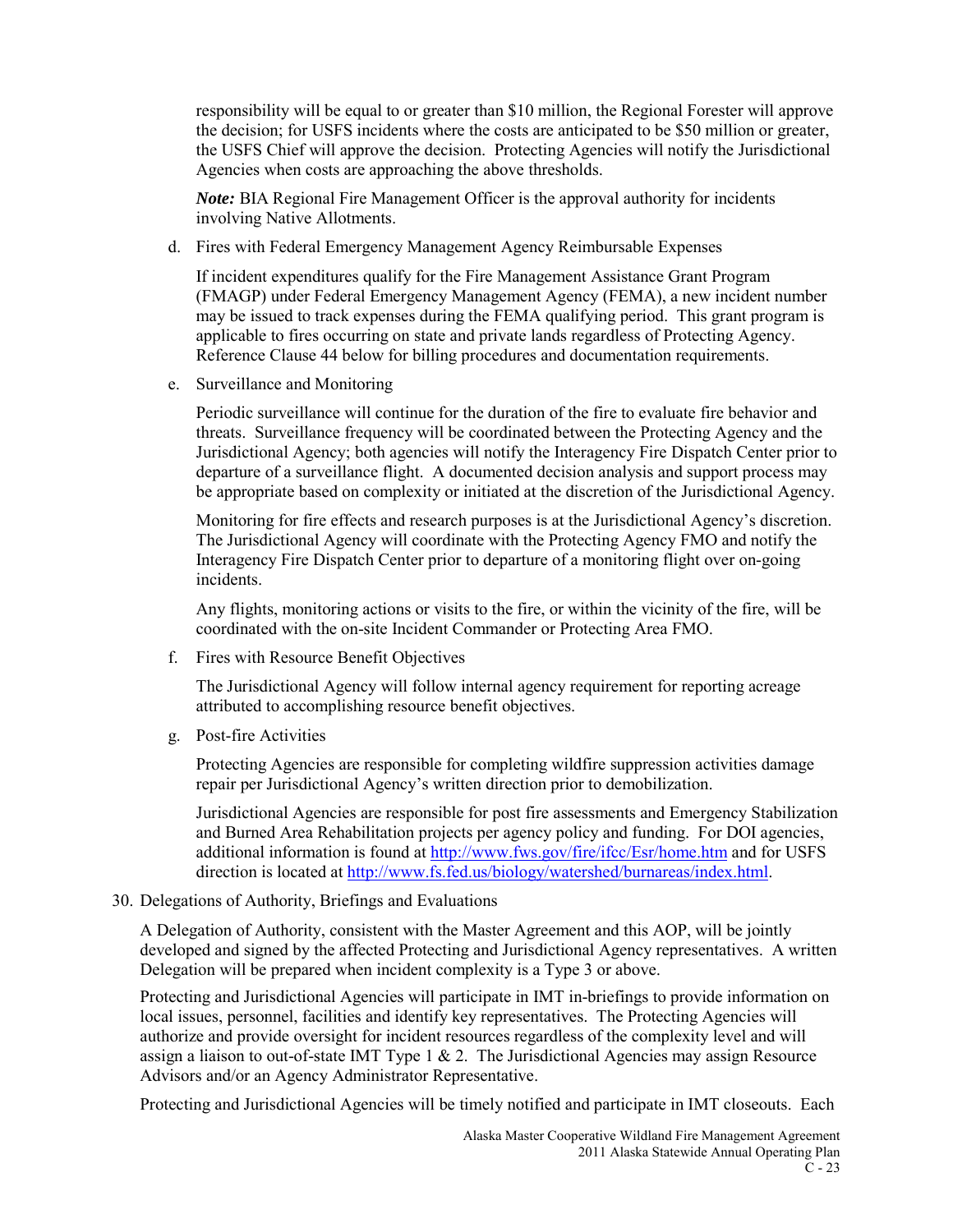agency may contribute to the written evaluation of IMTs' performance in the implementation of the direction contained in the Delegation of Authority. Lessons learned will be an Interagency Fall Fire Review agenda item. IMTs will be provided written After Action Reviews.

31. Priorities

Under Alaska Preparedness Levels 1-3, the Protecting Agencies' fire operation leads set resource allocation priorities; under Preparedness Levels 4 and 5, the AMAC approves those priorities. Reference AMAC Handbook [\(http://fire.ak.blm.gov/administration/mac.php\)](http://fire.ak.blm.gov/administration/mac.php) and Alaska Preparedness Levels in the AIMG [\(http://fire.ak.blm.gov/logdisp/aimg.php\)](http://fire.ak.blm.gov/logdisp/aimg.php).

32. Preservation of Evidence

All fires suspected of being human-caused will be investigated to the degree possible by the initial response Incident Commander. The Jurisdictional Agency will be notified immediately of suspected human-caused fire. The responsible Jurisdictional Agency will determine if the fire scene is to be formally investigated, and if so, will provide an investigator. The Jurisdictional Agencies will pursue any legal actions deemed necessary. When incidents impact multiple agencies lands, collections will be pursued jointly and cooperatively by each affected agency to the extent practical.

The Incident Commander will:

- Locate and protect the point of origin of fire.
- Search for and protect evidence.
- Identify and document witnesses and other persons at fire scene (Name and contact information, if possible).
- Document observations, actions, and findings.
- 33. Stafford Act Response

In Alaska, AFS is the operational lead for National Response Framework Emergency Support Function #4 Firefighting. Stafford Act Subtitle B Section 621 (c) 1 allows for the mobilization of State resources.

### **USE AND REIMBURSEMENT OF INTERAGENCY FIRE RESOURCES**

- 34. Appropriated Fund Limitation: Refer to Master Agreement.
- 35. Duration of Assignments

Incident Commanders will release initial response resources to their primary responsibilities as soon as priorities allow or unless otherwise agreed to by the home unit of the initial response resources. With the exception of smokejumpers, who will be released within 48 hours from the initial response and whose use beyond 48 hours will be negotiated. (Also reference the AIMG section that addresses Work/Rest, Length Of Assignment, and Days Off; Day off policies are agency specific.)

36. Fire Suppression and Cost Share Agreements

For more billing details reference Clause 44 of this AOP and Exhibit D.

There is no billing between federal agencies for expenses incurred on wildfires on federal lands. (Interagency Agreement for Wildland Fire Management among the BLM, BIA, NPS, FWS and the USFS, FY2010-FY 2015, Section VI.B.1.)

BIA, FWS and NPS may bill DNR to recover costs incurred in support of DNR for extended staffing requests and incident assignments. Costs must be documented on appropriate fiscal documents (i.e.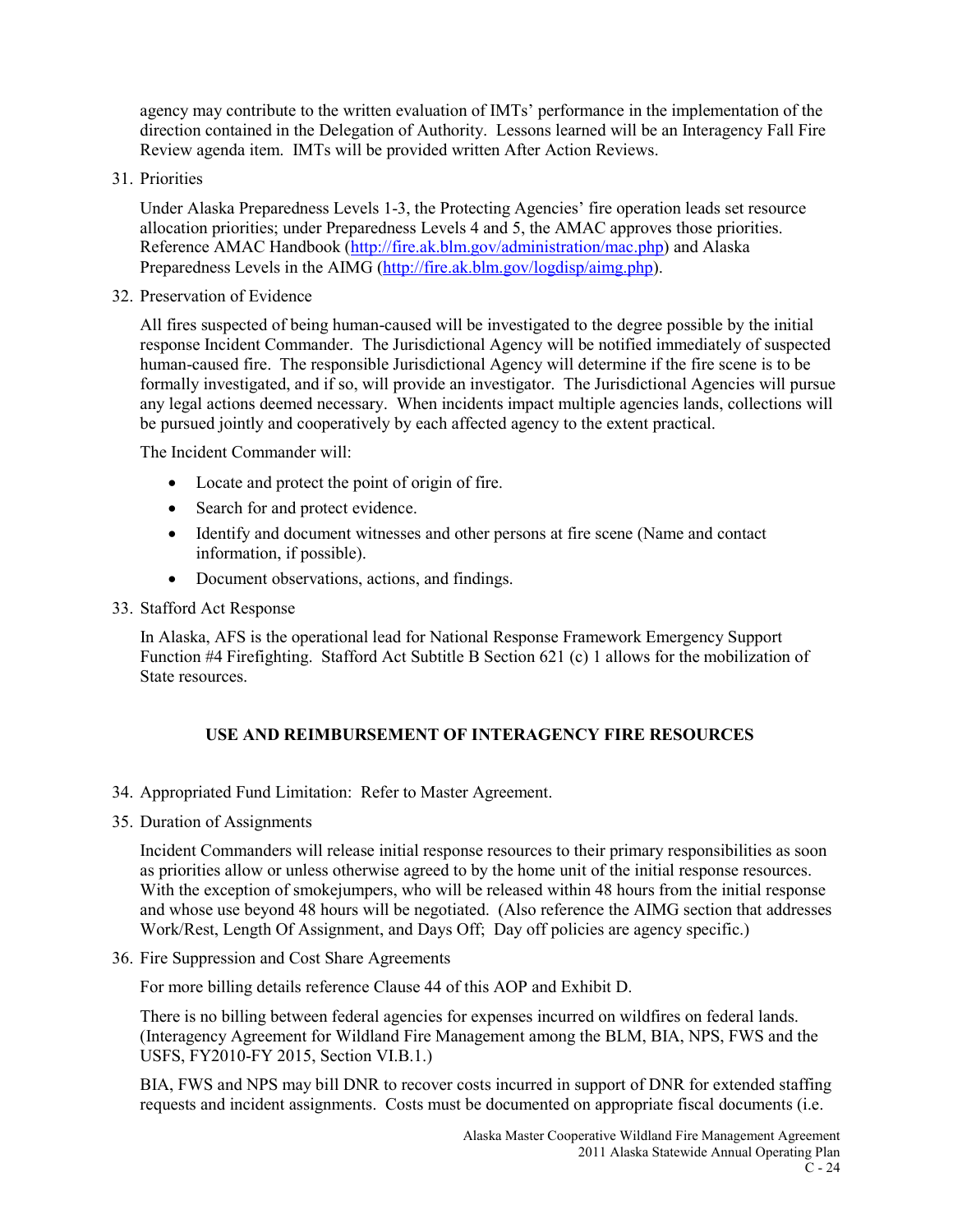travel voucher, OF-288, fuel receipts) and supported by a Resource Order. Billing will be processed by the respective regional offices.

Billing figures for in-state fire are determined by the point of origin of the incident and the initial actions taken upon discovery. It is the intent of this procedure to attribute fire suppression costs to the agency who has taken the risk of allowing a fire to burn without suppression action, other than surveillance or site specific protection, during the stages when it can be most easily suppressed. It is the responsibility of the Protecting Agencies to identify to the best of their ability the exact location of fires when first detected, document that location, implement the initial response based on the management option designation, and notify the Jurisdictional Agency.

AFS is fiscally responsible for the costs of wildfires on DOI administered lands and Alaska Native lands other than those in southeast Alaska; DNR is fiscally responsible for costs of wildfires on State, private and municipal lands; USFS is the responsible party for costs incurred on National Forests and Alaska Native lands in southeast Alaska. This does not diminish the oversight role of Jurisdictional Agency administrators.

- a. AFS, DNR and USFS Incident Billing Criteria
	- When the initial actions upon discovery are an effort to extinguish the fire, the costs will be apportioned based on the acres burned and the associated responsible fiscal agency.
	- When the initial action upon discovery is surveillance, or site specific protection, all costs incurred are attributed to the agency on whose land the fire originated and billed to the party that is fiscally responsible.
	- Costs will be apportioned for non-standard responses on a case-by-case basis and will follow the protocols listed above.
- b. Fires That Merge

A Cost Share Agreement may be appropriate to delineate final cost allocations per fire number. (See ICS209 and agency final fire reports directions for reporting requirements.)

c. AFS, DNR and USFS Complex Billing Criteria

Unless otherwise directed in a Cost Share Agreement, when fires are assigned to a complex, costs for each fire within the complex will be apportioned as described above under AFS, DNR and USFS Incident Billing Criteria.

Unless the following direction is supersede by a Cost Share Agreement approved by the Manager, AFS, DNR Chief of Fire and Aviation and/or the USFS Group Leader for Fire and Aviation, complex costs that cannot be attributed to individual fires will be prorated. DNR and AFS agree that costs attributed to an individual fire equates to the effort involved in managing that fire. Therefore, it is assumed that complex costs that cannot be assigned to an individual fire can be apportioned as a percentage of effort/cost attributed to each fire. Every effort will be made to assign costs to individual fires that are appropriate to that fire. Only costs that cannot be reasonably attributed to an individual fire will be assigned to the complex.

d. Audits

Each Protecting Agency shall be subject to audit for five (5) years after final payment. Audits shall be confined to those matters connected with the performance of the Master Agreement and the supporting Exhibits.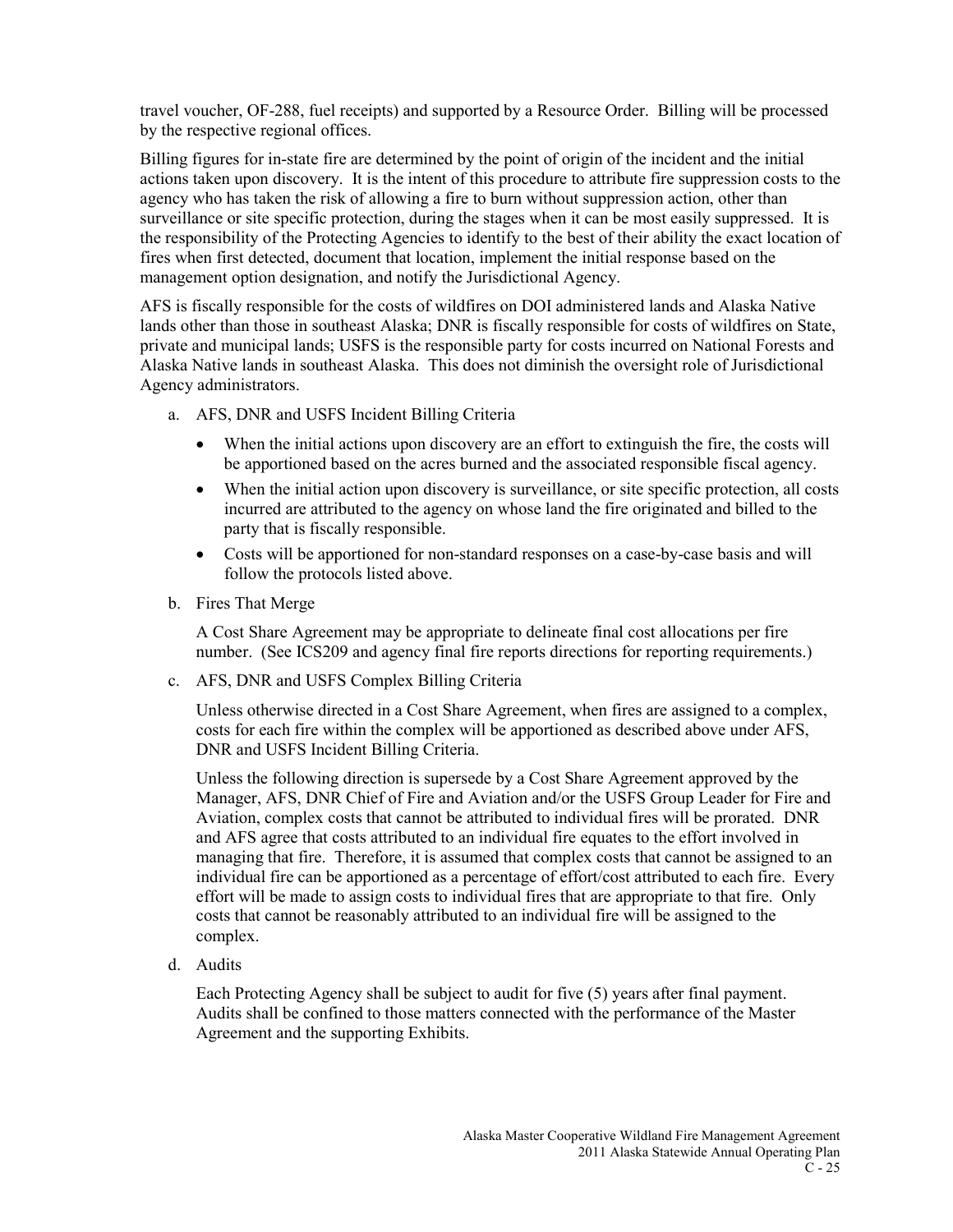37. Incident / Fire Business Management

Fire business management and accountability for costs are the responsibility of the Protecting Agency managing the incident; Protecting Agencies will abide by their own agency procurement regulations. Pay rates and business practices are dependent on employing agency.

Supply and Equipment purchases require supporting Resource Order numbers in order to be reimbursed.

Personnel on their home unit and acting within the scope of their authority are not required to be assigned to the incident in ROSS.

a. Handbooks

Each agency will follow their administrative regulations and procedures for management of fires within their established Protection Areas. DNR uses the *Alaska Incident Business Management Handbook* **(**[http://forestry.alaska.gov/fire/incidentmanagement.htm\)](http://forestry.alaska.gov/fire/incidentmanagement.htm). AFS and USFS use the *Interagency Incident Business Management Handbook* (IBMH) (NFES 2160) [\(http://www.nwcg.gov/pms/pubs/pubs.htm\)](http://www.nwcg.gov/pms/pubs/pubs.htm) and policy memorandums.

b. Incident Business Oversight

For any Type 1 or Type 2 incident, the Protecting Agency is responsible to provide an administrative briefing that includes cost reporting, incident finance package, and agencyspecific requirements. The Protecting Agency will also provide oversight in regards to cost management, expenditure of funds, and agency procurement regulations, etc. Thresholds for assigning an Incident Business Advisor and Large Fire Cost Reviews are contained in the *Interagency Standards for Fire and Fire Aviation Operations*.

c. Emergency Equipment Agreements

The Federal and State of Alaska Geographic Area Supplements that list the rental rates are updated biannually and are posted on the DNR Division of Forestry website under Equipment hiring [\(http://forestry.alaska.gov/equipment.htm\)](http://forestry.alaska.gov/equipment.htm). DNR will provide Emergency Equipment Rental Agreement (ERRA) rates by March 1, 2011 and AFS by March 1, 2012. USFS uses AFS rates.

Under current DOI regulations, EERAs must be incident-specific and supported by a resource order with a unique equipment number. All billing is contingent upon that resource order/equipment number. If the equipment is reassigned, the item must be closed out on the original EERA, a new resource order/equipment number assigned, and a new EERA agreement established and signed by the vendor.

- d. Property Loss or Damage
	- Personal property claims for loss or damage on an incident will be adjudicated and processed by the employee's (permanent/seasonal/casual/EFF) home agency in accordance with that agency's policy. The Protecting Agency managing the incident is responsible to document claims and forward them to the individual's home agency.
	- Tort Claims (third party claims) for loss/damage related to the incident will be adjudicated by the responsible Protecting Agency.
	- Contract Claims (emergency equipment rental or other agency contract/procurement agreement) will be adjudicated by the agency responsible for establishment and/or payment of the contract.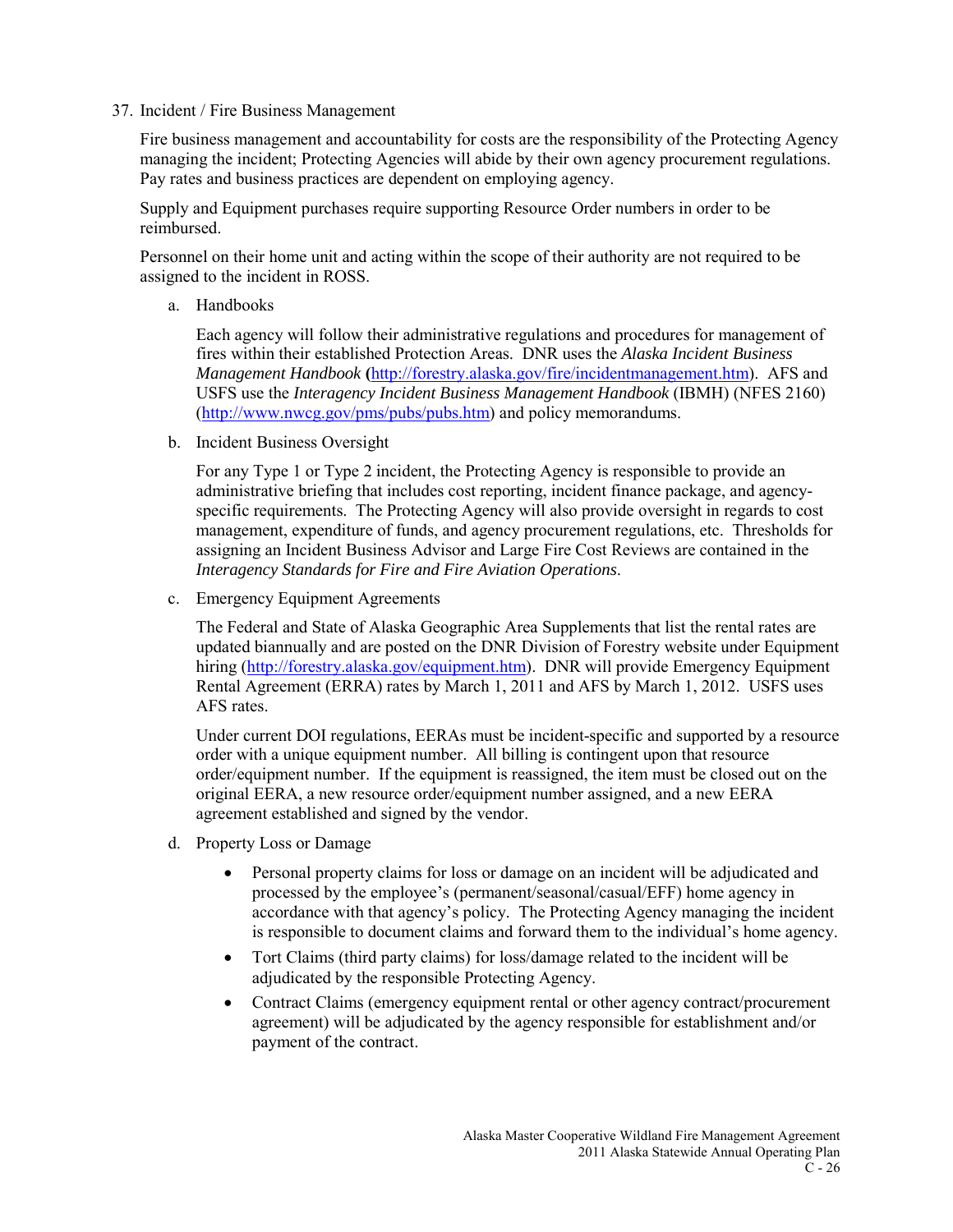#### 38. Equipment and Supplies

The Parties to this Agreement agree to provide fire cache support to each other on an as-available basis. Fire Cache supplies and equipment are prioritized and intended to be for support of on-going fire incidents. On a case by case basis, other orders, such as preparedness, non-fire, or nonemergency requests may be filled but require reimbursable agreements. All equipment and supply costs including transportation and cache restocking are charged to the code generating the workload. Abnormal or unique transportation costs will be negotiated at the time of request. Reimbursable agreements may be used to develop and stock specialized Alaska equipment in the caches.

a. Warehouse Catalog

The Alaska Interagency Catalog of Fire Supplies and Equipment will be jointly maintained between AFS and DNR. The catalog will be produced, in agreed upon quantities, by each agency on alternating years. (AFS in odd numbered years, DNR in even numbered years.)

b. Incident Support

Prior to placing orders for equipment for supplies out of state, all resources within the state will be utilized to the extent they are available. Resource ordered supplies and equipment not available in state will be ordered through the National Fire Cache system.

Cost for equipment and supplies for incident use drawn from the DNR or AFS fire caches or warehouses shall be included in billing for Suppression and Non-Specific Suppression Support. Billing justification shall be by item(s) name, catalog number, quantity, cost, and initial request or Resource Order number, incident project name/number, and warehouse issue and return printouts.

The incident or receiving agency will be responsible for returning to the issuing agency, all supplies and equipment not consumed by the incident in a timely manner by the most practical and cost-effective means. Equipment and supplies shall be returned in the same condition as when received, reasonable wear and tear accepted. Backhaul and rehabilitation of equipment and supplies shall be negotiated between sending and receiving caches. All costs incurred including parts, replacement, and/or labor shall be charged to the appropriate incident number or charge code.

Equipment transported or operated by supporting agency personnel in transit to or from an incident is considered under the control of the supporting agency. When arrangements are made with a transportation service provider to deliver equipment, the party making arrangements for the transportation should ensure that the transportation service provider will be responsible for all loss and damage to equipment or supplies consigned on the bill of lading until received by the consignee.

Costs of non-consumable (durable or accountable property) items purchased in support of an incident may be deducted from the cost of that incident, or transferred to the other agency with costs adjusted based on percentage of ownership of the incident.

The federal fire caches generate and exchange the Fire Loss Tolerance Reports. (Reference Chapter 30 of the IBMH and the current version of the *Interagency Standards for Fire and Fire Aviation Operations*)

c. Property Loss or Damage

Equipment that is destroyed or lost shall be properly documented and a report will be submitted to the issuing cache no later than 30 days following the incident inventory. Equipment damaged while under the control of the Protecting Agency will be repaired at the expense of the Protecting Agency, unless damage occurred because of negligence by the supporting agency.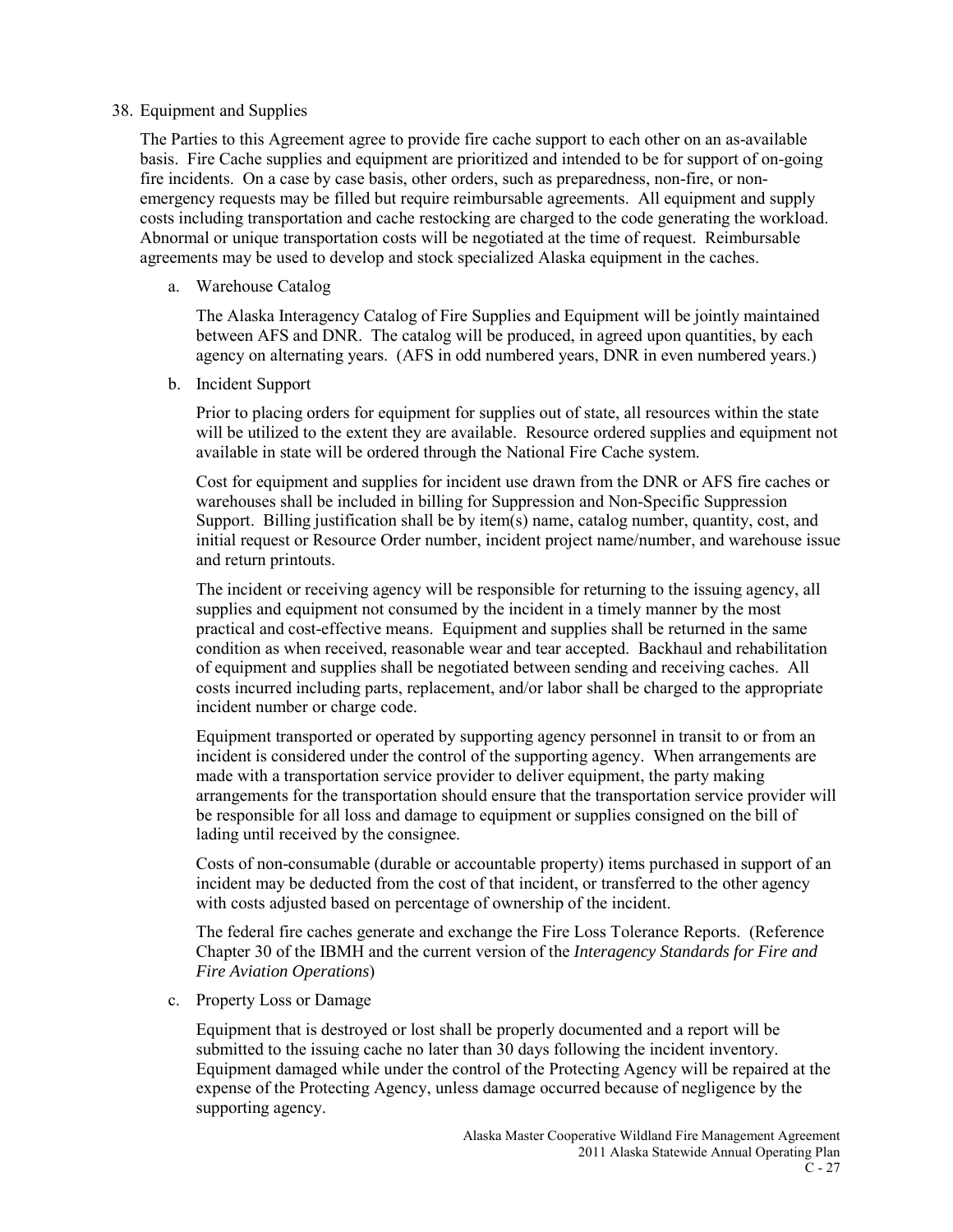Refer to the *Interagency Standards for Fire and Fire Aviation Operations* and both the IBMH and the Alaska IBMH.

d. Fresh Food Boxes

Reference the AIMG for the process to requests fresh food boxes.

e. Interagency Cache Planning

AFS and DNR are planning for an interagency combined cache. AFS will coordinate the planning effort. Costs apportionment will be negotiated and billed with Annual Fixed Costs.

- 39. Licensing: Refer to Master Agreement.
- 40. Training

The Parties to this Agreement participate and assist each other in interagency fire training through the AWFCG Alaska Interagency Fire Training and Qualifications Committee. This includes scheduling, cost sharing, tuition charges, course development, and course presentation. Any agency may provide housing and/or meals for the students and instructors from another agency in a manner mutually agreed upon.

a. Emergency Fire Fighter (EFF) Training

EFF crews will be trained and receive physical fitness testing in accordance with the *Alaska Emergency Fire Fighter Crew Management Guide.* AFS and DNR are responsible for training and physical fitness testing for EFF crews in their Protection Area. Currently USFS does not sponsor any EFF crews.

EFF Crew Boss training will be conducted on an interagency basis on odd numbered years. EFF Crew Boss training is hosted by the AFS. The cost of instructors and trainees is the responsibility of their employing agency.

b. Field Deliverable Courses

Costs incurred for cadre and students who are participating in Field Deliverable courses including S-420 Command and General Staff will be charged to the incident that the course is hosted by. Field deliverable courses will require a Support Resource Order for training within an incident. Course cadre will be ordered in their respective position. Cadre not identified by position will be ordered as Technical Specialists. Students will be ordered as Trainees in their respective trainee positions.

41. Technology Systems

Jurisdictional and Protecting Agencies will collaborate on any proposed modifications or deletions to fire management databases or websites that affect their agency and provide each other the opportunity for comments.

AFS has provided BLM network access to DNR, NPS and USFS employees stationed on Fort Wainwright. Guest logins to the BLM network are provided to personnel assigned to AFS facilities on Resource Orders.

NPS, FWS, USFS and DNR provide their employees based on Fort Wainwright with access to their agency network.

a. BLM Network Access

In order to facilitate the exchange of information, access to the BLM's network has been provided. The following definitions have been used to establish the AFS Access Guidelines to providing a balance between user access and the protection of the network from known and potential security threats.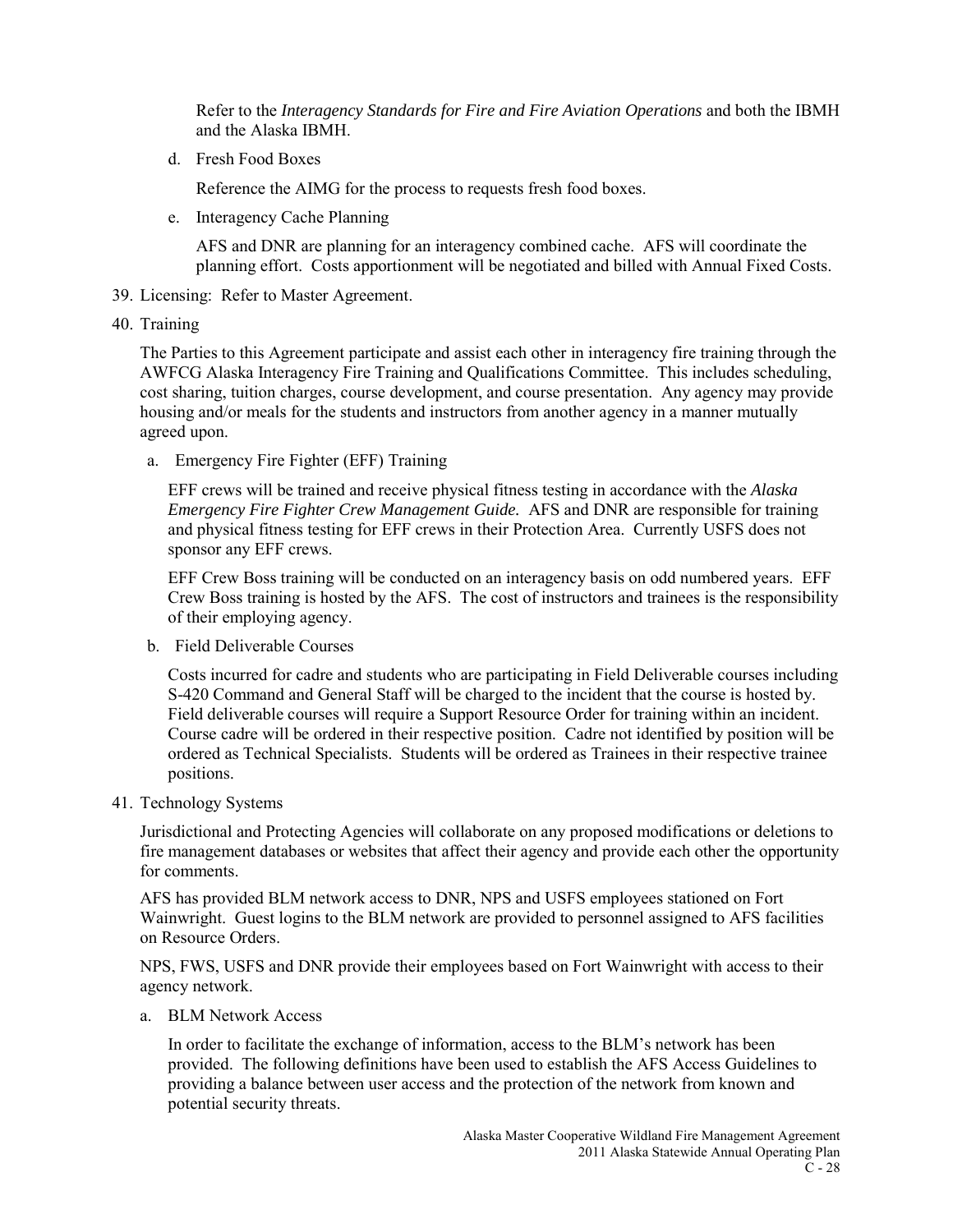- 1) AFS Access Guidelines
	- o Unrestricted access to the BLM trusted network will be provided only to trusted users who have cleared the National Agency Check (NAC) and completed the requirements to initiate the NAC with written Inquiries (NACI). Personal Identity Investigation credentials will then be issued. Costs associated with the processing of the NAC and NACI will be the responsibility of the BLM.
	- o It is the responsibility of all agencies to ensure that only trusted users are afforded access to BLM's network.
	- o All users on BLM's trusted network will be granted full access to information in the Public Releasable and Agency General Information groupings.
	- o Access to information in the Agency Sensitive Information grouping will be granted by the host agency to specifically authorized employees and employee groups and to individually authorized contractor personnel.
	- o Access to information in the Agency Very Sensitive Information grouping (primarily law enforcement information) will be granted only to individually authorized personnel.
- 2) Special Provisions

All personnel will comply with the Information Technology security policies established by the Computer Security Act of 1987, OMB A-130, Appendix III, BLM's security policies and the Homeland Security Presidential Directive #12. A copy of these policies is available [http://www.dhs.gov/xabout/laws/gc\\_1217616624097.shtm](http://www.dhs.gov/xabout/laws/gc_1217616624097.shtm) and [http://www.whitehouse.gov/omb/circulars\\_a130\\_a130trans4](http://www.whitehouse.gov/omb/circulars_a130_a130trans4)

b. GIS and Information Technology Applications

AFS agrees to maintain the mutual use GIS files, databases and IT applications and servers for utilization and access by other agencies. AFS will include other agencies in development of user requirement for these files, databases and applications.

Costs for application modifications specific to agency requirements will be determined on a project-by-project basis.

The DNR contribution to AFS GIS support is included as an Annual Fixed Cost in Attachment 1. That amount will be evaluated annually.

c. Teletype

The Parties to this Agreement will assume full responsibility for their portion of the teletype (TTY) network.

- AFS will provide and maintain the TTY hub at AFS. This hub will be operational by March 15 annually. Connections between this hub and the data communications equipment will be via TCP/IP or standard RS-232 connections. AFS will also provide and maintain the TTY software to run on computers with Windows operating system. This maintenance is limited to that necessary to maintain reliable and functional system.
- The DNR will provide their own data circuit(s) accessing the DNR owned communication equipment at AFS; this will serve as the demarcation point between AFS and DNR circuits. DNR contributes funding to AFS to support the Teletype system and the costs are included in the Bill for Collection for Annual Fixed Costs.
- Read only access will be provided at no charge to the DOI agencies as part of the wildland fire suppression services designated to AFS in 620 DM 2.
- Any operational changes to the TTY system, including hardware and software, will be made on an interagency basis, with concurrence from both DNR and AFS.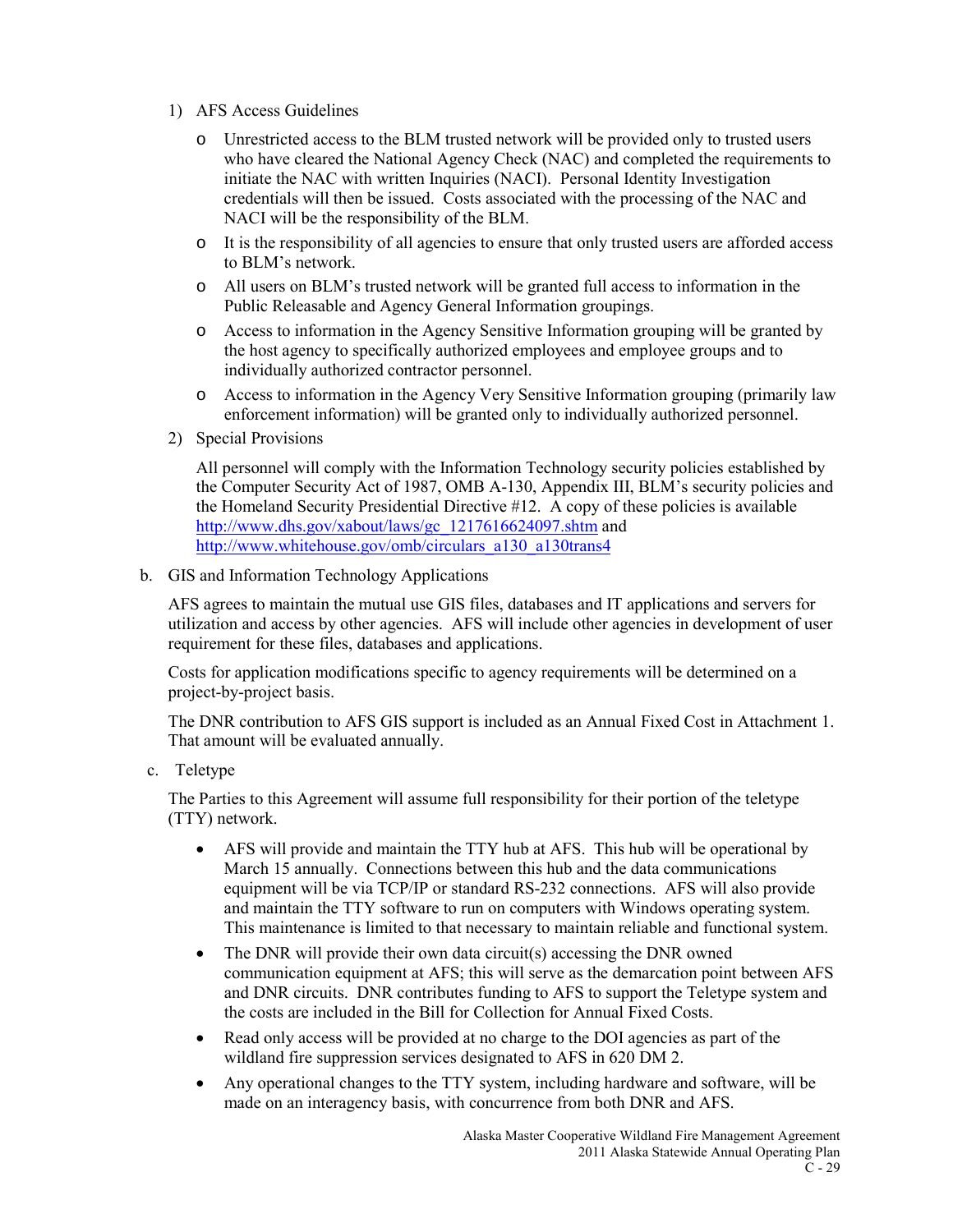#### d. Communications

All agencies will adhere to all Federal Communication Commission and DOI Office of Telecommunication policy and internal agency rules and regulations pertinent to utilization of frequencies.

1) Radio Frequency Sharing

Each Protecting Agency Area /Zone /Forest have local frequencies on which they operate. The Interagency Fire Dispatch Centers for that Area/Zone /Forest are responsible for assigning and tracking the incident frequencies and all resources assigned to an incident are permitted to use assigned frequencies. The DNR and AFS have agreed to share assigned frequencies for the purpose of initial response, logistical support, preparedness, and administrative traffic on a non-interfering basis. DNR and USFS have a similar agreement. The USFS does not have any frequencies dedicated to wildland fire in Alaska.

To facilitate interagency communications, there are interagency frequencies approved for use during an incident response. Contact the AICC Communications Coordinator (Reference the AIMG for information on how to request additional dedicated radio frequencies for use during extended response.)

All agencies will coordinate the deployment of equipment using frequency assignments with the principle licensee to avoid frequency/interference conflict. At Alaska Preparedness Level 4 &5, a statewide interagency Communications Coordinator is activated and assigned to the AICC.

Frequency sharing agreements between individual agencies exist outside of this agreement. This agreement allows for the DNR and AFS to share frequencies. AFS has agreements in place with the DOI agencies that allows sharing of some frequencies. The AFS/DOI Frequency Sharing Agreements do not permit use of these frequencies by other agencies without authorization of the owning agency or the AFS Chief, Branch of Communications.

2) Radio Site Maintenance

Tentatively, during 2011, AFS will provide radio site maintenance to six DNR sites in the McGrath area and, based on the outcome of a Proof of Concept for Frequency Sharing project, decommission two DNR communication sites.

AFS expenses for the radio site maintenance will be included in the Bill for Collection for Annual Fixed Costs and the costs for site decommissioning will be billed separately.

42. Fire Weather Systems

Predictive services products and fire weather indices are posted a[t http://fire.ak.blm.gov.](http://fire.ak.blm.gov/) The principal operating period for the Alaska Fire Weather Program is April 1 through September 1.

a. Fire Weather AOP

The National Weather Service - AWFCG Fire Weather AOP is available at [http://firewx.arh.noaa.gov/.](http://firewx.arh.noaa.gov/)

b. Incident Meteorological Services

The provisions described in the Interagency Agreement for Incident Meteorological Services in Response to State-Requested Assistance of Wildland Fire Management (IMET Agreement) between the NWS and USFS, along with the procedures detailed within the AIMG will be followed for the use of Incident Meteorologist to support responses to wildfires.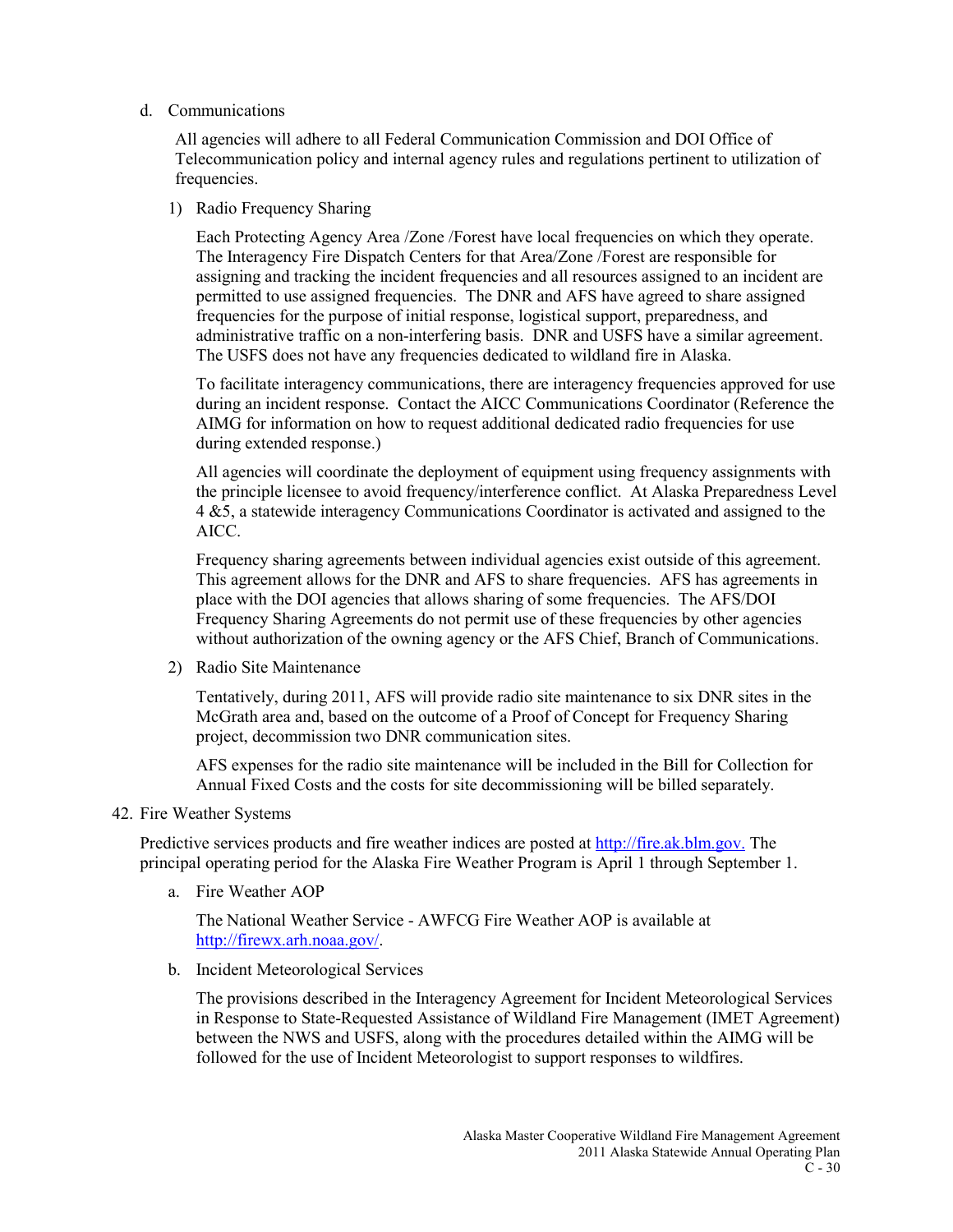c. Automatic Lightning Detection Network

The AFS is responsible for the installation, maintenance, and operation of the statewide automatic lightning detection network. Data from this network is available to all agencies on the AICC website [\(http://fire.ak.blm.gov/\)](http://fire.ak.blm.gov/) and is provided at no charge to federal agencies as part of the wildland fire suppression services designated to AFS in 620 DM 2. DNR contributes funding to AFS to support this network and those expenses are included in the Bill for Collection for Annual Fixed Costs. The system will be operational by May 20 annually.

d. Remote Automated Weather Stations (RAWS)

Interagency point of contact for RAWS operations and maintenance is the AICC Meteorologist.

The DNR will coordinate with AFS on scheduled maintenance and establish desired operational dates for RAWS sites, and communicate them to AFS by April 1 of each year. The DOI apportions the cost for RAWS maintenance through the Interior Telecommunications Coordinating Group AOP and those costs are included in the Bill for Collection for Annual Fixed Costs.

The DOI will calibrate and maintain the below identified DNR RAWS sites: Chatanika, T-Lake, Stoney River, Telida, Willow, Ninilchik, Salcha, Goodpaster, Paxson, Flat, Homer, Chitina, Angel Creek, George Creek, Tok River Valley, Big Lake, Gold King, Skilak Guard, Chistochina, and Point MacKenzie.

The USFS is responsible for the operation and maintenance of RAWS located within the Tongass and Chugach National Forests.

RAWS schedules for NPS and FWS stations are determined by those agencies and may be maintained by other agencies under other agreements.

43. Aviation Operations

For information on the mobilization, use, management and the various types of aircraft available, refer to the AIMG. By May 1 each year, the AFS, NPS, FWS, USFS and DNR provide each other with aviation operations information which includes fueling services and vendors available.

a. Aviation Site Management

All aircraft will be operated under the terms of agreement for aircraft operations currently in effect between the site operator and the runway owner.

b. Certification

Pilots and aircraft transporting federal and DNR personnel must be certified (carded) by either the Aviation Management Directorate (AMD) or the USFS. Federal Aviation Regulations Part 121 and 135 apply to certain commercial charters and AMD or USFS certification is not required.

- c. Standards
	- All interagency missions defined as a mission with federal and state employees assigned to the aircraft operation regardless of which agency is managing the incident or aircraft, will comply with the more stringent federal policies and will meet Interagency Aviation Safety and Personal Protective Equipment standards as defined in the *Interagency Helicopter Operations Guide* (http://www.nifc.gov/ihog/), the *Interagency Aerial Supervision Guide* [\(http://www.fs.fed.us/fire/aviation/av\\_library/iasg.pdf\)](http://www.fs.fed.us/fire/aviation/av_library/iasg.pdf), and DOI Department Manual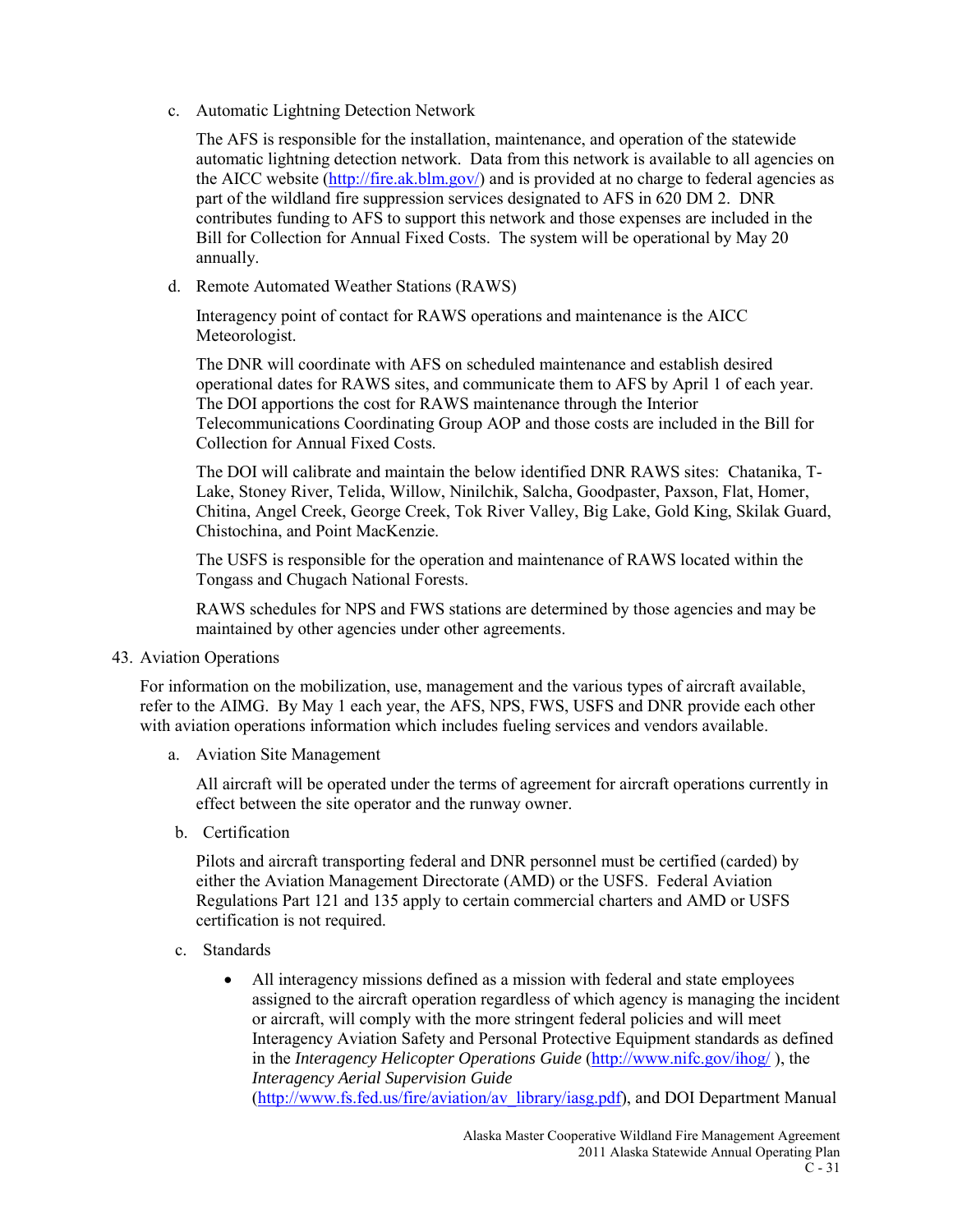351 Chapter 3 & 4.

- When a mission is under the operational control of the DNR and only DNR employees are assigned, DNR policies are applicable.
- For airtanker operations only, the agencies agree that the policies of the agency with operational control apply. For guidance regarding the use of the non-federally approved airtankers under the operational control of the States refer to National MAC *Guidelines for the Use of Tactical Aviation Resources*, Appendix 7 [http://www.nifc.gov/nicc/administrative/nmac/strategy/NMAC\\_Apx\\_7.pdf](http://www.nifc.gov/nicc/administrative/nmac/strategy/NMAC_Apx_7.pdf)
- All federal contract and agency pilots will comply with the interagency pilot duty/days off standard listed in the in *Interagency Standard for Fire and Fire Aviation Operations.* [http://www.nifc.gov/policies/reference\\_materials.htm.](http://www.nifc.gov/policies/reference_materials.htm)
- All fuel delivery systems will meet agency safety standards and will comply with whichever standard is more stringent. Both AFS and DNR will provide aircraft servicing at their ramps on a reimbursable basis.
- d. Sanitizing Water Drafting or Scooping Aircraft and Helicopter Buckets

In order to minimize the potential transmission of aquatic invasive species, water drafting or scooping aircraft and helicopter buckets will be washed either immediately prior to or upon arrival from the Lower 48 or Canada at an established base (Fort Wainwright, Palmer, Tanacross, Delta, Kenai, McGrath, Galena). Power washing with clean water at a temperature of 140 degrees Fahrenheit or greater is required. State and AFS Aviation Offices will maintain a log that documents the cleaning date and location.

e. Canadian Resources

Canadian resources may be ordered by DNR under the terms of the Northwest Wildland Fire Protection Agreement (Northwest Compact). While in Alaska, those resources must remain under the operational control of DNR unless inspected and certified by the appropriate federal agency.

f. Airtanker Bases

Airtankers may load retardant at any airtanker base on a reimbursable basis. DNR contracted airtankers loaded at AFS airtanker bases will be loaded to the specifications of the DNR contract.

• The application of suppression chemicals will follow the guidelines in *Interagency Standard for Fire and Fire Aviation Operations,* available at [http://www.nifc.gov/policies/reference\\_materials.htm.](http://www.nifc.gov/policies/reference_materials.htm)

The pilots will be fully briefed by the Base personnel and are required to abide by all Base rules and runway regulations while operating on these bases.

1) Primary Bases

Ladd Army Airfield located in Fairbanks on the Ft. Wainwright Army Post and the Palmer Municipal Airport in Palmer will be the primary bases for air attack/airtanker operations.

On Fort Wainwright Army Post, the site operator is AFS; runway owner is U.S. Army-Alaska.

At Palmer Municipal Airport, the site operator is DNR: the runway owner is the City of Palmer.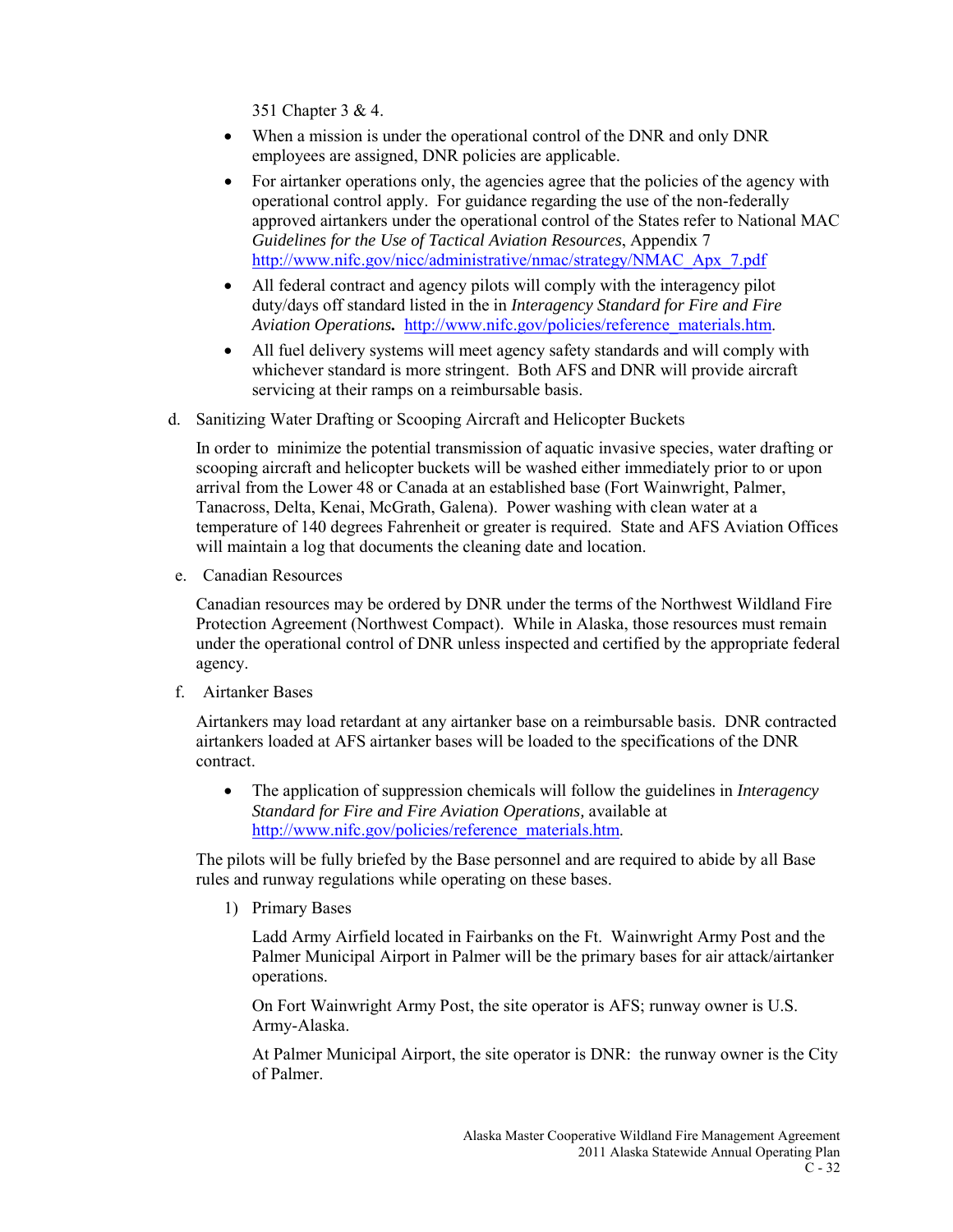2) Secondary Bases

Secondary bases may be established and/or activated as needed at Allen Army Air Field on Ft. Greely, Tanacross Airport, Kenai Municipal Airport, and McGrath Airfield.

- o Tanacross Airport: DNR will coordinate with BLM Fairbanks District Office to ensure that they have a current valid permit that authorizes their use of BLM land adjacent to the Tanacross airstrip.
- o Allen Army Air Field: BLM-AFS has entered into an agreement with Space and Missile Defense Command to permit a retardant base to operate on Allen Army Air Field on Fort Greely Army Post. DNR will manage and staff that retardant site as requested.
- o For all of the secondary bases, the site operator is DNR. For Allen Army Air Field, the runway owner is U.S. Army-Alaska, for Tanacross, the runway owner is BLM; for Kenai, the site owner is the City of Kenai, and for McGrath, the runway owner is Alaska Department of Transportation.
- g. Ft. Wainwright Aircraft Operations

All pilots will be fully briefed by the responsible AFS personnel and will abide by any restrictions, requirements and regulations applicable to the AFS ramp and the U.S. Army-Alaska's runway use.

Air traffic procedures published for Ladd Army Airfield will govern all aviation operations conducted at the AFS ramp.

All proposed structures, buildings, or any changes to the real property must be in compliance with the AFS site plan and U.S. Army-Alaska requirements, and be pre-approved by the AFS Manager.

1) AFS

AFS will:

- o Provide ramp parking for fire-related aircraft and office space including utilities, and telephone for the aviation related personnel temporarily assigned to perform fire-related duties in Alaska.
- o Provide aircraft-related services as stipulated in AFS aviation contracts.
- o Bill DNR for office space including utilities and telephone for DNR pilots and Air Attack personnel stationed at Fort Wainwright for the current fire season in the Bill for Collection for Annual Fixed Costs.
- 2) DNR

The DNR is authorized to utilize the AFS ramp on Ft. Wainwright throughout the fire season and is responsible to:

- o Provide to AFS by May 15th annually, a list of all aircraft that routinely operate at the AFS ramp. The list will include aircraft type, vendor name, and aircraft tail number.
- o Provide all logistical support requirements for their personnel associated with aircraft parked at the AFS ramp.
- o Follow the current AFS Standard Operating Procedures for the Management of Hazardous Materials and Hazardous Waste to dispose of any hazardous materials and hazardous waste generated by DNR on Ft. Wainwright.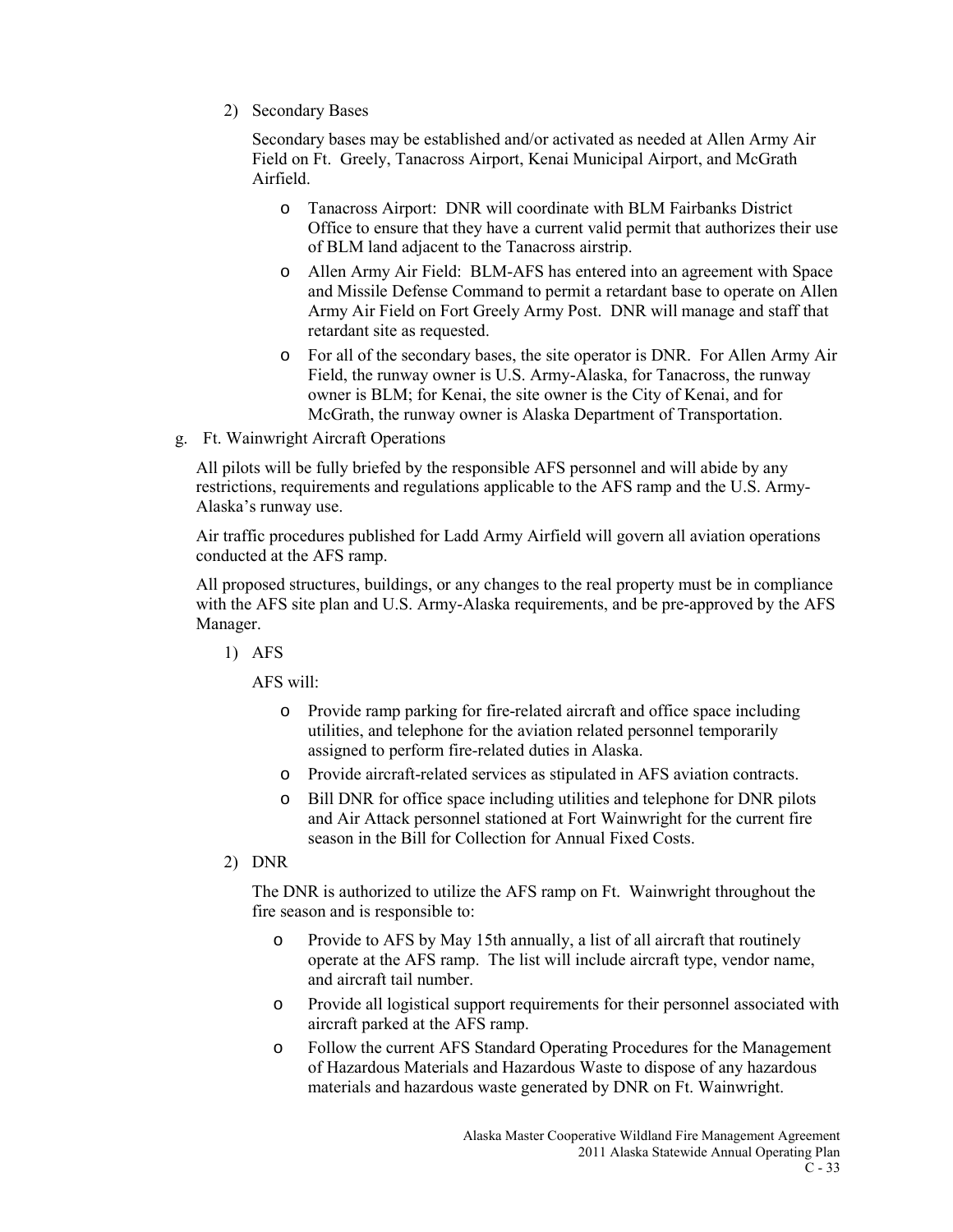h. Fire Scene Organization and Communications

All tactical aviation resources will be dispatched and flight followed by the local Interagency Fire Dispatch Center when responding to an incident. All aircraft will utilize VHF Air-to-Air frequency 128.45 unless otherwise indicated by their local Interagency Fire Dispatch Center.

For standard operating procedures for tactical aircraft flying over or near an incident, reference the *Interagency Aerial Supervision Guide* available at [http://www.fs.fed.us/fire/aviation/av\\_library/iasg.pdf.](http://www.fs.fed.us/fire/aviation/av_library/iasg.pdf)

i. Non-Tactical Aviation Resources

All non-tactical aviation resources will coordinate flights with the local Interagency Fire Dispatch Center and, if present, Air Attack when flying over or near a fire. Dispatch will determine flight following protocols and relay information on aircraft currently in the fire area.

j. Aerial Mapping Services

Various incident mapping services are available by placing an Aircraft Resource Order. AFS has an agreement with the University of Alaska, Fairbanks for the use of an unmanned aerial system to provide mapping services when available and circumstances warrant. Other alternative sources for mapping may be available based on the statewide situation.

Ordering aerial mapping services is addressed in the AIMG in the Infrared Aircraft section.

- k. Forms for Documentation
	- Form AMD-59 will be used for fuel invoices. Each agency will use their own AMD billee code for fueling; additional charge codes to be entered on Form AMD-59 invoices will be provided by the pilot.
	- Form 10-3133 will be used to log DNR government and contract aircraft flight times.
	- Form AMD-23 will be used to log AFS government and contract aircraft flight times.
- l. Reimbursable Costs

The following costs will be compiled, apportioned and the eligible costs will be included in agencies' Suppression and Non-Specific Support billing.

- Agency personnel costs including standby, weekend staffing, extended staffing, preposition flights etc.
- Overtime for agency pilots and crew members.
- Fuel and oil will be charged to the using agency code/incident number.
- Retardant costs are reimbursable at a per gallon rate.
- Use of agency aircraft as documented on DNR Form 10-3133 and AMD-23 and billed at the predetermined hourly flight rate. AFS flight hourly rates are incorporated by reference to this document from the following AMD documents:
	- Contract and On-Call aircraft: current Contract Rate letter.
	- Aircraft Rental Agreement: current AMD Rental Aircraft Source List.
- Costs incurred for aircraft ordered from the Lower 48 or Canada as agreed and documented during the Daily Statewide Strategy Meeting and on the Resource Order.
- Aircraft availability charges may be negotiated prior to the fire season. Costs will be included in the pre-season spreadsheet.
- Availability charges may apply to aircraft contract extension or severity requests.
- NPS will charge availability for its contract helicopters.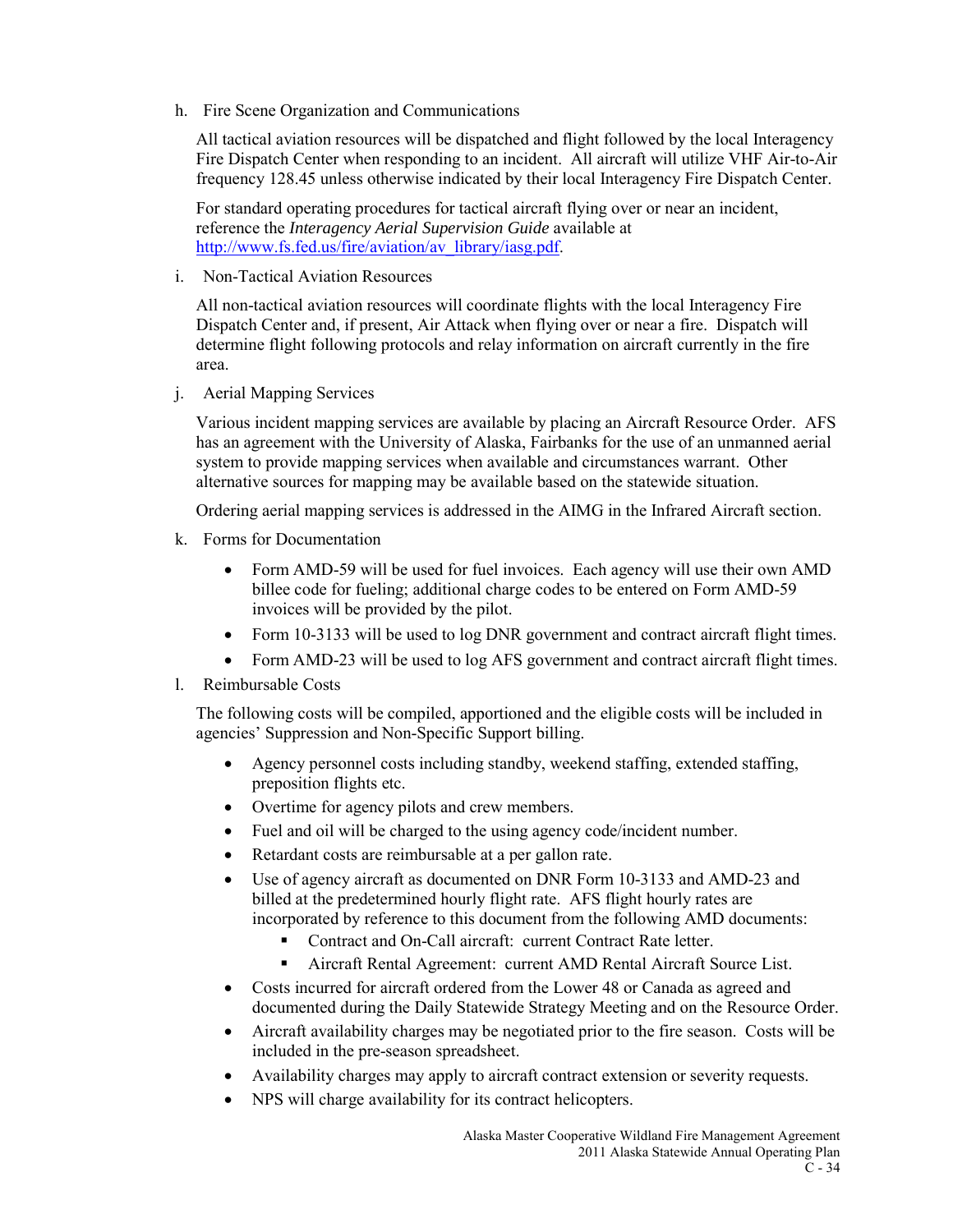### 44. Billing Procedures

In addition to the information below, refer to Attachment 1 Annual Fixed Costs, Attachment 2 Synopsis: Suppression and Non-Specific Suppression Support Billing, and Exhibit D Reimbursable Billings and Payments.

- a. In-State Fires with FEMA Reimbursable Expenses
	- When the DNR has a fire that may qualify for FMAGP assistance, DNR will provide a copy of FEMA Form 90-58, Request for Fire Management Assistance Declaration to the AFS Chief, Division of Fire Operations.
	- The AFS, in exercising its responsibilities as the FEMA Principal Advisor, will prepare and submit FEMA Form 90-32 Principal Advisor's Report and coordinate all such action with DNR.
	- DNR is notified by FEMA if the incident qualifies for a FMAGP.
	- When a fire is declared a FEMA incident, a duplicate fire package will be prepared by DNR. The duplicate fire package will contain daily Incident Action Plans, Resource Orders, and all financial records that pertain to the FEMA-qualifying period including but not limited to: timesheets (OF 288s) of all personnel charging to the incident, shift tickets, flight logs, invoices, contracts, inspection checklists, signed rental conditions and agreements, and Incident Cost and Reporting System data.
	- The AFS agrees to provide the DNR with all financial/payment data pertinent to the declared incident from AFS's accounting system. This report will include but is not limited to travel, payroll, and vendors with amount paid. In addition the AFS will provide copies of: any invoices paid and backup/source documentation for such invoices; shift tickets; additions or deductions; rental agreements, inspection checklists, signed rental conditions; and Resource Orders attributable to FEMAqualifying period.
	- The DNR agrees to reimburse the AFS for reasonable costs associated with the above normal workload of gathering source documentation to satisfy FEMA requirements.
	- When a fire is declared a FEMA incident, all agencies agrees to provide DNR with all financial/payment data and source documentation pertinent to the declared incident from their accounting systems. This report will include, but is not limited to, travel (travel vouchers), payroll (actual pay period charges by accounting codes), and paid amounts to identified vendors.
- b. Joint Projects and Project Assistance (Fuels)

DNR-AFS fuels projects are assigned a project code and the DNR and/or AFS reimbursement for expenses is included in the cross-billing for Suppression and Non- Specific Suppression Support. Federal agencies will follow direction in *the Interagency Standards for Fire and Fire Aviation Operations,* [\(http://www.nifc.gov/policies/reference\\_materials.htm\)](http://www.nifc.gov/policies/reference_materials.htm).

c. Meals and Lodging for Resource Ordered and Subsisted Personnel

Costs for meals and lodging for personnel being subsisted with Resource Order documentation are calculated and billed with the Suppression and Non-Specific Suppression Support Expenses.

Personnel are required to enter their charge code when signing in at an agency dining facility. The cost charged for the meal will be based upon the established per diem rates for that location. Meals, including sack lunches that are ordered, regardless if they are consumed, will be billed to the charge code.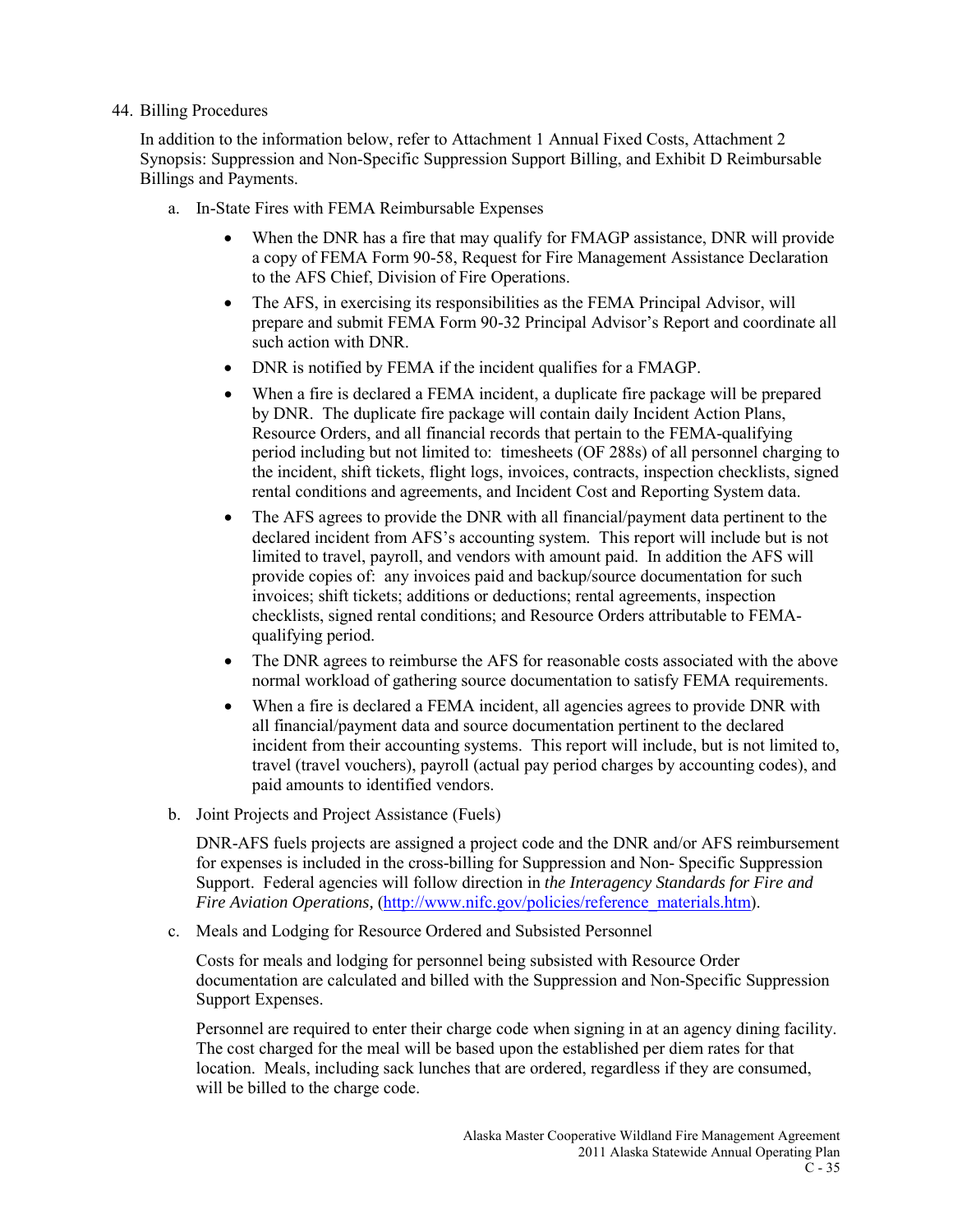The priority is to provide lodging for personnel filling a Resource Order assignment and rooms will be charged to the Resource Order charge code. Barracks rates are established annually.

d. Annual Fixed Costs

The DNR and AFS agree to bill for Annual Fixed Costs as listed in Attachment 1 and according to the dates in Figure E1. No other agencies bill each other for Fixed Costs; the Administrative Overhead Rate does not apply to this billing.

e. Suppression and Non-Specific Suppression Support

All Parties to this Agreement agree to:

- Bill for expenses as shown in Figures E1 and E2.
- Adhere to the incident billing criteria listed in Clause 36.
- Bill for eligible aviation costs as listed in Clause 43k.
- Incorporate project costs associated with Clause 18.
- Include suppression and non-specific suppression costs associated with equipment, supplies, meals, lodging, personnel salaries based on agency policy, overtime and travel, prepositioning, and the agreed upon percentage of supplemental resources expenses.
- Include agreed upon miscellaneous costs including, but not limited to those listed in Clause 18.
- Use figures for accounting and incident cost calculations from the final fire report data as of November 1 of the calendar year in which the fire occurred.
- Facilitate each other's financial management activities by cooperating with any additional requests for billings and cost estimates.
- Bill using the Bill for Collection Process.
- Comply with the billing and payment timelines identified in Figure E1 or E2, as applicable.
- Follow the general directions in Exhibit D of the Master Agreement.
- f. Stafford Act Responses

DNR bills the USFS for all expenses incurred when DNR resources are mobilized under the Stafford Act.

g. Documentation

Billing documents will include cost data, financial transaction registers and an Excel worksheet of the summary data by reciprocal accounting codes (fire codes) for the fire season being billed, and copies of payment documents (i.e. Invoices, rental agreements, etc.), if requested.

h. Administrative Overhead Rate

A rate of 15% against each agency's Suppression and Non-Specific Support total (not to exceed a maximum of \$350,000 per calendar year) has been negotiated for calendar year 2011.

i. Billing Process and Addresses

All payments will be made by an electronic transfer of funds.

All requests for payments from AFS will be mailed to: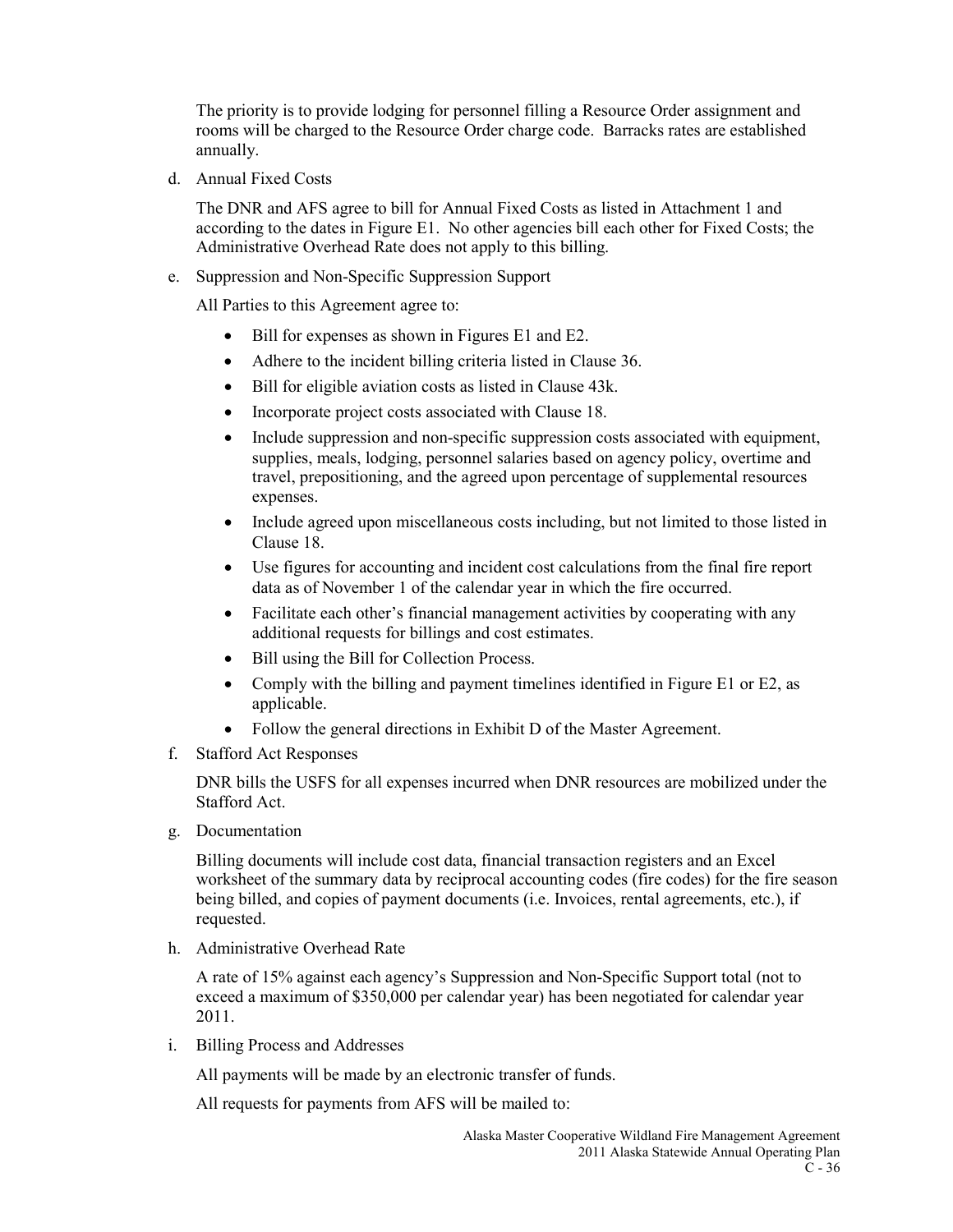Bureau of Land Management Alaska Fire Service P.O. Box 35005 Fort Wainwright, AK 99703-005

All requests for payments from DNR will be mailed to:

State of Alaska, Department of Natural Resources Division of Forestry 550 West Seventh Avenue, Suite 1450 Anchorage, AK 99901

All requests for payments from USFS will be mailed to both of the following addresses:

| <b>Original Billing Document</b> | <b>Copy of Billing Document and backup</b> |
|----------------------------------|--------------------------------------------|
| US Forest Service                | <b>US Forest Service</b>                   |
| <b>Incident Business</b>         | Attn: Ron Knowles                          |
| 101 B Sun Ave., NE               | 3301 C Street, Suite 202                   |
| Albuquerque, NM 87109            | Anchorage, AK 99503-3956                   |
|                                  |                                            |

j. Alaska Fire Service and Department of Natural Resources Billing

Extensions to the billing dates listed below may be negotiated by either agency.

| <b>Due Date</b>  | <b>Billing Tasks</b>                                                          |
|------------------|-------------------------------------------------------------------------------|
| April 1, 2011    | DNR and AFS provide each other with the preliminary accounting reports for    |
|                  | 2010 Suppression and Non-Specific Suppression Support.                        |
| May 15, 2011     | DNR and AFS submit the Bills for Collection to each other for the preliminary |
|                  | costs compiled for 2010 Suppression and Non-Specific Suppression Support.     |
| June 15, 2011    | AFS bills DNR for collection for 2011 Annual Fixed Costs.                     |
| July 15, 2011    | Payments due to AFS and DNR respectively for the preliminary costs for 2009   |
|                  | Suppression and Non-Specific Suppression Support.                             |
| July 15, 2011    | Payment due from DNR to AFS for 2011 Annual Fixed Costs.                      |
| July 30, 2011    | AFS provides DNR with estimated 2011 costs for Suppression and Non-           |
|                  | Specific Suppression Support through June 30, 2011.                           |
| November 15,     | AFS and DNR agree on a final 2010 Suppression and Non-Specific                |
| 2011             | Suppression Support billing.                                                  |
| December 1, 2011 | AFS and DNR will provide estimates, listed by incident number, of 2011        |
|                  | Suppression and Non-Specific Suppression Support cost-to-date to each other.  |
| December 31,     | AFS and DNR bill each other for collection of the final 2010 costs for        |
| 2011             | Suppression and Non-Specific Suppression Support.                             |
| January 15, 2012 | Payment due for the final 2010 costs for Suppression and Non-Specific         |
|                  | Suppression Support.                                                          |
| March 1, 2012    | AICC provides the lists of 2011 fires with acreage breakdowns by percentage,  |
|                  | management option and actions taken to determine fiscal responsibility to     |
|                  | DNR, USFS, AFS Budget Officer, NPS, FWS and BIA.                              |

**Figure E1: AFS-DNR Billing Due Dates and Tasks**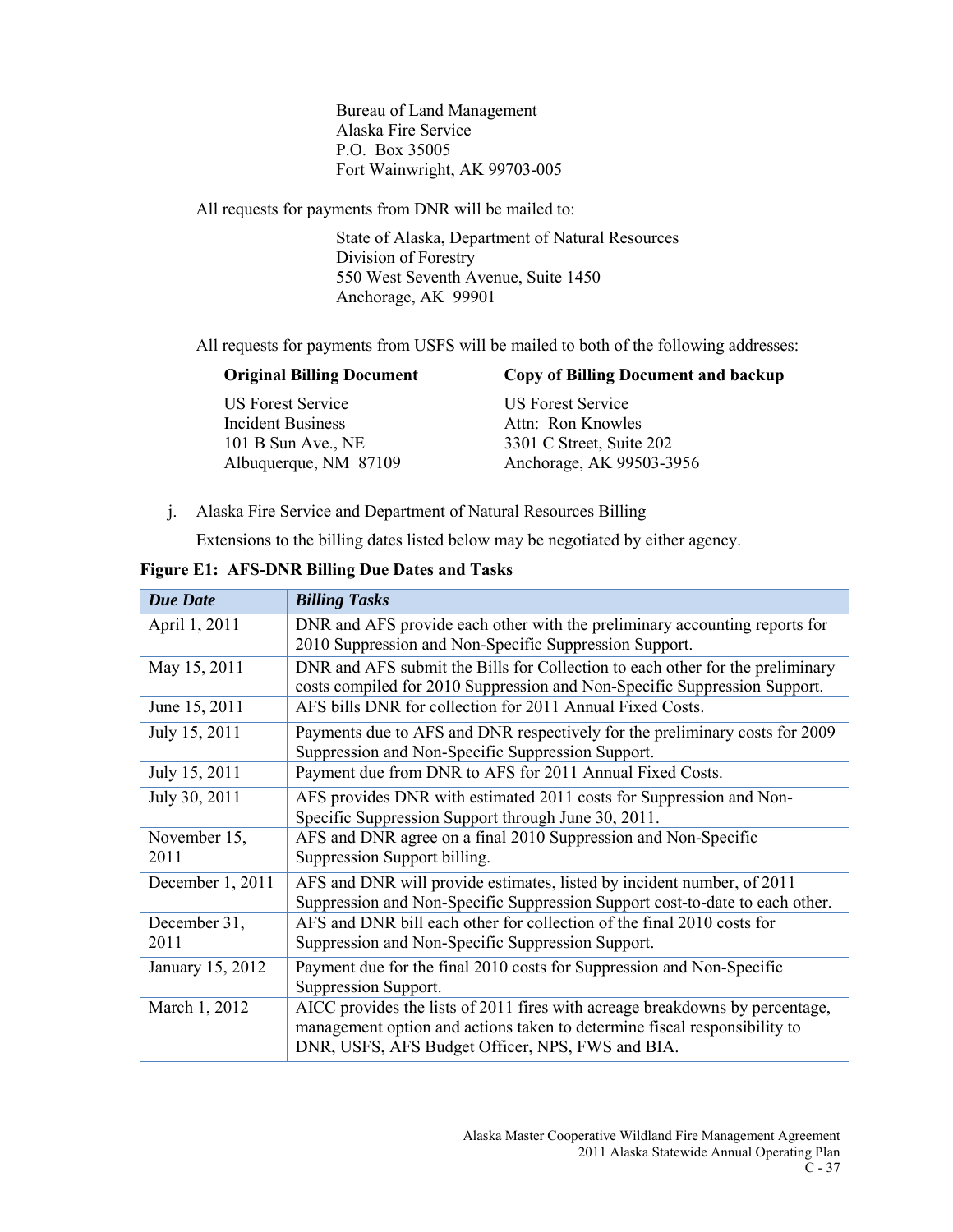k. BIA, FWS, NPS, and DNR Cost Recovery Process

The BIA, FWS, and NPS may recover costs for their participation on incidents which DNR is fiscally responsible for suppression costs and other DNR fire-related support. These recoverable costs will be documented with the appropriate fiscal document and supported by a Resource Order. These agencies will directly bill DNR, establish billing thresholds, and submit no later than the established dates AFS and DNR for billing and payments. Extension to billing dates may be negotiated.

l. Department of Natural Resources and U.S. Forest Service Billing

Extensions to the billing dates listed below may be negotiated by either agency.

**Figure E2: DNR and USFS Billing Due Dates and Tasks for 2011 Incident**

| <b>Due Date</b>    | <b>Billing Tasks</b>                                                                                                                                                                                                                                                                                                                                                                                                  |
|--------------------|-----------------------------------------------------------------------------------------------------------------------------------------------------------------------------------------------------------------------------------------------------------------------------------------------------------------------------------------------------------------------------------------------------------------------|
| August 1, 2011     | USFS submit to DNR a preliminary accounting report of fire suppression<br>expenditures through June 30, 2011 for incidents which DNR is fiscally<br>responsible. Support documentation will be an electronic spreadsheet by<br>both DNR and USFS fire codes.                                                                                                                                                          |
| September 15, 2011 | DNR submit to USFS a preliminary accounting report of fire suppression<br>expenditures for CY 2011 on USFS lands in Alaska and on federal fires in<br>lower 48. Support documentation will be an electronic spreadsheet by both<br>DNR and USFS fire codes.                                                                                                                                                           |
| September 30, 2011 | USFS submit to DNR a supplemental accounting report of fire suppression<br>expenditures through August 30, 2011 for amount which DNR is fiscally<br>responsible. Support documentation will be an electronic spreadsheet by<br>both DNR and USFS fire job codes. An electronic transaction register will<br>be included for costs on each fire.                                                                       |
| April 1, 2012      | USFS submit to DNR a preliminary Bill for Collection of fire suppression<br>expenditures for prior fire season for amount which DNR is fiscally<br>responsible. Support documentation will be an electronic spreadsheet by<br>both DNR and USFS fire codes along with an electronic transaction register<br>showing cost categories and individual names (e.g. employees, vendors) for<br>each fire.                  |
| April 1, 2012      | DNR submit to USFS a preliminary Bill for Collection of fire suppression<br>expenditures through September 30, 2011 on USFS lands in Alaska and on<br>federal fires in lower 48. Support documentation will be an electronic<br>spreadsheet by both DNR and USFS fire codes along with an electronic<br>transaction register showing cost categories and individual names (e.g.<br>employees, vendors) for each fire. |
| November 1, 2012   | USFS submit to DNR a final Bill for Collection of fire suppression<br>expenditures for FY 2011 amount, reimbursable by DNR, not yet billed.                                                                                                                                                                                                                                                                           |
| November 1, 2012   | DNR submit to USFS a final Bill for Collection of fire suppression<br>expenditures for FY 2011 amount, reimbursable by USFS, not yet billed.                                                                                                                                                                                                                                                                          |

# 45. Trespass Cost Recovery

All reports and materials compiled or prepared in connection with establishing cause, extent, or potential liability for any fire or response incident shall be provided to the responsible Jurisdictional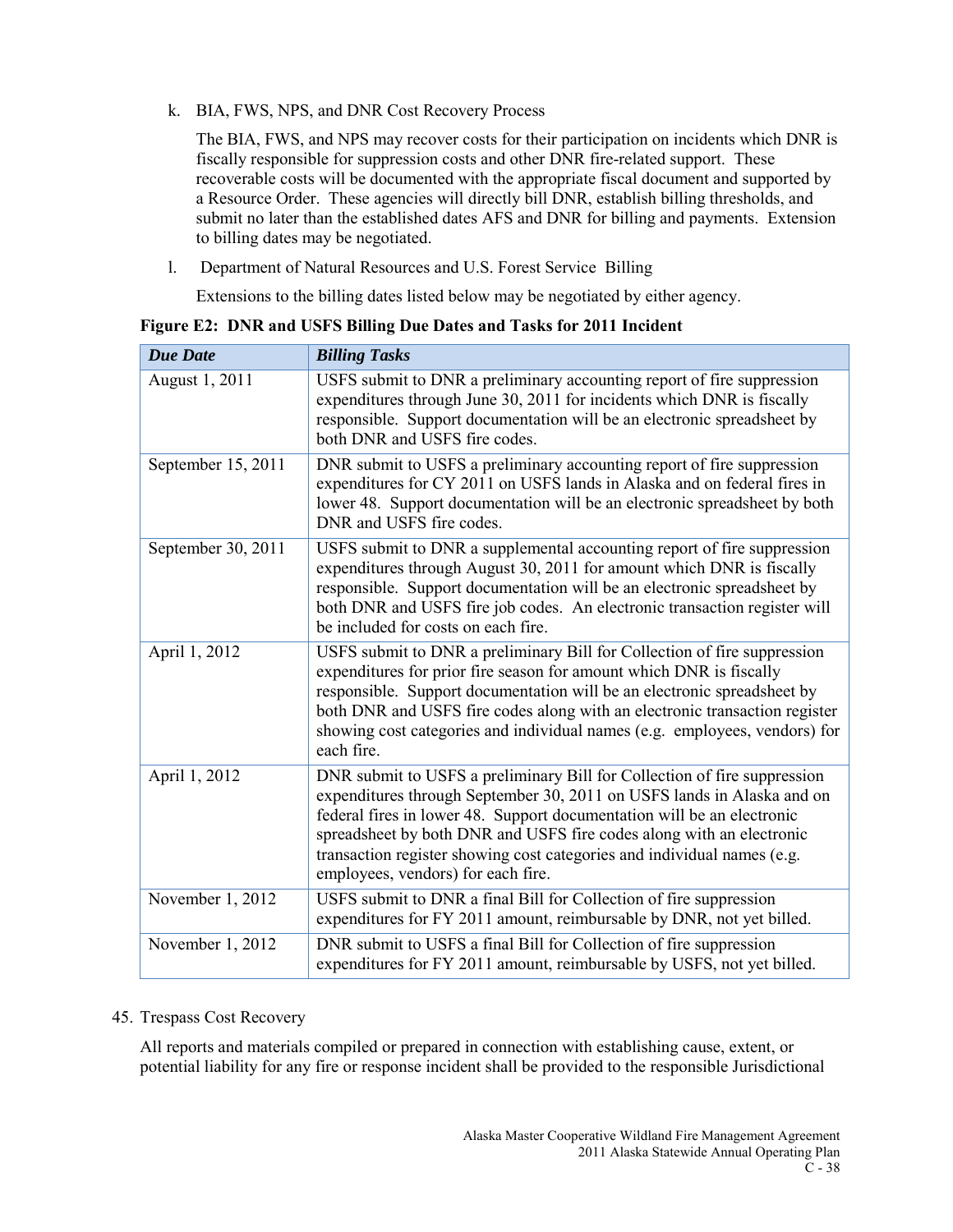Agency. The Protecting Agency, upon request, will provide the Jurisdictional Agency with detailed costs to support trespass cases.

The statistics included in the final fire report will be used for litigation purposes.

- 46. Purchaser, Contractor, Operator, Permittee, Etc., Fires: Refer to Master Agreement.
- 47. Stafford Act Use and Reimbursement

USFS reimburses DNR for expenses incurred by DNR resources and personnel including base pay, overtime and travel.

### **GENERAL PROVISIONS**

### 48. Fire / Incident Information

Every effort should be made to distribute fire information to the public in a timely manner.

a. AICC and National Situation Report

Each protecting area Interagency Fire Dispatch Center submits an evening report to AICC with the information on wildfires and prescribed burns necessary to complete required reports to the National Interagency Coordination Center and to compile the AICC Situation Report. Incident Status Summaries (ICS209) are required as directed in the AIMG. Information flow for Stafford Act responses follows a similar process.

The evening report data fields are based on the fire's point of origin and include:

- Acres current acreage
- Admin Jurisdictional Agency Administrative Unit
- Area Protecting Agency Zone, Area or Forest
- Assigned Crews list of crew, crew type, and date assigned
- Cause lightning, human, false alarm or prescribed fire
- Fire Name, Fire Code and Numerical Number issued by AICC
- Latitude, Longitude, and Legal Description
- Option Management Option or PRESCRIB to indicate prescribed fire
- Out Date
- Owner Jurisdictional Agency
- Start Date
- Status U/U unstaffed/uncontained, S/U staffed/Uncontained, U/C unstaffed/contained, S/C staffed/contained, Out , RX prescribed fire

The report narrative is a primary source for fire information and should summarize that day's activities and expected activities for the following day. Examples of items to consider when formulating the narrative are:

- When multiple jurisdictional agencies are involved, the ownership and management option breakdown
- Acreage increase/decreases and collection method
- Weather over the fire
- Fuels
- Fire Behavior
- Complexity and is it changing (i.e. Type 3 to IMT2)
- Current and future tactics (allotment protection, direct attack along a river, etc.)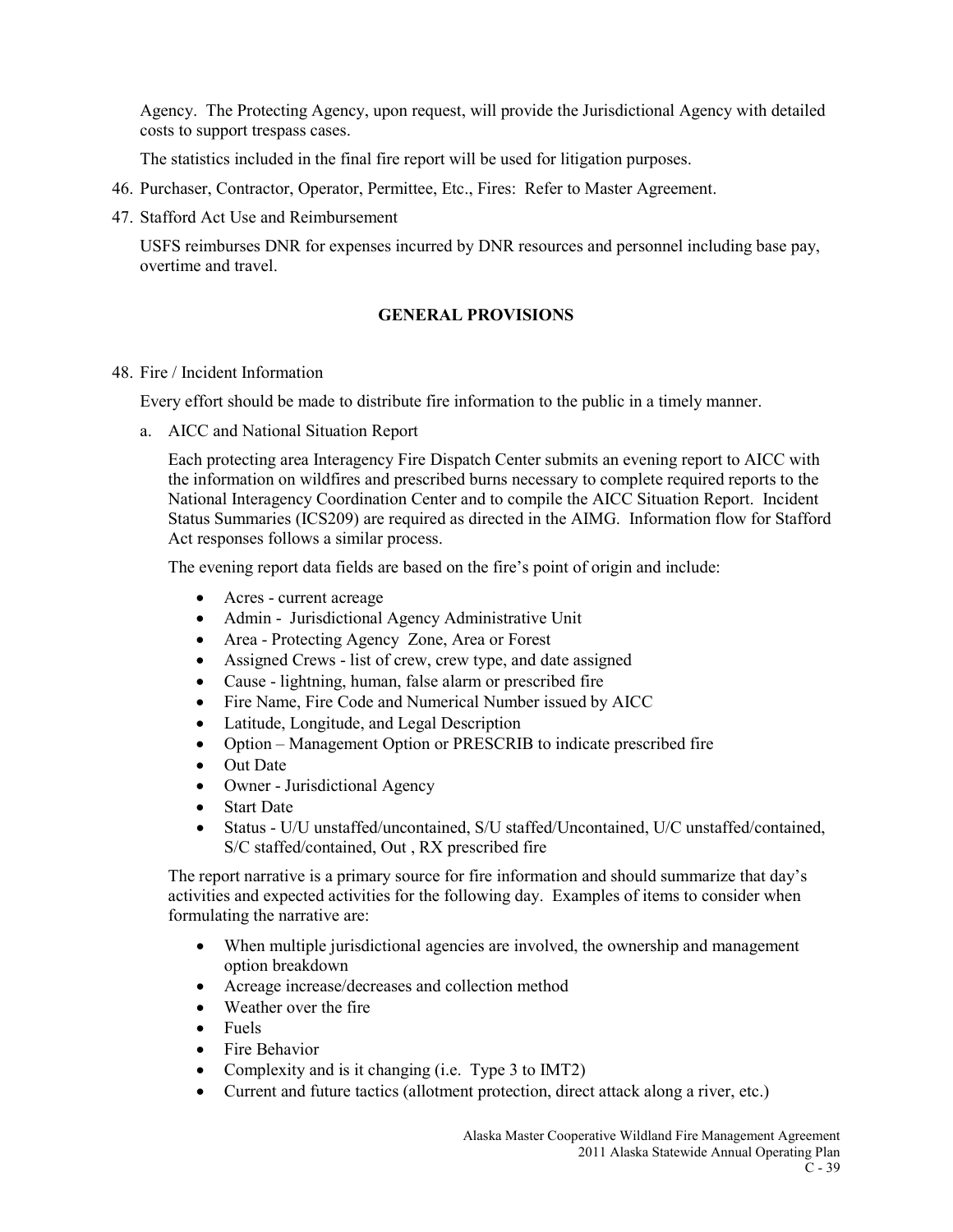- Resources at Risk today and Potential Risk for next day
- Shortage of Resources
- Monitoring Schedule
- Estimated Contain/Control Date
- If it was a non-standard response, why

The final fire report narrative should consist of a compilation of these daily narratives. The final narrative should also note if a fire merges with another fire, is managed as part of a complex or is a 'carryover' fire from a previous year.

b. Protecting Agency and Incident Management Teams Role and Staffing

AFS and DNR have Public Information Officers who jointly staff an interagency fire information office at the AFS facility in Fairbanks. They post daily highlights on the AICC website during the fire season. That office or the local agency administrator is the point of contact for Inciweb access authorization for Alaska incidents.

At Alaska Preparedness Levels 1-3, the AFS and DNR Public Information Officers provide support and collaboratively develop media releases on behalf of AICC. At Alaska Preparedness Level 4 and 5, a Joint Information Center (JIC) will be activated and staffed. The JIC will normally be located at AICC and managed by AICC Center Manager. Other JIC functions requested or established by the Parties to this Agreement will be coordinated with the JIC at AICC. The JIC will refer all inquiries concerning individual agency policy to the responsible jurisdictional agency.

The Protecting Agency and the Incident Management Team, when assigned, will be the lead and are responsible for the release of operational information and public safety concerns during the initial response to, and for on-going wildfires. Releases may contain messages about safety, Firewise, general wildland fire facts, and other explanatory information that pertains to fire statistics including agency policy and messaging when requested by the agency administrator. Fire operational information media releases will be approved by the AICC Center Manager or the Incident Commander prior to release and copies distributed to all agencies. Releases will be issued under an AICC letterhead. When including agency policy or messaging, AICC or the Protecting Agency will coordinate with the Jurisdictional Agency. Policy questions will be referred to the responsible Jurisdictional Agency.

c. Jurisdictional Agencies Role

The Jurisdictional Agency will be responsible for approving, and on a case by case basis developing, information releases that include agency messaging, and all policy related information. When releases include specific incident related information, they will coordinate with Protecting Agencies and IMTs to ensure consistency. The protocols for internal Jurisdictional Agency fire information updates are at the discretion of each agency. Jurisdictional Agencies will use their letterhead for agency-developed fire policy and messaging releases and copies distributed to involved parties.

During emergency situations and immediate threats to public safety, the Incident Commander will release necessary information without additional approvals to the public and the media directly and provide copies to the affected agencies.

Delegations of Authority may include further direction and points of contact and will not conflict with the terms above.

Upon request and availability, the Parties to this Agreement may provide fire information support.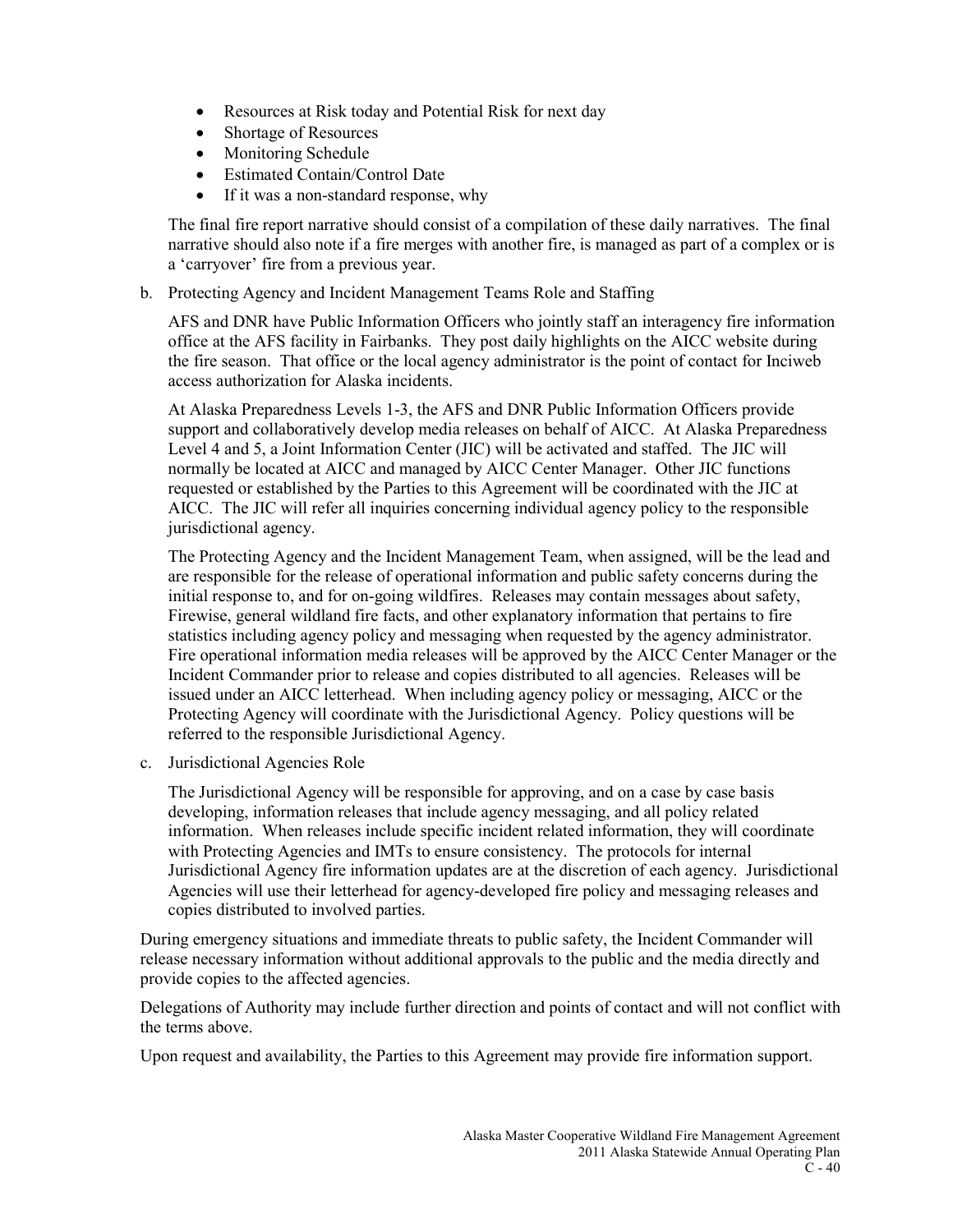#### 49. Miscellaneous Assistance

Agencies are accountable for tracking the expenditures charged for these activities. Where separate reimbursable agreements are necessary, establishing reimbursable agreements and charge codes preseason is encouraged. Costs associated with this section that are eligible for reimbursement using a Bill for Collection may be totaled and included as a separate line item in the Annual Fixed Costs billing. Each bill is subject to audit.

a. AFS Facilities on Fort Wainwright

In addition to previously mentioned DNR employees, AFS provides office space and furniture; office equipment and supplies; utilities; and telecommunications, computers, network access and support to the following DNR employees.

- Fire Operations Forester and their Administrative Staff
- Logistics Coordinator
- Public Affair Officer
- Communications and Technical Systems Coordinator
- Strategic Planner
- b. McGrath Facilities

The DNR is authorized to utilize the BLM's facilities and associated land at McGrath as a fire preparedness facility and is billed for the maintenance of those facilities.

c. Kenai Interagency Dispatch Center

Reference the USFS Chugach National Forest-DNR Coastal Region AOP.

d. Meals and Lodging

AFS has lodging and dining facilities available on Fort Wainwright and in Galena; DNR facilities are located in McGrath. McGrath facilities do not accept cash or credit cards.

Personnel filling a fire Resource Orders are subsisted and sign for meals and lodging at AFS and DNR facilities using an assigned charge code.

Personnel using reimbursable agreements for meals or lodging must ensure that their agency has a reimbursable agreement and accompanying charge code in place prior to arrival.

Personnel intending to use a credit card for lodging expenses must confirm prior to arrival that their credit card will be accepted at the facility. During the 2011 fire season, credit cards may be accepted for lodging at the AFS barracks on Fort Wainwright and Galena; however, as of March 2011 that system is not yet functional. Credit cards are not accepted at DNR or AFS facilities for meals.

Lodging for agency personnel not on a Resource Order is available on a case-by-case basis.

Cash is accepted at the AFS Barracks and AFS Dining Hall on Fort Wainwright. The cash meal price is set annually; the AFS costs for meals charged to a reimbursable agreement or a fire resource order charge code are based upon the established per diem rates for that location. Meals, including sack lunches that are ordered, regardless if they are consumed, will be billed to the charge code. AFS barracks rates are established annually. There is no charge for barrack use at the DNR facility in McGrath.

50. Personnel Policy

See Exhibit – Supplemental Fire Department Resources. This section applies to retirees hired by local fire departments. Currently, this does not apply in Alaska.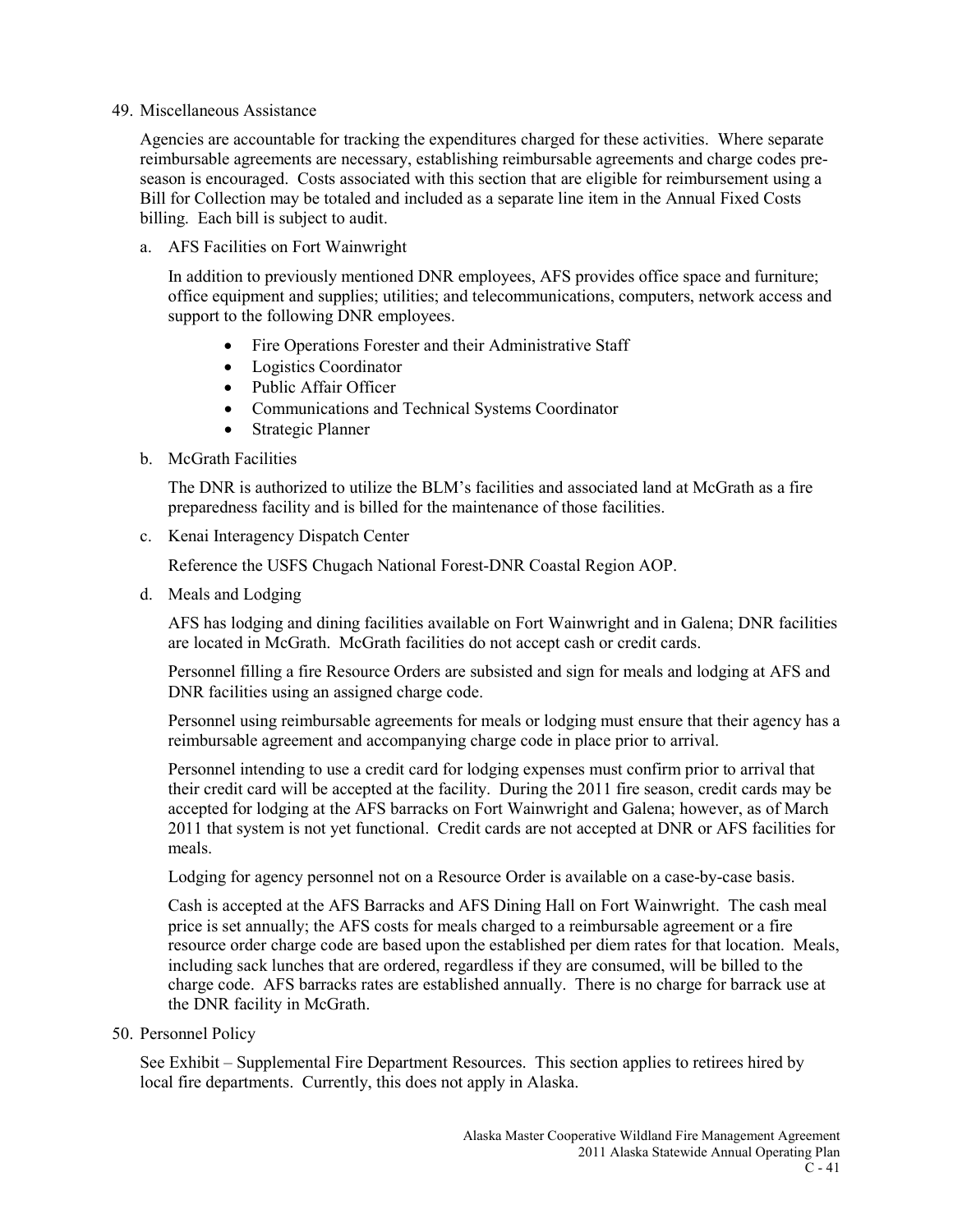#### 51. Mutual Sharing of Information

a. Alaska Fire Information Websites

AFS hosts and maintains the AICC website a[t http://fire.ak.blm.gov/.](http://fire.ak.blm.gov/) This is also a portal to the AFS website.

DNR <http://forestry.alaska.gov/fire/current.htm> FWS-Alaska <http://www.fws.gov/fire/fmp/region7/alaska/> NPS-Alaska <http://www.nps.gov/akso/>

### b. GIS Protocols

1) Fire Perimeter

GIS protocols have been established for uploading and displaying on-going fire perimeters. Timely, fire perimeter data should be submitted for fires occurring in Full and Critical Management Option areas that escape initial attack and all ongoing fires 100 acres or greater. For ongoing fires being monitored, Protecting Agencies will negotiate a timeline for fire surveillance updates and perimeter maps submissions with the Jurisdictional Agency.

The final fire perimeters submitted with the final fire reports are added to the GIS Fire History file available annually in April from AFS.

Jurisdictional Agencies have the option to update an incident perimeter after fire season by submitting annual updates to AFS prior to March 1. AFS will incorporate those updates into historical fire data and perimeter files. This is to ensure the most accurate information for the historical databases.

The protocols including points of contact for user names and passwords are available at [http://fire.ak.blm.gov/administration/awfcg\\_committees.php.](http://fire.ak.blm.gov/administration/awfcg_committees.php) The latest versions of perimeters provided to AFS and the Fire History file are displayed and are available to download at [http://fire.ak.blm.gov/predsvcs/maps.php.](http://fire.ak.blm.gov/predsvcs/maps.php)

2) Known Sites Database

The Known Sites Database (KSD) is a password protected dataset of sites to assist fire managers with wildland fire decision-making and planning.

There are two primary sources of site information included in the KSD:

- Jurisdictional Agency inventory and assessments can continue to be directly submitted to the AFS KSD Steward for immediate incorporation into the KSD.
- In the final fire package IMTs will provide site data to their respective dispatch office. The dispatch office will then provide that information to the AFS KSD Steward and the Jurisdictional Agency through the known sites clearinghouse, which is a preliminary dataset that is subject to approval by the Jurisdiction Agency's administrative unit on which the sites the reside.
	- o The preliminary dataset will not be incorporated into the KSD until it has been verified by the Jurisdictional Agency.
	- o For the FY11 fire season, the preliminary dataset will be viewable on the ArcIMS known sites map. The KSD will be updated on a semi-annual basis: November 1 and April 1.

Semi-annually as the dataset is updated, the KSD Steward provides the metadata, which is a summary of changes, to all entities (Protecting and Jurisdictional Agencies' FMOs as well as pertinent Native partners). The metadata will contain a list of Global Unique Identifiers with the action taken on the site (i.e., added, deleted, changed geographically, and changed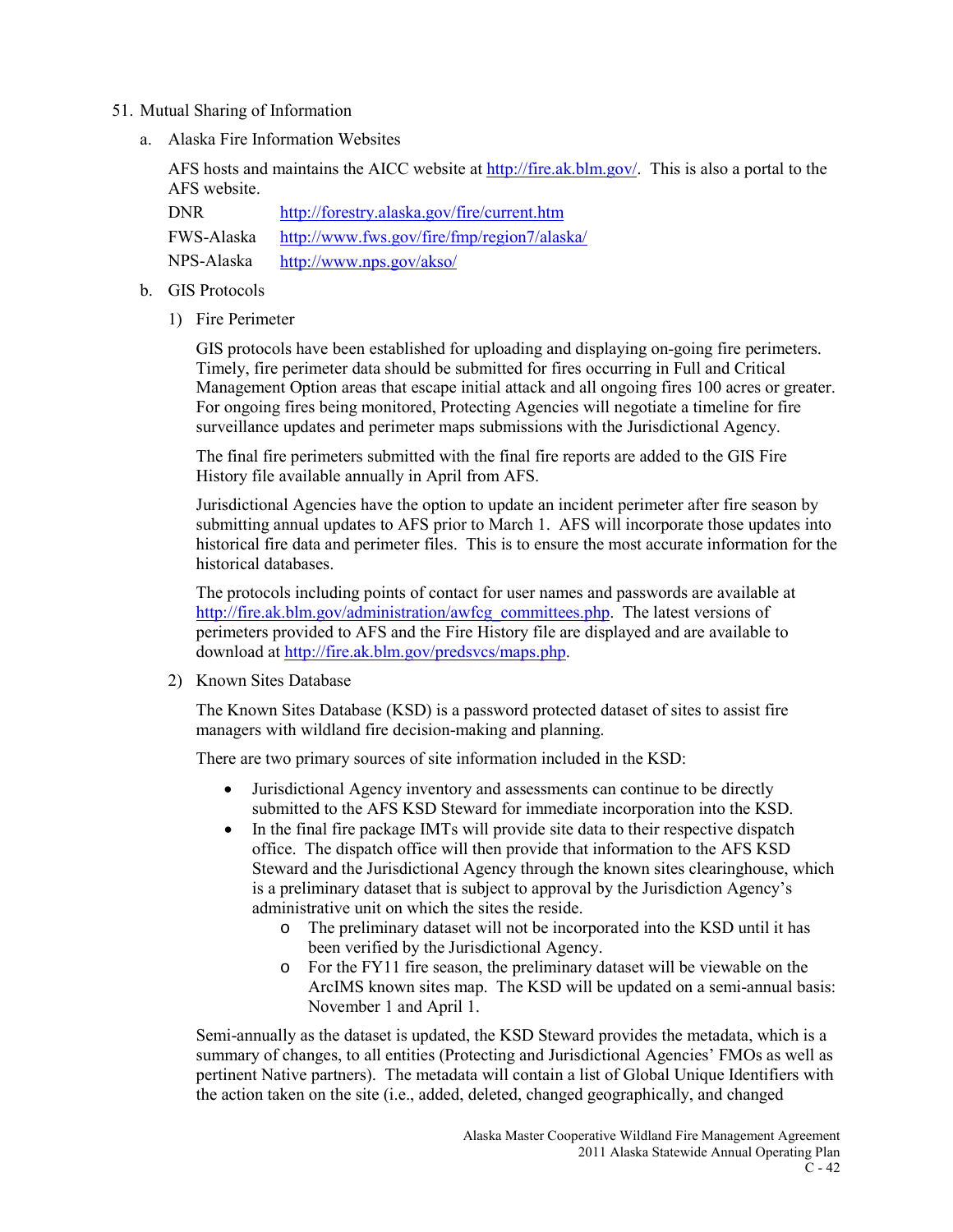attributes). Metadata will also be available upon request from the data steward.

Username and passwords to access KSD can be requested through the AFS KSD Steward.

c. Final Fire Reports

Protecting Agencies are responsible to submit final fire reports to AICC within 10 days after the fire is called out. If unable to meet the 10 day deadline, notify the Jurisdictional Agency and negotiate an acceptable date. AICC will provide the Jurisdictional Agencies with copies of final fire reports (DI-1202), for all fires within the agency's administrative unit boundaries no later than October 30 (October 10 for BIA), or on request.

The final fire report narrative should be a compilation of the narratives submitted for the AICC Situation Report.

The final fire report data as of November 1 will be used for litigation and accounting purposes.

d. WFDSS Points of Contact

Agencies have delegated WFDSS and the Geographic Editors. Reference Exhibit B.

52. Accident Investigations

Agency policies and *the Interagency Standards for Fire and Fire Aviation Operations,* [\(http://www.nifc.gov/policies/reference\\_materials.htm\)](http://www.nifc.gov/policies/reference_materials.htm) contains the thresholds for levels of accident investigations required.

The agencies with operational control of the incident will initiate the accident investigation as soon as possible and will provide all information to the accident investigation team, if established. Each affected agency will provide all reports and materials to the employing agencies of anyone involved in an accident and other affected agencies, upon request and within their legal parameters.

- For a wildfire, the agency with operational control is the Protecting Agency.
- For a prescribed fire, the agency with operational control is the Jurisdictional Agency.
- For normal and routine business, the agency with operational control is the employing agency or agency for which the affected individual(s) are fulfilling an assignment. For example, USFS smokejumpers filling a Resource Order for a booster crew and assigned to AFS, AFS would be the agency with operational control; the USFS is the employing agency.
- 53. Waiver: Refer to Master Agreement
- 54. Modification

Revisions or updates to this AOP are automatically incorporated into the Master Cooperative Wildland Fire Management Agreement dated April 2011. A formal modification to the Master Agreement is unnecessary.

55. Annual Review

This AOP is reviewed annually and revised as needed by March 15. The review will be scheduled and lead by the Protecting Agencies. The review participants will include the DNR Chief of Fire and Aviation, the AFS Manager, USFS Regional Fire and Fuels Group Leader, FWS Regional Fire Coordinator, and the NPS & BIA Regional Fire Management Officers or their designated representatives.

Other reviews will be conducted as needed or required by agency policy.

An After Action Reviews may be hosted by any Parties to this Agreement for any incident. The Interagency Fall Fire Review is scheduled annually to discuss issues and concerns.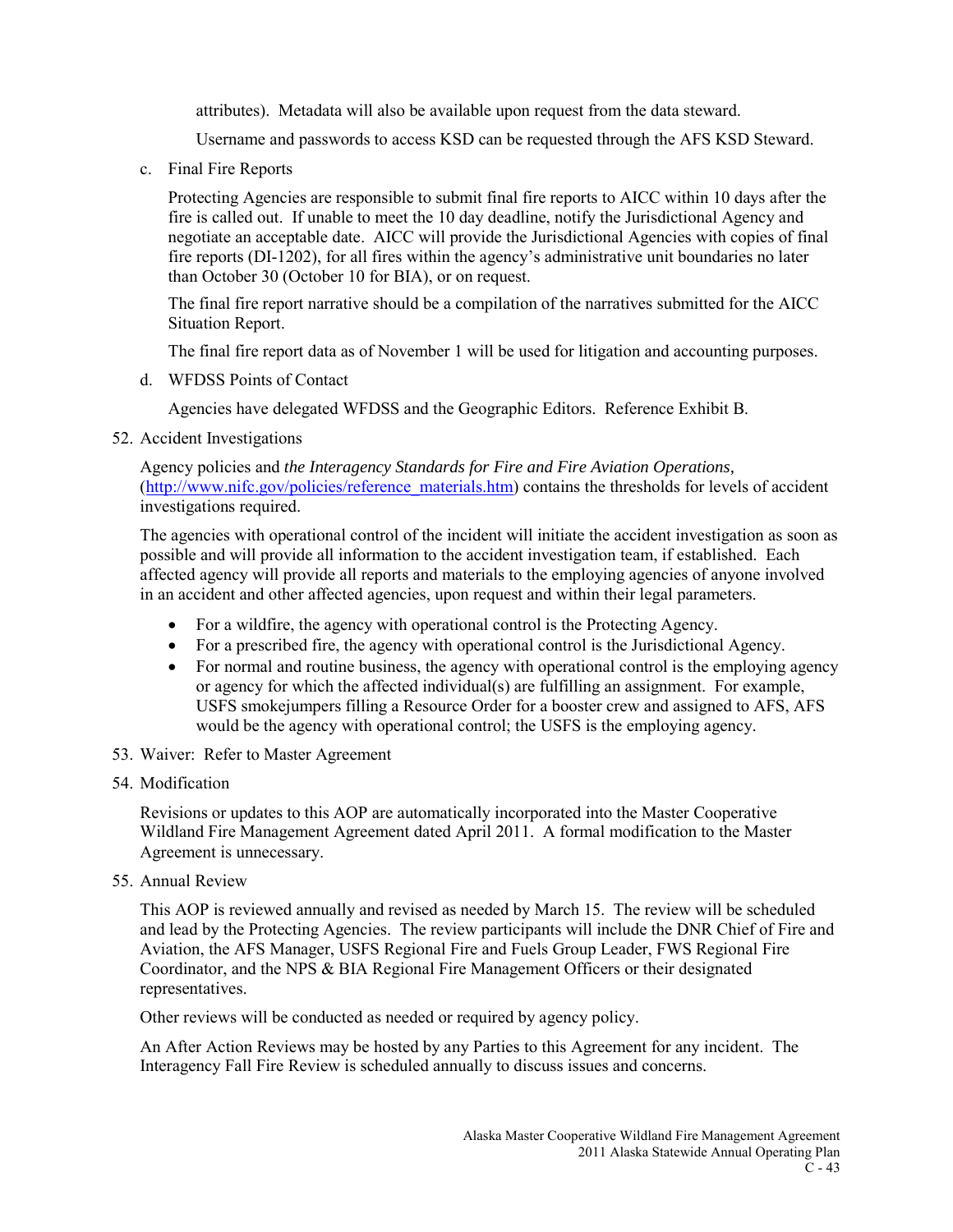56. Duration of Agreement

The term of this Agreement shall commence on the dates Parties sign below and shall remain in effect for one year from that date or until replaced.

57. Previous Agreements Superseded

This Statewide Annual Operating Plan supersedes the Master Cooperative Wildland Fire Management Agreement Exhibit C: Alaska Statewide Annual Operating Agreement 2010

58. Authorized Representatives

The Statewide AOP signatories will be the DNR Chief of Fire and Aviation, the AFS Manager, USFS Regional Fire Director, the FWS Regional Fire Management Coordinator, and the Regional Fire Management Officers for NPS and BIA.

IN WITNESS WHEREOF, the Parties hereto have executed this Alaska Statewide Annual Operating Plan, Exhibit C of Master Cooperative Wildland Fire Management Agreement, as of the date of signature of the Party's authorized representative.

### **SIGNATURES** UNITED STATES DEPARTMENT OF THE INTERIOR

Steve Heppner

Regional Fire Management Officer Bureau of Indian Affairs, Alaska Region

John E. Gould Manager, Alaska Fire Service Bureau of Land Management

Doug Alexander Regional Fire Management Coordinator Fish and Wildlife Service, Alaska Region

Dan Warthin Regional Fire Management Officer National Park Service, Alaska Region

Date:  $3 - 15 - 11$ 

Date:  $3/15/11$ 

 $3/15/1/$ Date:

Date:  $3/15/11$ 

Alaska Master Cooperative Wildland Fire Management Agreement 2011 Alaska Statewide Annual Operating Plan  $\overline{C}$  - 44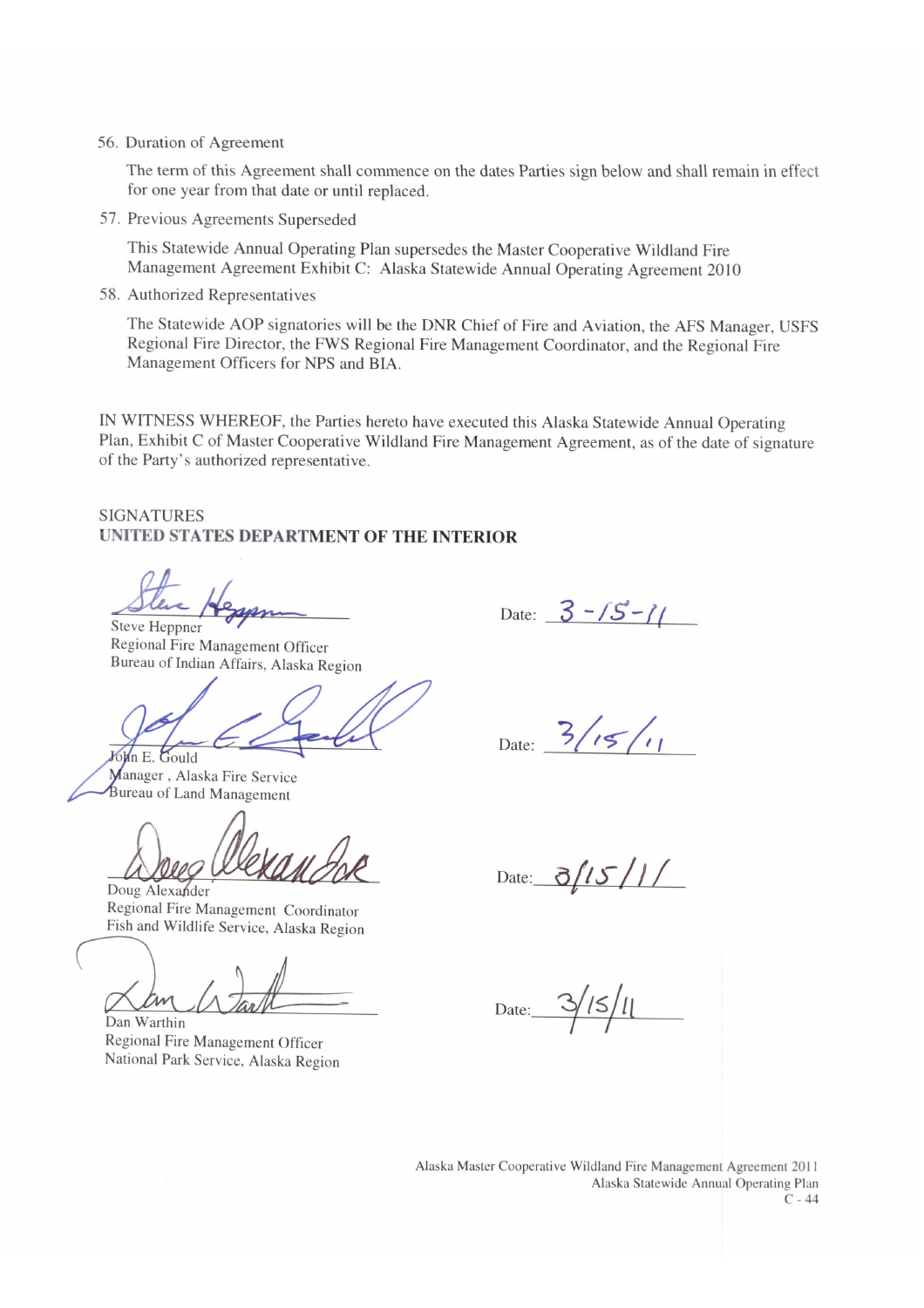UNITED STATES DEPARTMENT OF AGRICULTURE

wood  $\ell_{\mathcal{U}}$  $\sqrt{M}$  $\mathcal{A}$ Snell

Date:  $3/30/201$ 

Regional Fire Director United States Forest Service. Region 10

# STATE OF ALASKA DEPARTMENT OF NATURAL RESOURCES

Kur Tom Kurth

Date:  $3/15/201/$ 

Chief of Fire and Aviation Alaska Department of Natural Resources

> Alaska Master Cooperative Wildland Fire Management Agreement 2011 Alaska Statewide Annual Operating Plan  $C - 45$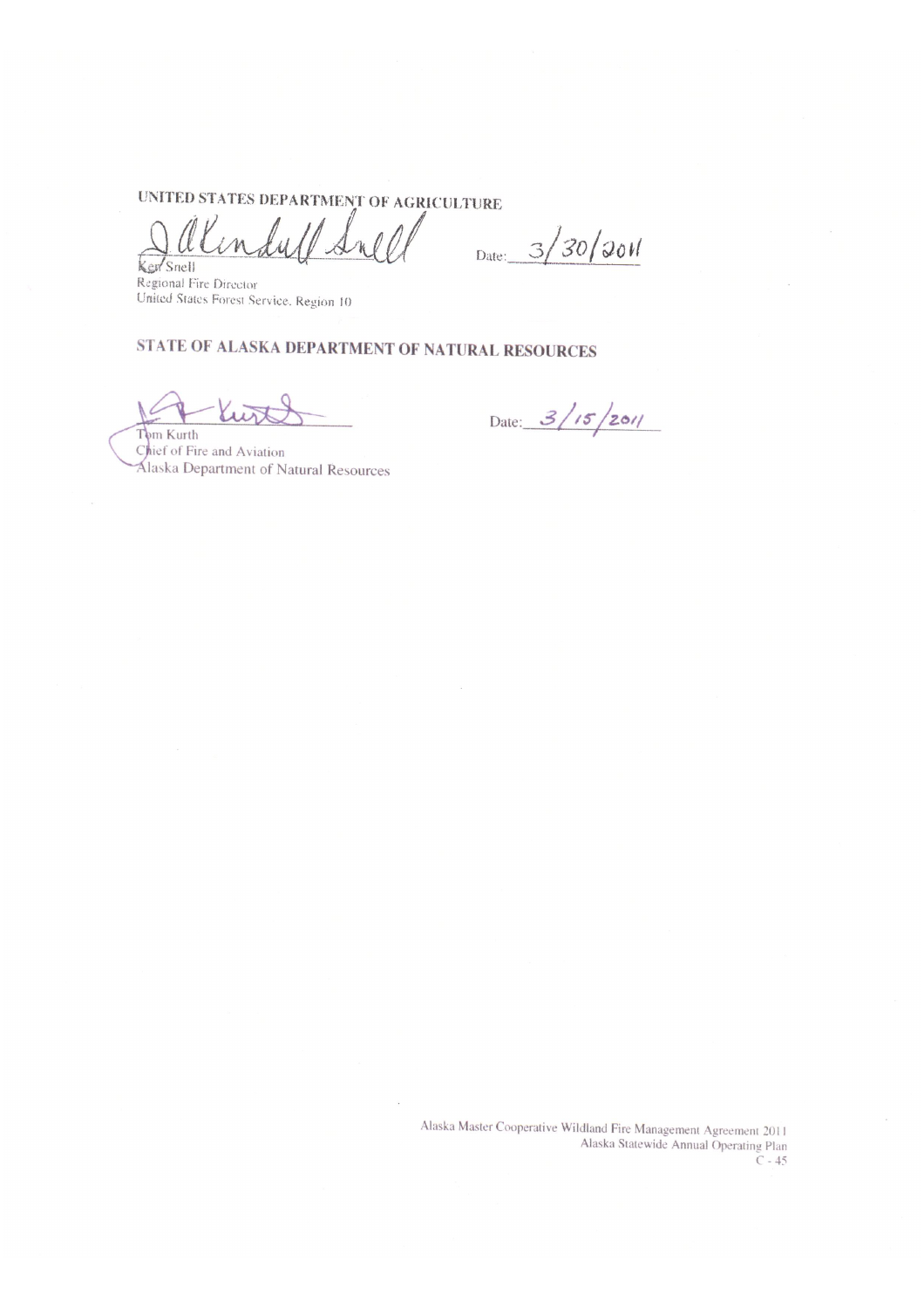# **Alaska Statewide Annual Operation Plan 2011**

#### **Attachment 1**

## **Alaska Fire Service**

#### **Annual Fixed Costs**

### **Annual Fixed Costs AFS bills DNR**

| <b>Item</b>                                                                                        | Formula                                                                                                                                                                                                                                                                             | 2011 Costs   |
|----------------------------------------------------------------------------------------------------|-------------------------------------------------------------------------------------------------------------------------------------------------------------------------------------------------------------------------------------------------------------------------------------|--------------|
| <b>DNR</b> Percentage of AICC<br><b>Operating Budget</b><br>(AOP Clause 12)                        | 15% of expenses for office space, furniture, telephones<br>and toll calls, postage, electricity, heat, copiers, office<br>supplies, printers, facsimile machine, snow plowing,<br>building maintenance, and special electronics<br>maintenance.<br>$$43,000 \text{ X} .15 = $6,450$ | \$6,450      |
| <b>DNR Pilots and Air Attack</b><br>personnel assigned to Fort<br>Wainwright.<br>(AOP Clause 44f)  | 448 sq. ft. of office space $X$ \$2/sq. ft. $X$ 4 mos. = \$3,584<br>\$6.50/day for 120 days for porta-potty service = $$780$<br>$\$3,584 + \$780 = \$4,364$                                                                                                                         | \$4,364      |
| DNR Communications $\&$<br><b>Technical Systems</b><br>Coordinator<br>(Clause 49)                  | 108 sq. ft. of office space X \$3/sq. ft. X 12 mos. = \$3,888<br>1 telephone line X $$30/$ line X 12mos. = \$360<br>Toll calls: $$100/mo$ . X 12 mos. = $$1,200$<br>$$3,888 + $360 + $1,200 = $5,448$                                                                               | \$5,448      |
| <b>DNR Fire Operations Forester</b><br>and Administrative Staff<br>(Clause 49)                     | 165sq.ft. of office space X $$4/sq$ .ft. X 12 mos. = \$7,920<br>3 telephone line X $$30/$ line X $12$ mo = \$1,080.<br>Toll calls: $$100/mo$ . X 12 mos. = \$1,200<br>$$7,920 + $1,080 + $1,200 = $10,200$                                                                          | \$10,200     |
| <b>DNR Public Affairs Officer</b><br>(Clause 49)                                                   | 112 sq. ft. of office space $X$ \$3/sq. ft $X$ 6 mos. = \$2,016<br>1 telephone line X $$30$ /line X $12$ mo = \$360<br>Toll calls: $$100/$ mo. X 12 mos. = $$1,200$<br>$$2,016 + $360 + $1,200 = $3,576$                                                                            | \$3,576      |
| <b>DNR Strategic Planner</b><br>(Clause 49)                                                        | 112 sq. ft. of office space $X$ \$3/sq. ft $X$ 6 mos. = \$2,016<br>1 telephone line X $$30$ /line X $12$ mo = \$360<br>Toll calls: $$100/mo$ . X 12 mos. = $$1,200$<br>$$2,016 + $360 + $1,200 = $3,576$                                                                            | \$3,576      |
| GIS Support or IT Application<br>Modifications Specific to DNR<br>Use Requirements<br>(Clause 41b) | AFS-DNR negotiated amount for GIS support                                                                                                                                                                                                                                           | \$35,000     |
| <b>Interagency Cache Planning</b><br>(Clause 38e)                                                  | AFS will bill DNR the negotiated amount of monetary<br>support. \$20,000 was billed in 2009; no costs allocated in<br>2010 or 2011.                                                                                                                                                 | $\mathbf{0}$ |
| <b>Lightning Detection Network</b><br>(Clause 42c)                                                 | 33.33% for installation, maintenance, and operating<br>costs. Annual maintenance and equipment replacement<br>of ALDN is based upon actual maintenance and<br>amortized replacement costs of the equipment                                                                          | \$40,484     |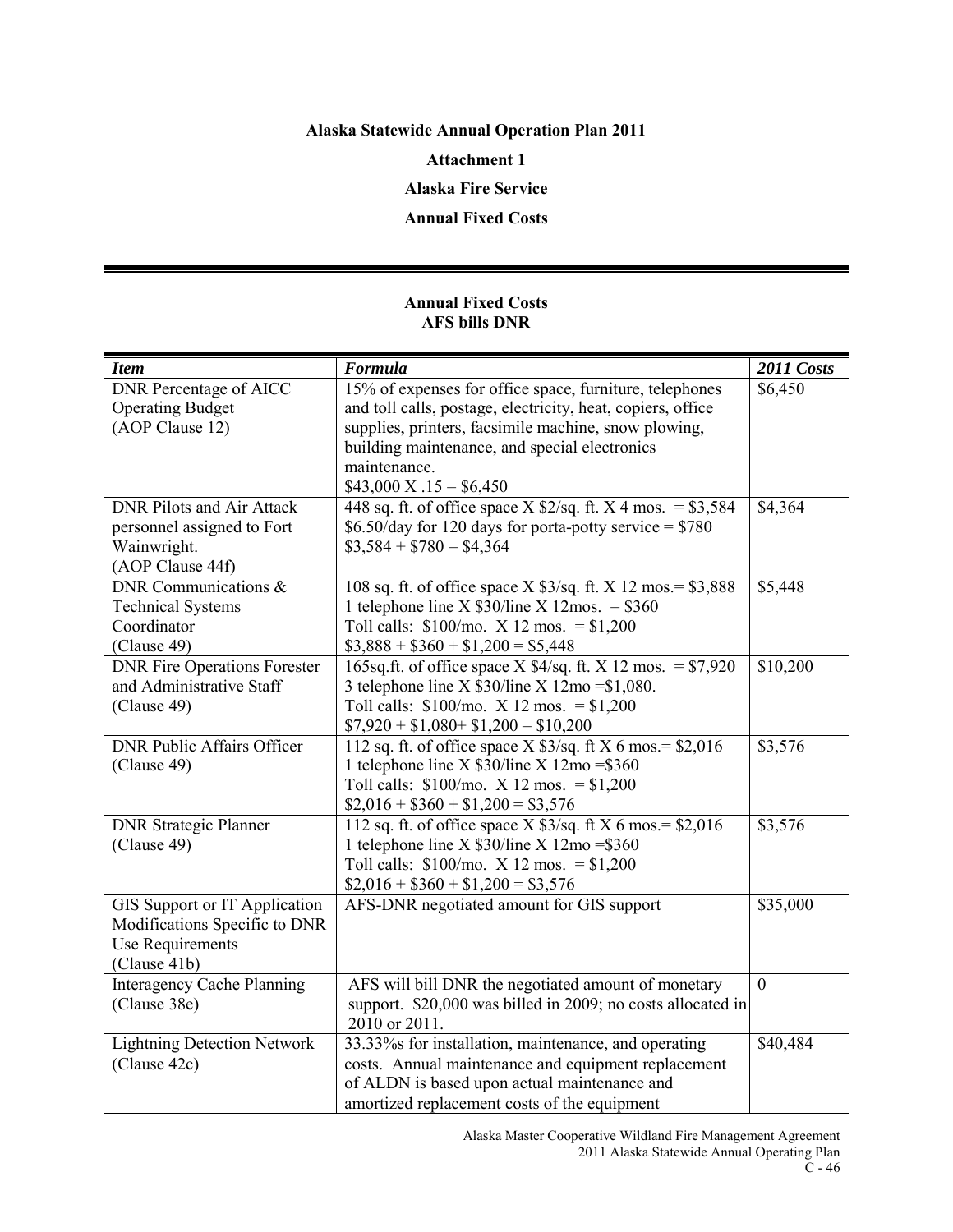| <b>McGrath Facilities</b>                                     | infrastructure. Equipment infrastructure = $$60,000$ ,<br>Maintenance = $$34,475$ , Communications = $$26,977$ ,<br>$$60,000 + $34,475 + $26,977 = $121,452$<br>$1/3$ X \$121,452 = \$40,484<br><b>Annual Maintenance Expenses</b>                                                                                                                                                                                                               | \$50,000                                             |
|---------------------------------------------------------------|--------------------------------------------------------------------------------------------------------------------------------------------------------------------------------------------------------------------------------------------------------------------------------------------------------------------------------------------------------------------------------------------------------------------------------------------------|------------------------------------------------------|
| (Clause 49b)<br><b>RAWS</b> Maintenance<br>(Clause 42d)       | Costs per RAWS site includes: travel (\$700), parts<br>(\$1330), personnel costs (\$400), and sensor maintenance<br>and calibration (NIFC Depot Maintenance) (\$800).<br>$$700 + $1330 + $400 + $800 = $3230$ per site<br>Maintenance for 20 sites: $$3230 \text{ X } 20 = $64,600$ .<br>Upgrade for high speed data transmission 2 RAWS sites<br>@ \$6,000 per site = \$12,000.<br>$$64,600 + $12,000 = $76,600*$<br>*Figures are from ITCG AOP | \$76,600                                             |
| Radio Maintenance<br>(Clause 41d)<br>Teletype<br>(Clause 41c) | 6 sites in McGrath area $(20, 1, 500)$ per site<br>Final decision for the extent of 2011 implementation of<br>this maintenance will be determined by April 29 and<br>billed based upon final decision.<br>40% of the costs of the teletype hub operation,<br>application maintenance, and direct support to DNR<br>users                                                                                                                         | \$9,000<br>(verify)<br>before<br>billing)<br>\$5,000 |

### **Separate Billing for 2011 only**

| Radio Site Decommission | Decommission of DNR radio       | \$29,500                          |
|-------------------------|---------------------------------|-----------------------------------|
| (Clause 41d)            | sites based upon successful     | Tentative – based on test results |
|                         | completion of Frequency Sharing | and work completed.               |
|                         | Proof Of Concept                |                                   |
|                         | Horn Mountain $\omega$ \$18,000 |                                   |
|                         | Beaver Mountain @\$11,500       |                                   |
|                         |                                 |                                   |